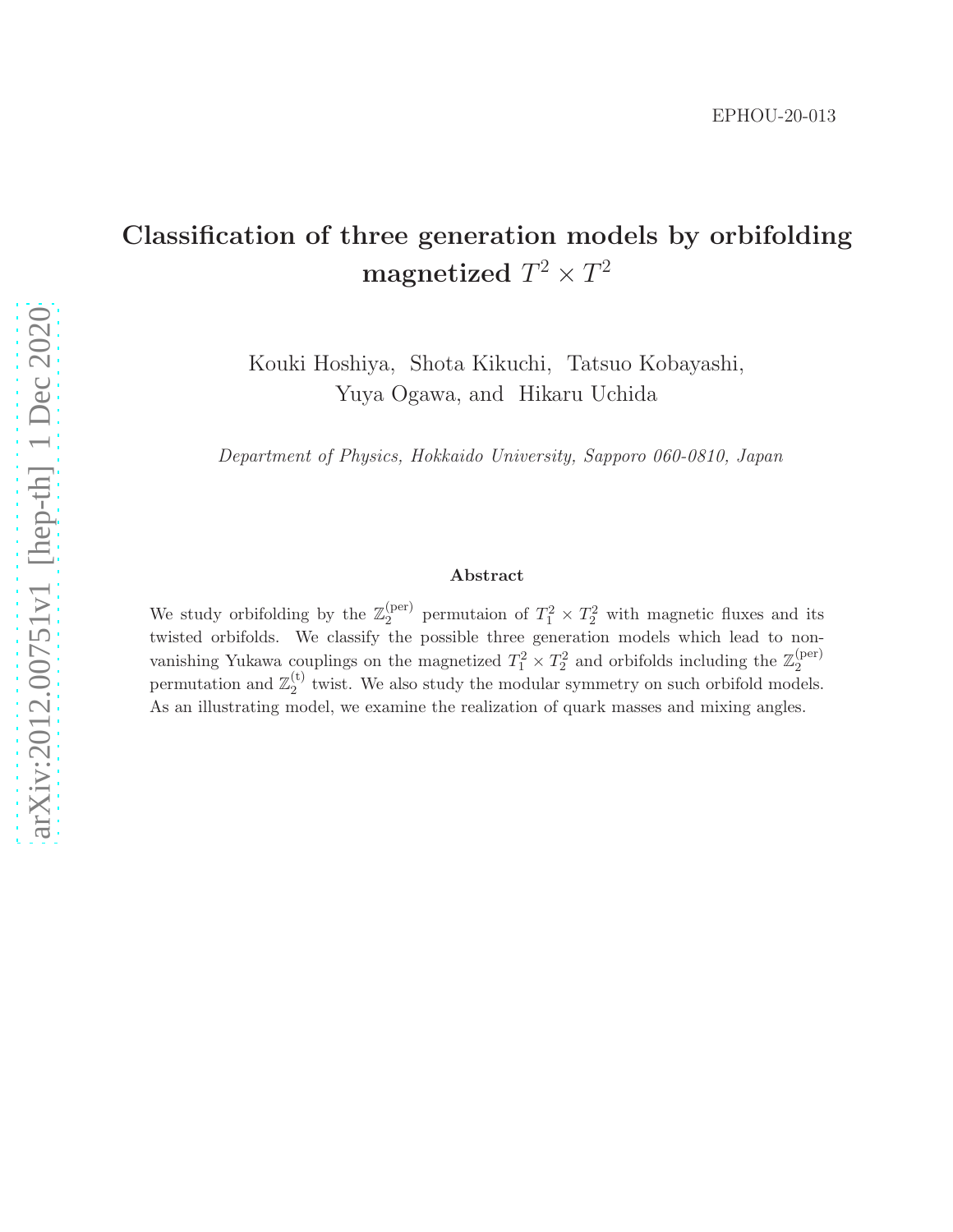### 1 Introduction

The Standard Model (SM) was established by the discovery of the Higgs particle. It turns out to be consistent with almost all the observations on experiments so far. However, in particle physics there still remain several mysteries, e.g. the origin of the gauge group configuration  $SU(3)_C \times SU(2)_L \times U(1)_Y$ , the origin of the flavor structure such as the mass hierarchy and the flavor mixing and so on. Many approaches have been ever proposed to understand these issues. Among them, extra dimensional theories such as superstring theory are attractive, because Yukawa couplings are written by the wavefunction overlap integral among quarks, leptons and the Higgs field in the extra dimensional space and they can be hierarchically suppressed depending their wavefunction behaviors. In particular, superstring theory is a promising candidate for the unified theory and it predicts the ten-dimensional (10D) space-time, i.e. the extra six-dimensional compact space in addition to our four-dimensional (4D) space-time. Such a compact space may be an origin of the flavor structure, i.e. the number of generations, the mass hierarchy and the flavor mixing.

When we start with extra dimensional theories such as superstring theory, it is an important keypoint how to derive 4D chiral theory, because the SM is a chiral theory. On the other hand, the torus compactification is one of simplest compactifications, but it leads to 4D non-chiral theory.

The torus compfactification with magnetic fluxes leads to 4D chiral theories [\[1](#page-27-0)[–4\]](#page-27-1). Furthermore, the number of zero-modes, i.e. the generation number, is determined by the magnitude of fluxes. In addition, zero-mode profiles are quasi-localized, and they can lead to hierarchical Yukawa couplings [\[5\]](#page-27-2). Thus, the torus compactification with magnetic fluxes are quite interesting. Moreover, in Refs. [\[6–](#page-27-3)[9\]](#page-28-0) it was shown that their flavor structures are controlled by the modular symmetry <sup>[1](#page-1-0)</sup>. Recently, the modular flavor symmetries were studied extensively from the phenomenological viewpoint of 4D model building  $[11]$ <sup>[2](#page-1-1)</sup>.

The toroidal orbifold is another way to realize a 4D chiral theory [\[14\]](#page-28-2). The twisted orbifold models with magnetic fluxes were studied [\[15](#page-28-3)[–17\]](#page-28-4). The adjoint scalar fields, i.e. the open string moduli, are projected out in orbifold models with magnetic fluxes. In addition, the number of zero-modes is different from one in the torus compactification with magnetic fluxes [\[15–](#page-28-3)[19\]](#page-29-0). Then, various models can be constructed compared with the simple torus compactification. Indeed, the three generation models have been classified [\[20,](#page-29-1) [21\]](#page-29-2). Realistic quark and letpon masses as well as their mixing angles and CP phase were studied [\[22–](#page-29-3)[26\]](#page-29-4). In addition, shifted orbifolding was also studied [\[27\]](#page-29-5).

For factorizable higher dimensional tori, e.g.  $T^4 = T_1^2 \times T_2^2$  and  $T^6 = T_1^2 \times T_2^2 \times T_3^2$  and their orbifolds, the flavor structure is a tensor product of the flavor structures of  $T_i^2$ . The three generations can be realized in the models, where three zero-modes appear on only one of  $T_i^2$ 

<sup>&</sup>lt;sup>1</sup>See also Ref. [\[10\]](#page-28-5).

<span id="page-1-1"></span><span id="page-1-0"></span><sup>&</sup>lt;sup>2</sup>See for recent works in heterotic orbifold models Refs.  $[12, 13]$  $[12, 13]$ .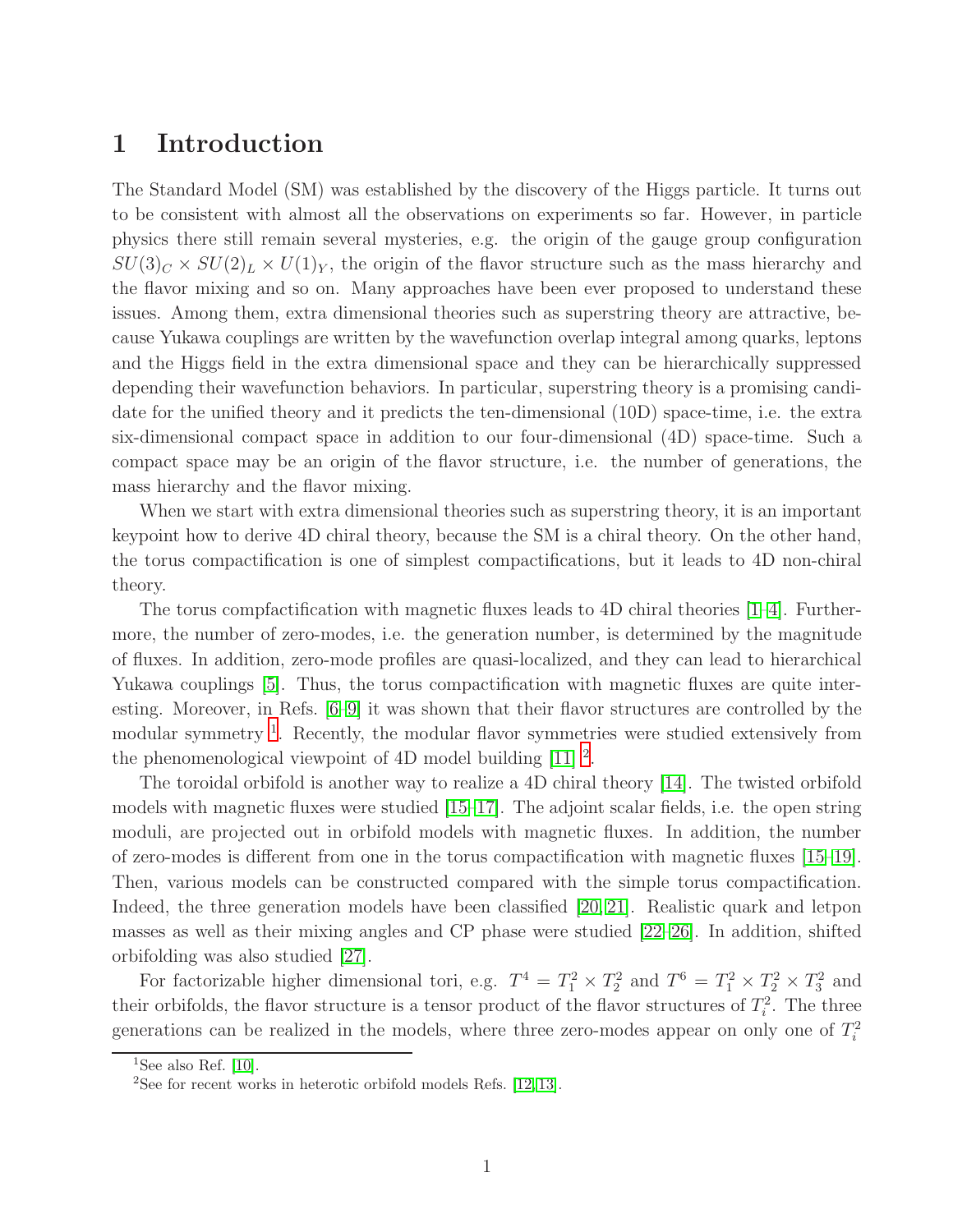and only one zero-mode appears on the other tori<sup>[3](#page-2-0)</sup>. If three zero-modes for both left-handed and right-handed quarks appear on the same  $T_i^2$ , e.g.  $T_1^2$ , the flavor structure such as the mass ratios, mixing angles and CP phase is determined by wavefunctions on  $T_1^2$ . Wavefunctions on the other  $T_i^2$  contribute to only the overall factor of Yukawa matrices. If three zero-modes for left-handed quarks appear on the torus, e.g.  $T_1^2$  and three zero-modes for right-handed quarks appear on a different torus, e.g.  $T_2^2$ , their Yukawa matrices can be written by  $Y_{ij} = a_i b_j$ . Their ranks are equal to one, and two generations of quarks are massless. That is not realistic.

Recently the orbifolding by the  $\mathbb{Z}_2^{(\text{per})}$  permutation between  $T_1^2$  and  $T_2^2$  was studied [\[9\]](#page-28-0). Either symmetric modes or anti-symmetric modes under  $\mathbb{Z}_2^{(\text{per})}$  $_2^{\text{(per)}}$  are projected out. The flavor structure in these models is not a simple tensor product, but leads to a new and rich flavor structure. Our purpose in this paper is to classify three generation models by such permutation orbifolding of  $T^2 \times T^2$  and its twited orbifolds.

In this paper, we study the orbifolding by the  $\mathbb{Z}_2^{(\text{per})}$  permutation between  $T_1^2$  and  $T_2^2$  as well as their twisted orbifolds. We classify the possible three generation models through permutation orbifolding of the magnetized  $T^2 \times T^2$ , which lead to non-vanishing Yukawa coupling. In addition, we classify the three generation models by permutation of the twisted orbifolds. We also study the modular symmetry of the Yukawa couplings. We examine an illustrating example towards realization of quark masses and mixing angles.

This paper is organized as follows. In section [2,](#page-2-1) we give a brief review on the torus compactification with magnetic fluxes. In section [3,](#page-6-0) we review the modular symmetry of the zero-modes on the torus. In section [4,](#page-9-0) we study the orbifolding by permutation of  $T_1^2$  and  $T_2^2$ . In section [5,](#page-13-0) we classify the possible three generation models through the  $\mathbb{Z}_2^{(\text{per})}$  permutation orbifolding. In section [6,](#page-19-0) we study Yukawa couplings and their behavior as the modular forms and give an example of numerical studies on our models. In section [7,](#page-25-0) we conclude this study. In Appendix, we study the shiftted orbifold models.

# <span id="page-2-1"></span> $2$   $U(N)$  gauge theory on  $(T^2)^3$

First of all, we start with a review of the 10D  $U(N)$  super Yang-Mills theory on the background  $M^4 \times T_1^2 \times T_2^2 \times T_3^2$  with magnetic fluxes, which is low-energy effective field theory of superstring theory. (See for details Ref. [\[5\]](#page-27-2).) Our setup is also applicable as low-energy effective field theory of D7-brane models on  $M^4 \times T_1^2 \times T_2^2$ . The Lagrangian is given as

$$
S = \int_{M^4} d^4x \prod_{i=1,2,3} \int_{T_i^2} dy_{2+2i} dy_{3+2i} \left[ -\frac{1}{4g^2} \text{Tr}(F^{MN} F_{MN}) + \frac{i}{2g} \text{Tr}(\bar{\lambda} \Gamma^M D_M \lambda) \right],\tag{1}
$$

where  $M, N = 0, ..., 9$ . Here,  $\lambda$  denotes gaugino fields and  $F_{MN}$  is the field strength of the vector field  $A_M$  written by

$$
F_{MN} = \partial_M A_N - \partial_N A_M - i[A_M, A_N]. \tag{2}
$$

<span id="page-2-0"></span><sup>&</sup>lt;sup>3</sup>See for non-factorizable fluxes Refs.  $[28, 29]$  $[28, 29]$ .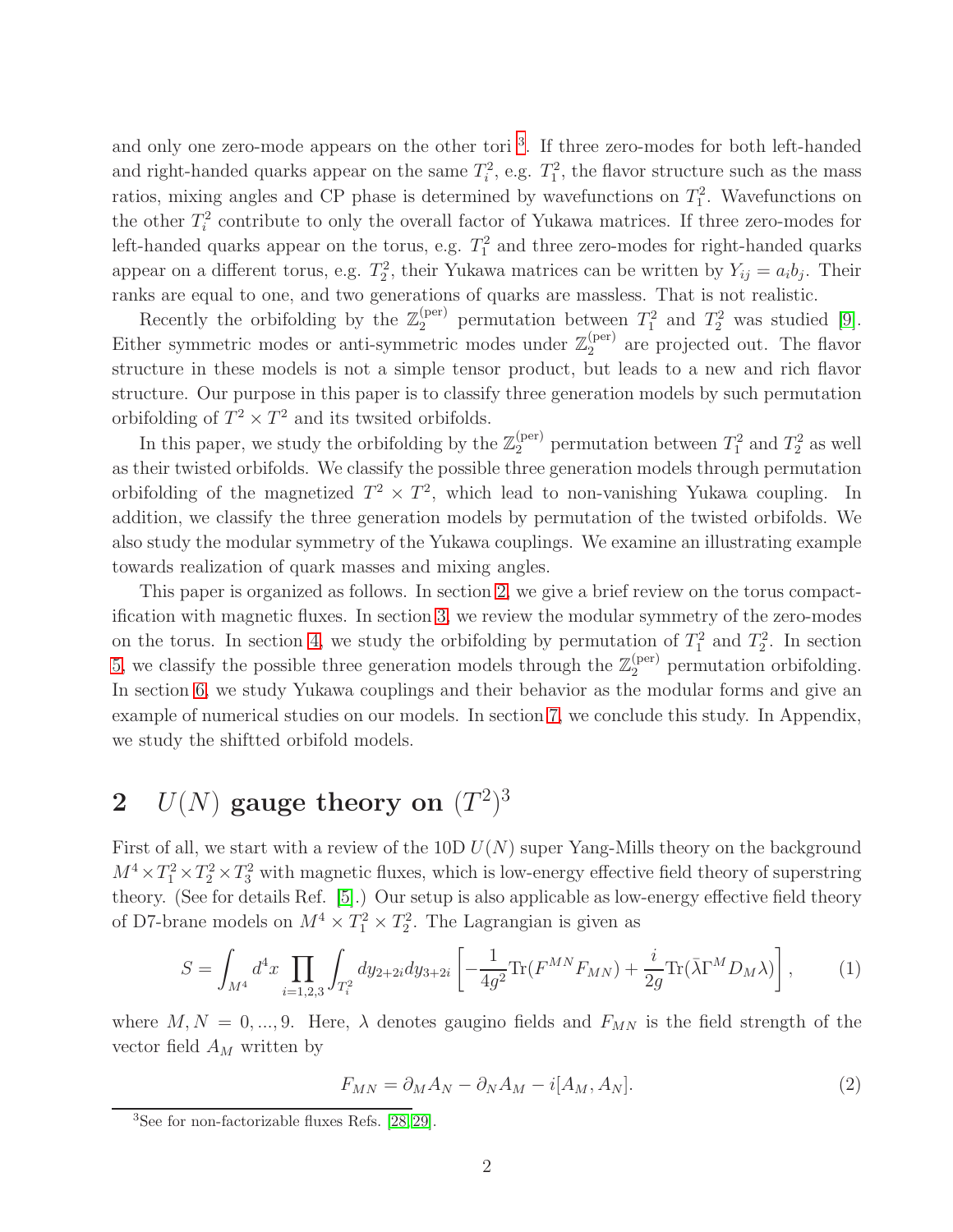The covariant derivative  $D_M \lambda$  is given by

$$
D_M \lambda = \partial_M \lambda - i[A_M, \lambda]. \tag{3}
$$

These fields are decomposed into the non-compact space  $M^4$  and the compact space  $T_1^2 \times T_2^2 \times T_3^2$ as

$$
A_M(x,y) = \sum_{n_1,n_2,n_3} \phi_{M,n_1n_2n_3}(x) \otimes \prod_{i=1,2,3} \phi_{M,n_i}(y_{2+2i}, y_{3+2i})
$$
(4)

$$
\lambda(x,y) = \sum_{n_1,n_2,n_3} \psi_{n_1n_2n_3}(x) \otimes \prod_{i=1,2,3} \psi_{n_i}(y_{2+2i}, y_{3+2i}), \tag{5}
$$

where  $n_1, n_2, n_3$  are Kaluza-Klein (KK) indices. We assume the background magnetic fields such as

$$
F_{2+2i \ 3+2i} = 2\pi \begin{pmatrix} M_a^{(i)} \mathbf{1}_{N_a \times N_a} & & \\ & M_b^{(i)} \mathbf{1}_{N_b \times N_b} & \\ & & M_c^{(i)} \mathbf{1}_{N_c \times N_c} \end{pmatrix}, \quad i = 1, 2, 3, \tag{6}
$$

where  $N = N_a + N_b + N_c$  and  $M_\alpha^{(i)} \in \mathbb{Z}$   $(\alpha = a, b, c)$  to fulfill Dirac's quantization condition on the compact space  $T^2$ . Then, the gauge symmetry  $U(N)$  is broken to  $U(N_a) \times U(N_b) \times U(N_c)$ . For instance, assuming  $N_a = 4$ ,  $N_b = 2$  and  $N_c = 2$ , the Pati-Salam gauge group  $SU(4)$  ×  $SU(2)_L \times SU(2)_R$  can be realized up to  $U(1)$  factors. These fluxes allow us to choose the vector potentials  $A = A_{2+2i} dy_{2+2i} + A_{3+2i} dy_{3+2i}$  like

$$
A_{2+2i} = A_{2+2i}^{\alpha} T_{\alpha} = 0,
$$
\n
$$
A_{3+2i} = A_{3+2i}^{\alpha} T_{\alpha}
$$
\n
$$
= 2\pi \begin{pmatrix} M_a^{(i)}(y_{2+2i} + \zeta_{2+2i}^a) \mathbf{1}_{N_a \times N_a} & M_b^{(i)}(y_{2+2i} + \zeta_{2+2i}^b) \mathbf{1}_{N_b \times N_b} & M_c^{(i)}(y_{2+2i} + \zeta_{2+2i}^c) \mathbf{1}_{N_c \times N_c} \end{pmatrix},
$$
\n
$$
(8)
$$

where  $\zeta$  stands for Abelian Wilson line phase on  $T^2$ , and  $T_{\alpha}$  are the genarators of remaining gauge symmetry  $U(N_a) \times U(N_b) \times U(N_c)$ .

For simplicity, we focus on  $U(N_a) \times U(N_b)$  part. Furthermore, we consider vanishing Wilson lines. The gauge components of the gaugino  $\lambda$  are written as

$$
\lambda(x,y) = \begin{pmatrix} \lambda^{aa}(x,y) & \lambda^{ab}(x,y) \\ \lambda^{ba}(x,y) & \lambda^{bb}(x,y) \end{pmatrix}.
$$
 (9)

Here,  $\lambda^{aa}$  and  $\lambda^{bb}$  correspond to the gaugino fields under the unbroken gauge group  $U(N_a) \times$  $U(N_b)$ , while  $\lambda^{ab}$  and  $\lambda^{ba}$  are bi-fundamental matter fields,  $(N_a, \bar{N}_b)$  and  $(\bar{N}_a, N_b)$ , under the unbroken gauge group  $U(N_a) \times U(N_b)$ . Their 2D spinors on the *i*-th torus

$$
\psi_{n_i}(y) = \begin{pmatrix} \psi_{n_i+} \\ \psi_{n_i-} \end{pmatrix}, \quad \psi_{n_i \pm}(y) = \begin{pmatrix} \psi_{n_i \pm}^{aa}(y) & \psi_{n_i \pm}^{ab}(y) \\ \psi_{n_i \pm}^{ba}(y) & \psi_{n_i \pm}^{bb}(y) \end{pmatrix},
$$
\n(10)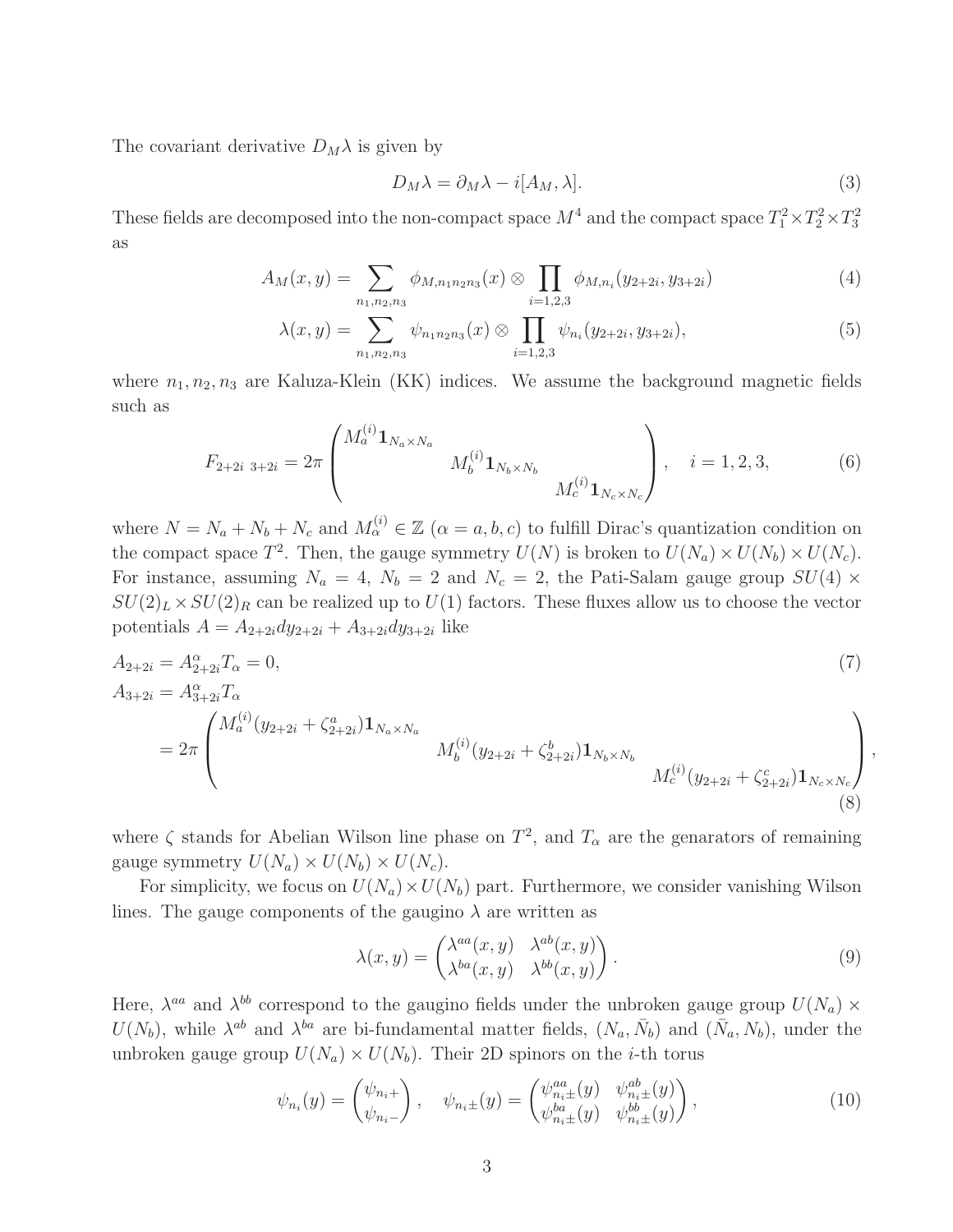are studied in what follows. Hereafter, we concentrate on the zero-modes on the torus and they denote  $\psi_{(i)}(y)$ .

The torus can be regarded as the complex plane C divided by a two-dimensional lattice  $\Lambda$  spanned by two basis  $e_{1(i)} = 2\pi R_i$  and  $e_{2(i)} = 2\pi R_i \tau_i$ ,  $\tau_i \in \mathbb{C}$ . Introducing the complex coordinate on the torus as  $z_i = y_{2+2i} + \tau_i y_{3+2i}$ , the metric on the torus is given by

$$
ds^{2} = 2h_{\mu\nu}^{(i)}dz_{i}^{\mu}d\bar{z}_{i}^{\nu}, \quad h^{(i)} = |e_{1(i)}|^{2} \begin{pmatrix} 0 & \frac{1}{2} \\ \frac{1}{2} & 0 \end{pmatrix}.
$$
 (11)

Note that there are identifications  $z_i \sim z_i + 1 \sim z_i + \tau_i$  on the torus. Then, the gamma matrices on the torus are given by

$$
\Gamma^{z_i} = \frac{1}{e_{1(i)}} \begin{pmatrix} 0 & 2 \\ 0 & 0 \end{pmatrix}, \quad \Gamma^{\bar{z}_i} = \frac{1}{\bar{e}_{1(i)}} \begin{pmatrix} 0 & 0 \\ 2 & 0 \end{pmatrix}.
$$
 (12)

Now, we can write down the Dirac equation for zero-modes on the torus:

$$
i\,\mathcal{D}\psi_{(i)} = (i\Gamma^{z_i}D_{z_i} + i\Gamma^{\bar{z}_i}D_{\bar{z}_i})\psi_{(i)} = i\begin{pmatrix} 0 & -D^{\dagger} \\ D & 0 \end{pmatrix} \begin{pmatrix} \psi_{(i)+} \\ \psi_{(i)-} \end{pmatrix} = 0.
$$
 (13)

Especially, this equation for  $\psi_{(i)+}$  is written as

$$
D\psi_{(i)+} = (\pi R_i)^{-1} (\partial_{\bar{z}_i} \psi_{(i)+} + [A_{\bar{z}_i}, \psi_{(i)+}])
$$
  
= 
$$
(\pi R_i)^{-1} \begin{pmatrix} \partial_{\bar{z}_i} \psi_{(i)+}^{aa} & (\partial_{\bar{z}_i} + \frac{\pi I_{ab}^{(i)}}{2 \text{Im} \tau_i} z_i) \psi_{(i)+}^{ab} \\ (\partial_{\bar{z}_i} - \frac{\pi I_{ab}^{(i)}}{2 \text{Im} \tau_i} z_i) \psi_{(i)+}^{ba} & \partial_{\bar{z}_i} \psi_{(i)+}^{bb} \end{pmatrix} = 0,
$$
 (14)

where  $A_{\bar{z}_i}$  is defined by  $A = A_{z_i} dz_i + A_{\bar{z}_i} d\bar{z}_i$  and  $I_{ab}^{(i)}$  denotes  $M_a^{(i)} - M_b^{(i)}$  $b_i^{(i)} \neq 0$  satisfying  $I_{ab}^{(i)} + I_{ca}^{(i)} = I_{cb}^{(i)}$ . It must be solved under the following boundary conditions on the torus:

$$
\psi_{(i)}^{aa}(z_i + 1) = \psi_{(i)}^{aa}(z_i + \tau_i) = \psi_{(i)}^{aa}(z_i),
$$
  
\n
$$
\psi_{(i)}^{ab}(z_i + 1) = e^{i\chi_{1(i)}^{ab}(z_i)}\psi_{(i)}^{ab}(z_i), \quad \psi_{(i)}^{ab}(z_i + \tau_i) = e^{i\chi_{2(i)}^{ab}(z_i)}\psi_{(i)}^{ab}(z_i),
$$
  
\n
$$
\psi_{(i)}^{ba}(z_i + 1) = e^{-i\chi_{1(i)}^{ab}(z_i)}\psi_{(i)}^{ba}(z_i), \quad \psi_{(i)}^{ba}(z_i + \tau_i) = e^{-i\chi_{2(i)}^{ab}(z_i)}\psi_{(i)}^{ba}(z_i),
$$
  
\n
$$
\psi_{(i)}^{bb}(z_i + 1) = \psi_{(i)}^{bb}(z_i + \tau_i) = \psi_{(i)}^{bb}(z_i),
$$
\n(15)

with

<span id="page-4-0"></span>
$$
\chi_{1(i)}^{ab}(z_i) = \frac{\pi I_{ab}^{(i)}}{\text{Im}\tau_i} \text{Im}z_i, \quad \chi_{2(i)}^{ab}(z_i) = \frac{\pi I_{ab}^{(i)}}{\text{Im}\tau_i} \text{Im}(\bar{\tau}_i z_i). \tag{16}
$$

As the results, we can find the wavefunctions on the torus such that for  $I_{ab}^{(i)} > 0$  only  $\psi_{(i)+}^{ab}$ and  $\psi_{(i)-}^{ba}$  have zero-mode solutions with the degeneracy number  $|I_{ab}^{(i)}|$ , while for  $I_{ab}^{(i)} < 0$  only  $\psi_{(i)}^{ba}$  and  $\psi_{(i)}^{ab}$  have such solutions. Thus, we can obtain  $|I_{ab}^{(i)}|$  generations of bi-fundamental chiral zero-modes on the magnetized i-th torus. Note that we have one generation and one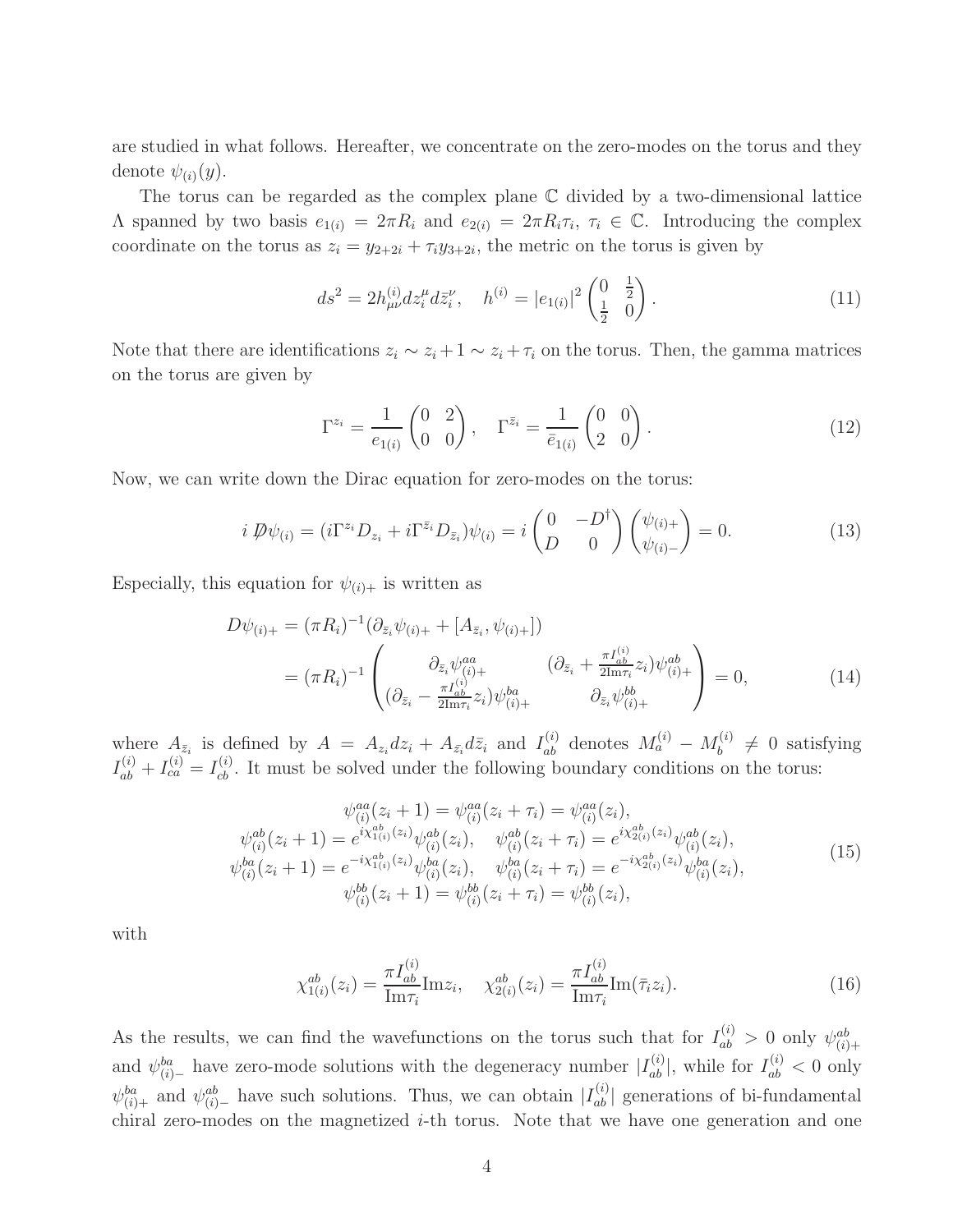anti-generation of zero-modes for  $I_{ab}^{(i)} = 0$ , that is, non-chiral. The explicit form of the  $j^{(i)}$ -th zero-mode of  $\psi_{(i)\pm}$  is given by

$$
\psi_{(i)+}^{j^{(i)},|I_{ab}^{(i)}|}(z_i,\tau_i) = \left(\frac{|I_{ab}^{(i)}|}{\mathcal{A}_{(i)}^2}\right)^{1/4} e^{i\pi |I_{ab}^{(i)}|z_i \frac{\text{Im}z_i}{\text{Im}\tau_i}} \sum_{l \in \mathbf{Z}} e^{i\pi |I_{ab}^{(i)}|\tau_i \left(\frac{j^{(i)}}{|I_{ab}^{(i)}|}+l\right)^2} e^{2\pi i |I_{ab}^{(i)}|z_i \left(\frac{j^{(i)}}{|I_{ab}^{(i)}|}+l\right)}
$$
(17)

$$
= \left(\frac{|I_{ab}^{(i)}|}{\mathcal{A}_{(i)}^2}\right)^{1/4} e^{i\pi |I_{ab}^{(i)}|z_i \frac{\text{Im} z_i}{\text{Im} \tau_i}} \vartheta \begin{bmatrix} \frac{j^{(i)}}{|I_{ab}^{(i)}|} \\ 0 \end{bmatrix} (|I_{ab}^{(i)}|z_i, |I_{ab}^{(i)}|\tau_i), \tag{18}
$$

$$
\psi_{(i)-}^{j^{(i)},|I_{ab}^{(i)}|}(\bar{z}_i,\bar{\tau}_i) = \left(\psi_{(i)+}^{-j^{(i)},|I_{ab}^{(i)}|}(z_i,\tau_i)\right)^* \tag{19}
$$

where  $j^{(i)} = 0, 1, ..., |I_{ab}^{(i)}| - 1$  and  $\mathcal{A}_{(i)} = |e_{1(i)}|^2 \text{Im} \tau_i$  is the area of torus. The  $\vartheta$  function is the Jacobi theta function defined by

<span id="page-5-2"></span><span id="page-5-1"></span><span id="page-5-0"></span>
$$
\vartheta \begin{bmatrix} a \\ b \end{bmatrix} (\nu, \tau) = \sum_{l \in \mathbb{Z}} e^{\pi i (a+l)^2 \tau} e^{2\pi i (a+l)(\nu + b)}.
$$
\n(20)

This function has the property

$$
\vartheta \begin{bmatrix} \frac{r}{N_1} \\ 0 \end{bmatrix} (\nu_1, N_1 \tau) \times \vartheta \begin{bmatrix} \frac{s}{N_2} \\ 0 \end{bmatrix} (\nu_2, N_2 \tau) = \sum_{m \in \mathbb{Z}_{N_1 + N_2}} \vartheta \begin{bmatrix} \frac{r + s + N_1 m}{N_1 + N_2} \\ 0 \end{bmatrix} (\nu_1 + \nu_2, (N_1 + N_2) \tau) \times \vartheta \begin{bmatrix} \frac{N_2 r - N_1 s + N_1 N_2 m}{N_1 N_2 (N_1 + N_2)} \\ 0 \end{bmatrix} (\nu_1 N_2 - \nu_2 N_1, N_1 N_2 (N_1 + N_2) \tau). (21)
$$

Then, we can find the normalization and product expansions of the zero-modes [\[5\]](#page-27-2):

$$
\int_{T_i^2} dz_i d\bar{z}_i \left( \psi_{(i)\pm}^{j^{(i)},|I_{ab}^{(i)}|}(z_i) \right)^* \psi_{(i)\pm}^{k^{(i)},|I_{ab}^{(i)}|}(z_i) = (2\text{Im}\tau_i)^{-1/2} \delta_{j,k},\tag{22}
$$

$$
\psi_{(i)\pm}^{j^{(i)},|I_{ab}^{(i)}|}(z_i,\tau_i)\cdot\psi_{(i)\pm}^{k^{(i)},|I_{ca}^{(i)}|}(z_i,\tau_i) = \sum_{m\in\mathbb{Z}_{|I_{cb}^{(i)}|}} Y_{j^{(i)},k^{(i)},m}^{|I_{ab}^{(i)}|,|I_{cb}^{(i)}|}(\tau_i)\psi_{(i)\pm}^{j^{(i)}+k^{(i)}+m|I_{ca}^{(i)}|,|I_{cb}^{(i)}|}(z_i,\tau_i),\tag{23}
$$

where

$$
Y_{j^{(i)},k^{(i)},m}^{|I_{cb}^{(i)}|,|I_{cb}^{(i)}|}(\tau_i) \equiv \mathcal{A}_{(i)}^{-1/2} \left| \frac{I_{ab}^{(i)} I_{ca}^{(i)}}{I_{cb}^{(i)}} \right|^{1/4} \vartheta \left[ \frac{\frac{|I_{ca}^{(i)}|j^{(i)} - |I_{ab}^{(i)}|k^{(i)} + |I_{ab}^{(i)}l_{ca}^{(i)}|m}{|I_{ab}^{(i)} I_{ca}^{(i)} |I_{cb}^{(i)}|} \right] (0, |I_{ab}^{(i)} I_{ca}^{(i)} | \tau_i) \tag{24}
$$

is the holomorphic function of  $\tau$ . Also high order couplings are written by the products of  $Y(\tau)$  [\[30\]](#page-29-8). In what follows, we omit the chirality sign  $\pm$  from the zero-modes. The wavefunctions on  $T_1^2 \times T_2^2 \times T_3^2$  are given by the products of the wavefunctions on  $T_i^2$ :

<span id="page-5-3"></span>
$$
\psi_{T_1^2 \times T_2^2 \times T_3^2}^{j_1 j_2 j_3, |I_{ab}^{(1)}| |I_{ab}^{(2)}| |I_{ab}^{(3)}|}(z,\tau) = \psi_{T_1^2}^{j_1, |I_{ab}^{(1)}|}(z_1,\tau_1)\psi_{T_2^2}^{j_2, |I_{ab}^{(2)}|}(z_2,\tau_2)\psi_{T_3^2}^{j_3, |I_{ab}^{(3)}|}(z_3,\tau_3). \tag{25}
$$

Thus, we have the  $|I_{ab}^{(1)}I_{ab}^{(2)}I_{ab}^{(3)}|$  generations of bi-fundamental zero-modes in our model construction. Hereafter, we use the notation  $|I_{\alpha\beta}|, \alpha, \beta \in \{a, b, c\}$  as the magnetic flux.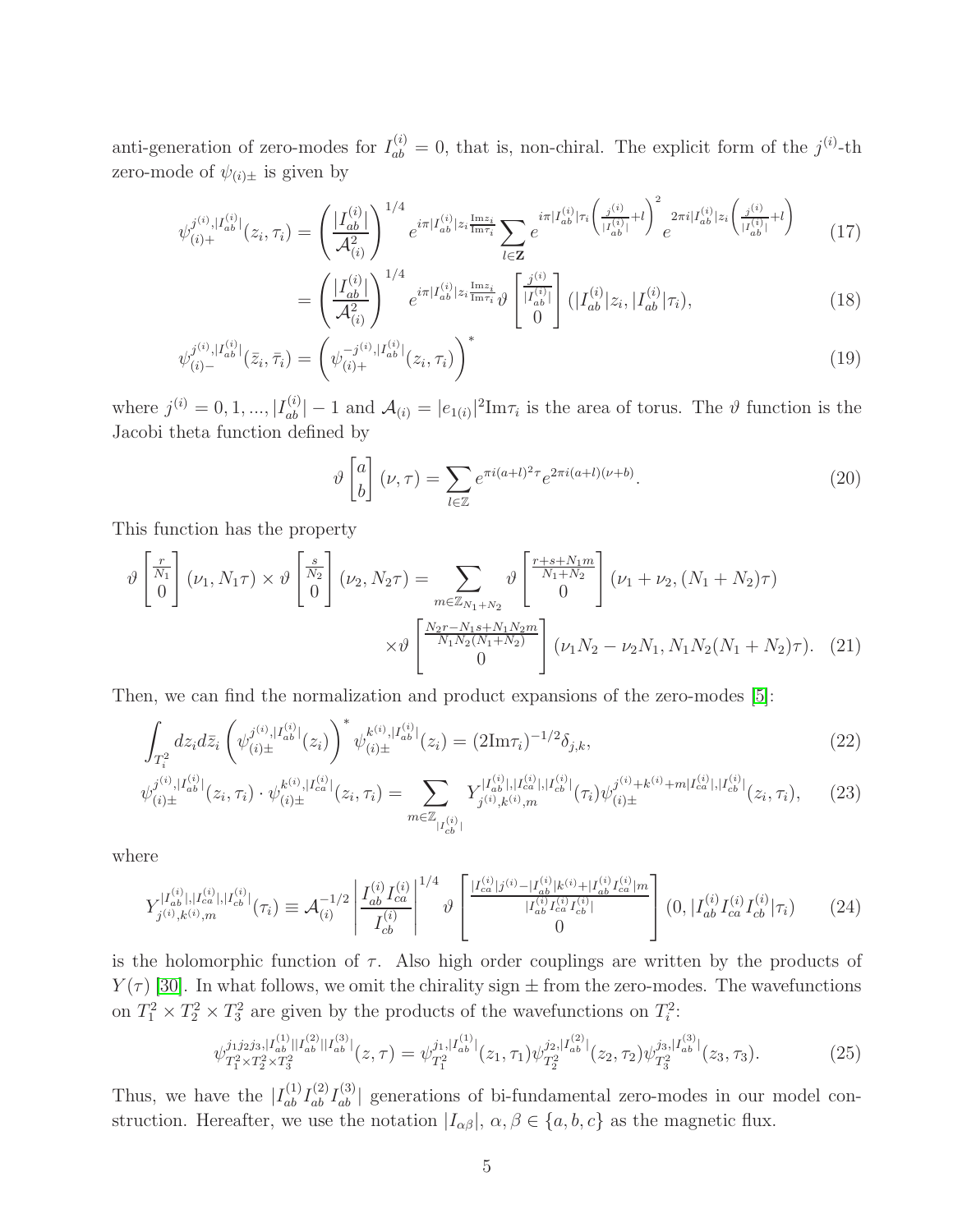# <span id="page-6-0"></span>3 Modular symmetry on magnetized  $T^2 \times T^2$

Here, we give a review on the modular symmetry of zero-modes.

### 3.1 Modular symmetry and modular forms

First, let us review the modular symmetry on  $T^2$  and the modular forms [\[31–](#page-29-9)[34\]](#page-29-10). As we mentioned at section [2,](#page-2-1) the two-dimensional torus can be regarded as  $T^2 \simeq \mathbb{C}/\Lambda$ . Here,  $\Lambda$  is the two-dimensional lattice spanned by two basis vectors  $e_k(k = 1, 2)$ . The complex coordinate on the torus, z, is defined by  $z \equiv u/e_1$ , where u denotes the complex coordinate on  $\mathbb{C}$ . The torus is characterized by the complex structure modulus  $\tau$  defined by  $\tau \equiv e_2/e_1(\text{Im}\tau > 0)$ .

Here, we can consider the following transformation of lattice vectors which span the same lattice,

$$
\begin{pmatrix} e'_2 \\ e'_1 \end{pmatrix} = \begin{pmatrix} a & b \\ c & d \end{pmatrix} \begin{pmatrix} e_2 \\ e_1 \end{pmatrix}, \quad \gamma = \begin{pmatrix} a & b \\ c & d \end{pmatrix} \in SL(2, \mathbb{Z}) \equiv \Gamma.
$$
 (26)

The  $SL(2, \mathbb{Z})$  is generated by two generators:

$$
S = \begin{pmatrix} 0 & 1 \\ -1 & 0 \end{pmatrix}, \quad T = \begin{pmatrix} 1 & 1 \\ 0 & 1 \end{pmatrix}, \tag{27}
$$

satisfying the following algebraic relations,

$$
S^2 \equiv Z = -\mathbb{I}, \quad S^4 = Z^2 = (ST)^3 = \mathbb{I}.
$$
 (28)

Under the  $SL(2, \mathbb{Z})$  transformation, the complex coordinate on torus and the complex structure modulus are transformed as

$$
\gamma : z \equiv \frac{u}{e_1} \to z' \equiv \frac{u}{e'_1} = \frac{z}{c\tau + d},\tag{29}
$$

<span id="page-6-1"></span>
$$
\gamma : \tau \equiv \frac{e_2}{e_1} \to \tau' \equiv \frac{e'_2}{e'_1} = \frac{a\tau + b}{c\tau + d}.
$$
\n(30)

For S and T transformations, especially, they are transformed as

$$
S: (z, \tau) \to \left(-\frac{z}{\tau}, -\frac{1}{\tau}\right), \quad T: (z, \tau) \to (z, \tau + 1). \tag{31}
$$

Note that  $\tau$  is invariant under  $Z = -\mathbb{I}$ , hence  $\tau$  is transformed by  $\bar{\Gamma} \equiv \Gamma / \{\pm \mathbb{I}\}\.$ 

Now, we introduce the principal congruence subgroup of level  $N$  defined as

$$
\Gamma(N) \equiv \left\{ h = \begin{pmatrix} a' & b' \\ c' & d' \end{pmatrix} \in \Gamma \middle| \begin{pmatrix} a' & b' \\ c' & d' \end{pmatrix} \equiv \begin{pmatrix} 1 & 0 \\ 0 & 1 \end{pmatrix} \pmod{N} \right\},\tag{32}
$$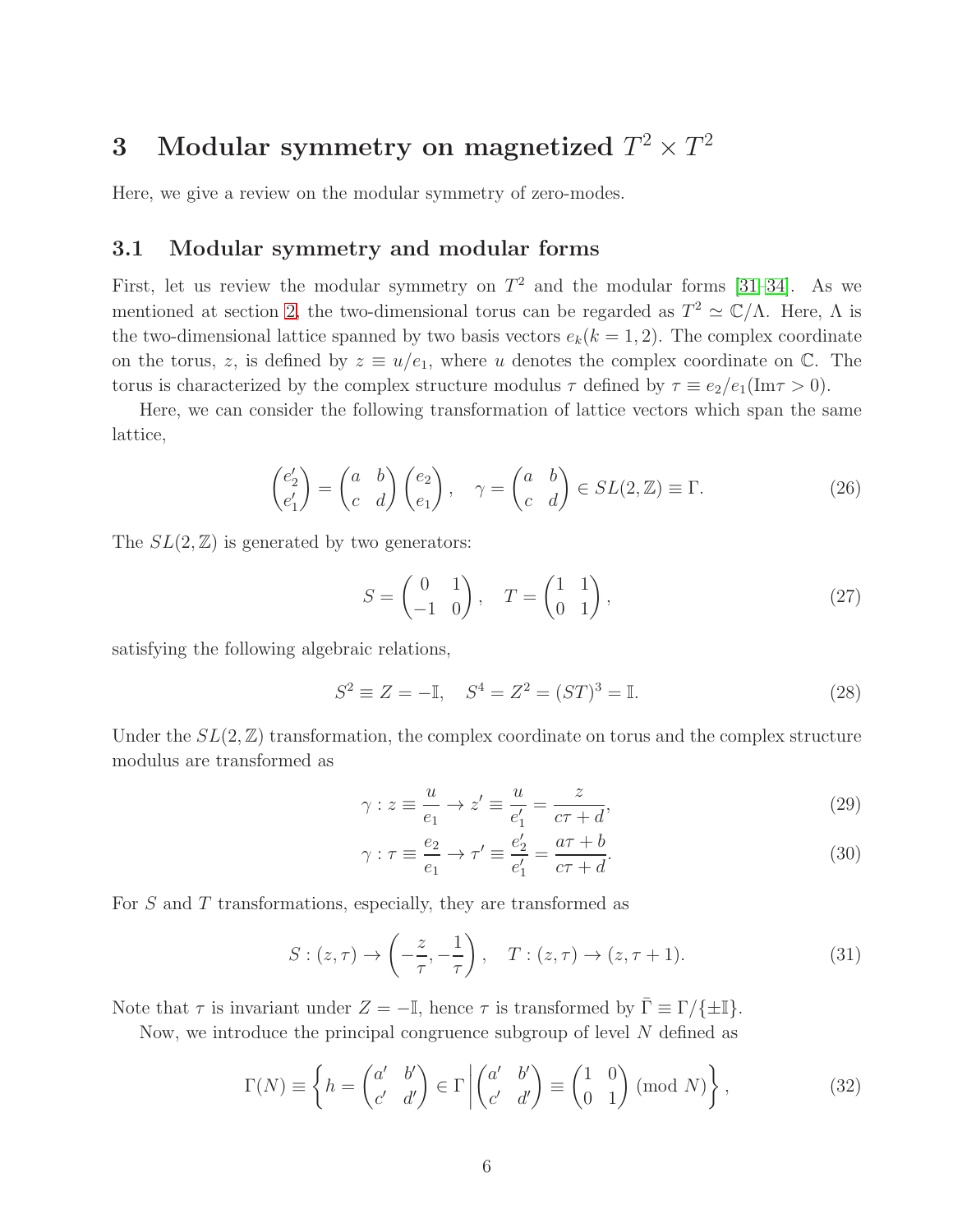and its  $\mathbb{Z}_2$  homomorphic group defined as  $\bar{\Gamma}(N) \equiv \Gamma(N)/\{\pm \mathbb{I}\}\.$  Then, we can define the quotient group  $\Gamma_N \equiv \bar{\Gamma}/\bar{\Gamma}(N)$ , where the following algebraic relations are satisfied <sup>[4](#page-7-0)</sup>,

$$
S^2 = (ST)^3 = T^N = \mathbb{I}.\tag{33}
$$

Similarly, the double covering group of  $\Gamma_N$ ,  $\Gamma'_N$ , is defined by  $\Gamma'_N \equiv \Gamma/\Gamma(N)$ , where the following algebraic relations are satisfied,  $\frac{5}{2}$  $\frac{5}{2}$  $\frac{5}{2}$ 

$$
S^4 = (ST)^3 = T^N = \mathbb{I}, \qquad S^2T = TS^2. \tag{34}
$$

The modular forms,  $f(\tau)$ , of the integer weight<sup>[6](#page-7-2)</sup> k for  $\Gamma(N)$  are the holomorphic functions of  $\tau$  transforming as

$$
f(\gamma(\tau)) = J_k(\gamma, \tau) \rho(\gamma) f(\tau), \quad \gamma = \begin{pmatrix} a & b \\ c & d \end{pmatrix} \in \Gamma, \quad J_k(\gamma, \tau) = (c\tau + d)^k,
$$
 (35)

under  $\Gamma$ , where  $\rho(\gamma)$  is the unitary representation of the quotient group  $\Gamma'_N$  satisfying

$$
\rho(\gamma_1 \gamma_2) = \rho(\gamma_1)\rho(\gamma_2), \gamma_1, \gamma_2 \in \Gamma, \quad \rho(h) = \mathbb{I}, h \in \Gamma(N), \tag{36}
$$

and the algebraic relations,

$$
\rho(S)^4 = [\rho(S)\rho(T)]^3 = \rho(T)^N = \mathbb{I}, \quad \rho(S)^2 \rho(T) = \rho(T)\rho(S)^2.
$$
 (37)

We note that since  $\tau$  is invariant under  $Z = -\mathbb{I}$ , for even k,  $\rho$  becomes a representation of  $\Gamma_N$ .

Next, we extend the modular forms to the half integer weight  $k/2$ , defining the double covering group of  $\Gamma$ ,  $\widetilde{\Gamma}$  as

$$
\widetilde{\Gamma} \equiv \{ [\gamma, \epsilon] | \gamma \in \Gamma, \epsilon \in \{\pm 1\} \} \tag{38}
$$

which is generated by two generators:

$$
\widetilde{S} \equiv [S, 1], \quad \widetilde{T} \equiv [T, 1]. \tag{39}
$$

They satisfy the following algebraic relations:

$$
\widetilde{S}^2 = \widetilde{Z}, \qquad \widetilde{S}^4 = (\widetilde{S}\widetilde{T})^3 = \widetilde{Z}^2 = [\mathbb{I}, -1], \qquad \widetilde{S}^8 = (\widetilde{S}\widetilde{T})^6 = [\mathbb{I}, 1] \equiv \widetilde{\mathbb{I}}, \qquad \widetilde{Z}\widetilde{T} = \widetilde{T}\widetilde{Z}. \tag{40}
$$

In the same way, the normal subgroup of  $\widetilde{\Gamma}$ ,  $\widetilde{\Gamma}(N)$ , is defined by

$$
\widetilde{\Gamma}(N) \equiv \{ [h, \epsilon] \in \widetilde{\Gamma} | h \in \Gamma(N), \epsilon = 1 \}.
$$
\n(41)

<span id="page-7-0"></span><sup>4</sup>For  $N \le 5$ , it is well known  $\Gamma_2 \simeq S_3$ ,  $\Gamma_3 \simeq A_4$ ,  $\Gamma_4 \simeq S_4$  and  $\Gamma_5 \simeq A_5$  [\[35\]](#page-30-0).  ${}^{5}$ See e.g., Refs. [\[36\]](#page-30-1).

<span id="page-7-2"></span><span id="page-7-1"></span><sup>&</sup>lt;sup>6</sup>For  $N = 1, 2$ , the modular weight k is only even because of the consistency of  $-\mathbb{I} \in \Gamma(N)$ .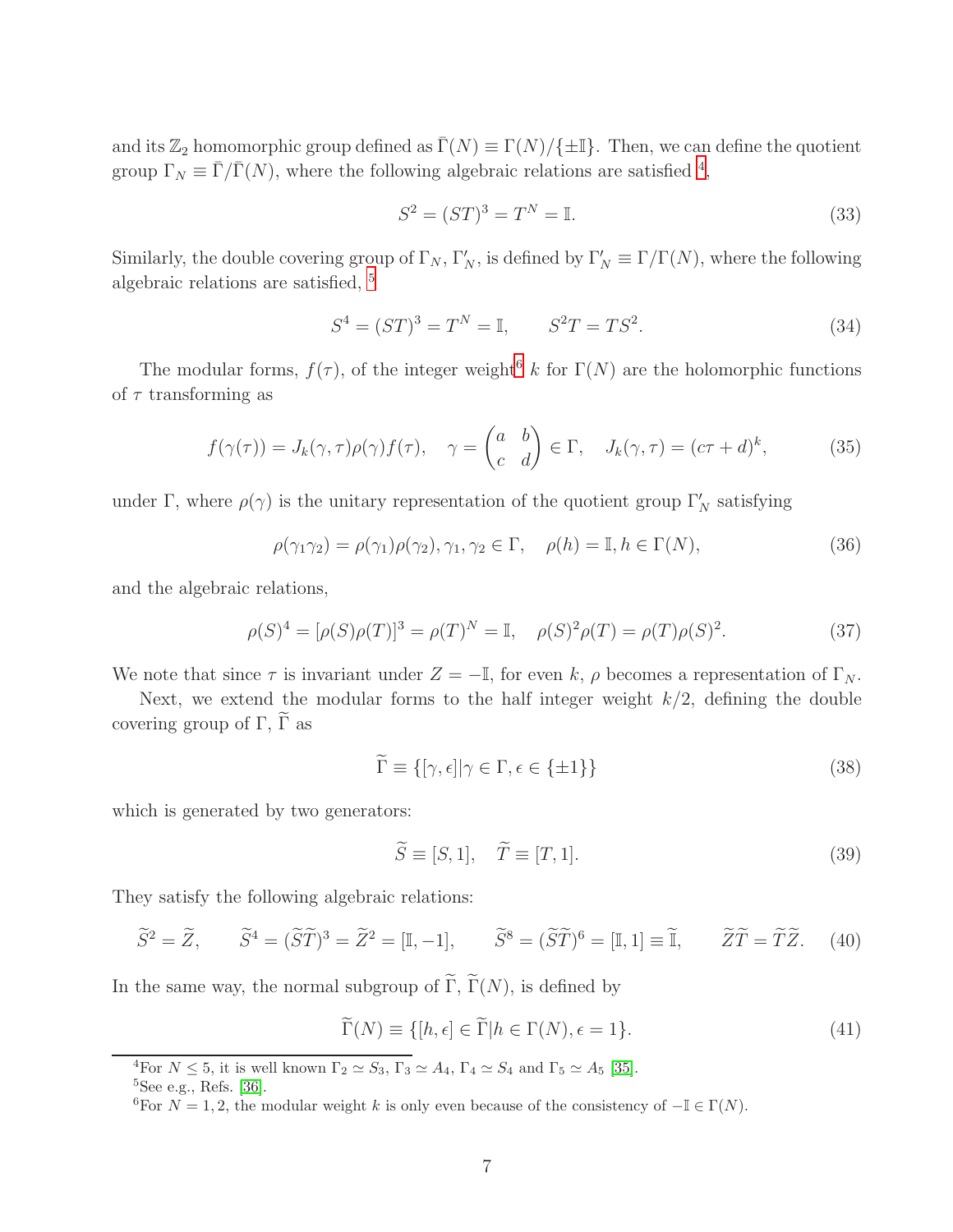As the result, we can obtain the modular forms of half integer weight,  $\tilde{f}(\tau)$ , as follows (See e.g., [\[33,](#page-29-11) [37,](#page-30-2) [38\]](#page-30-3).):

<span id="page-8-1"></span>
$$
\widetilde{f}(\widetilde{\gamma}(\tau)) = \widetilde{J}_{k/2}(\widetilde{\gamma}, \tau)\widetilde{\rho}(\widetilde{\gamma})\widetilde{f}(\tau), \quad \widetilde{\gamma} \in \widetilde{\Gamma}, \tag{42}
$$

$$
\widetilde{J}_{k/2}(\widetilde{\gamma},\tau) = \epsilon^k J_{k/2}(\gamma,\tau) = \epsilon^k (c\tau + d)^{k/2}, \quad k \in \mathbb{Z},
$$
\n(43)

where  $\tilde{\rho}(\tilde{\gamma})$  is the unitary representation of  $\tilde{\Gamma}_N \equiv \tilde{\Gamma}/\tilde{\Gamma}(N)$  satisfying

$$
\widetilde{\rho}(\widetilde{\gamma}_1 \widetilde{\gamma}_2) = \widetilde{\rho}(\widetilde{\gamma}_1)\widetilde{\rho}(\widetilde{\gamma}_2), \widetilde{\gamma}_1, \widetilde{\gamma}_2 \in \widetilde{\Gamma}, \quad \widetilde{\rho}(\widetilde{h}) = \widetilde{\mathbb{I}}, \widetilde{h} \in \widetilde{\Gamma}(N), \tag{44}
$$

and the algebraic relations,

$$
\widetilde{\rho}(\widetilde{S})^2 = \widetilde{\rho}(\widetilde{Z}), \ \widetilde{\rho}(\widetilde{S})^4 = [\widetilde{\rho}(\widetilde{S})\widetilde{\rho}(\widetilde{T})]^3 = \widetilde{\rho}(\widetilde{Z})^2, \ \widetilde{\rho}(\widetilde{S})^8 = [\widetilde{\rho}(\widetilde{S})\widetilde{\rho}(\widetilde{T})]^6 = \widetilde{\mathbb{I}}, \ \widetilde{\rho}(\widetilde{Z})\widetilde{\rho}(\widetilde{T}) = \widetilde{\rho}(\widetilde{T})\widetilde{\rho}(\widetilde{Z}).
$$
\n(45)

## <span id="page-8-3"></span> $\bf 3.2 \quad Modular\ symmetry\ in\ magnetized\ } T^2\ models$

Now, we are ready to express the wavefunctions on the magnetized torus as the terms of modular forms. Under the modular transformation in Eq. [\(31\)](#page-6-1), the zero-mode wavefunctions on the torus in Eq. [\(18\)](#page-5-0) are transformed as

$$
S: \psi^{j,|I_{\alpha\beta}|}(z,\tau) \to \psi^{j,|I_{\alpha\beta}|}\left(-\frac{z}{\tau},-\frac{1}{\tau}\right) = (-\tau)^{1/2} \sum_{k=0}^{|I_{\alpha\beta}|-1} e^{i\pi/4} \frac{1}{\sqrt{|I_{\alpha\beta}|}} e^{2\pi i \frac{jk}{|I_{\alpha\beta}|}} \psi^{k,|I_{\alpha\beta}|}(z,\tau), \quad (46)
$$

$$
T: \psi^{j,|I_{\alpha\beta}|}(z,\tau) \to \psi^{j,|I_{\alpha\beta}|}(z,\tau+1) = e^{i\pi \frac{j^2}{|I_{\alpha\beta}|}} \psi^{j,|I_{\alpha\beta}|}(z,\tau). \tag{47}
$$

Note that this transformation can be considered only if the magnetic flux  $|I_{\alpha\beta}|$  is even since the boundary conditions in Eq. [\(15\)](#page-4-0) are variant under the  $T$  transformation unless the flux is even. Since the automorphy factor in Eq. [\(46\)](#page-8-0),  $(-\tau)^{1/2}$ , means that the modular weight is 1/2, we can apply the modular forms of half integer weight in Eq. [\(42\)](#page-8-1) to them as the following,

$$
\psi^{j,|I_{\alpha\beta}|}(\widetilde{\gamma}(z,\tau)) = \widetilde{J}_{1/2}(\widetilde{\gamma},\tau) \sum_{k=0}^{|I_{\alpha\beta}|-1} \widetilde{\rho}(\widetilde{\gamma})_{jk} \psi^{k,|I_{\alpha\beta}|}(z,\tau), \quad \widetilde{\gamma} \in \widetilde{\Gamma},
$$
\n(48)

<span id="page-8-5"></span><span id="page-8-4"></span><span id="page-8-2"></span><span id="page-8-0"></span>
$$
\widetilde{\rho}(\widetilde{S})_{jk} = e^{i\pi/4} \frac{1}{\sqrt{|I_{\alpha\beta}|}} e^{2\pi i \frac{jk}{|I_{\alpha\beta}|}}, \quad \widetilde{\rho}(\widetilde{T})_{jk} = e^{i\pi \frac{j^2}{|I_{\alpha\beta}|}} \delta_{j,k}.
$$
\n(49)

where  $\widetilde{\rho}(\widetilde{\gamma})$  satisfies

$$
\widetilde{\rho}(\widetilde{S})^2 = \widetilde{\rho}(\widetilde{Z}), \ \widetilde{\rho}(\widetilde{S})^4 = [\widetilde{\rho}(\widetilde{S})\widetilde{\rho}(\widetilde{T})]^3 = -\widetilde{\mathbb{I}}, \ \widetilde{\rho}(\widetilde{Z})\widetilde{\rho}(\widetilde{T}) = \widetilde{\rho}(\widetilde{T})\widetilde{\rho}(\widetilde{Z}), \ \widetilde{\rho}(\widetilde{T})^{2|I_{\alpha\beta}|} = \widetilde{\mathbb{I}}.
$$
 (50)

Thus, the zero-mode wavefunctions on the magnetized  $T^2$  can be regarded as the modular forms of weight 1/2 for  $\tilde{\Gamma}(2|I_{\alpha\beta}|)$ , and  $\tilde{\rho}(\tilde{\gamma})$  is a unitary representation of the quotient group  $\widetilde{\Gamma}_{2|I_{\alpha\beta}} \equiv \widetilde{\Gamma}/\widetilde{\Gamma}(2|I_{\alpha\beta}|).$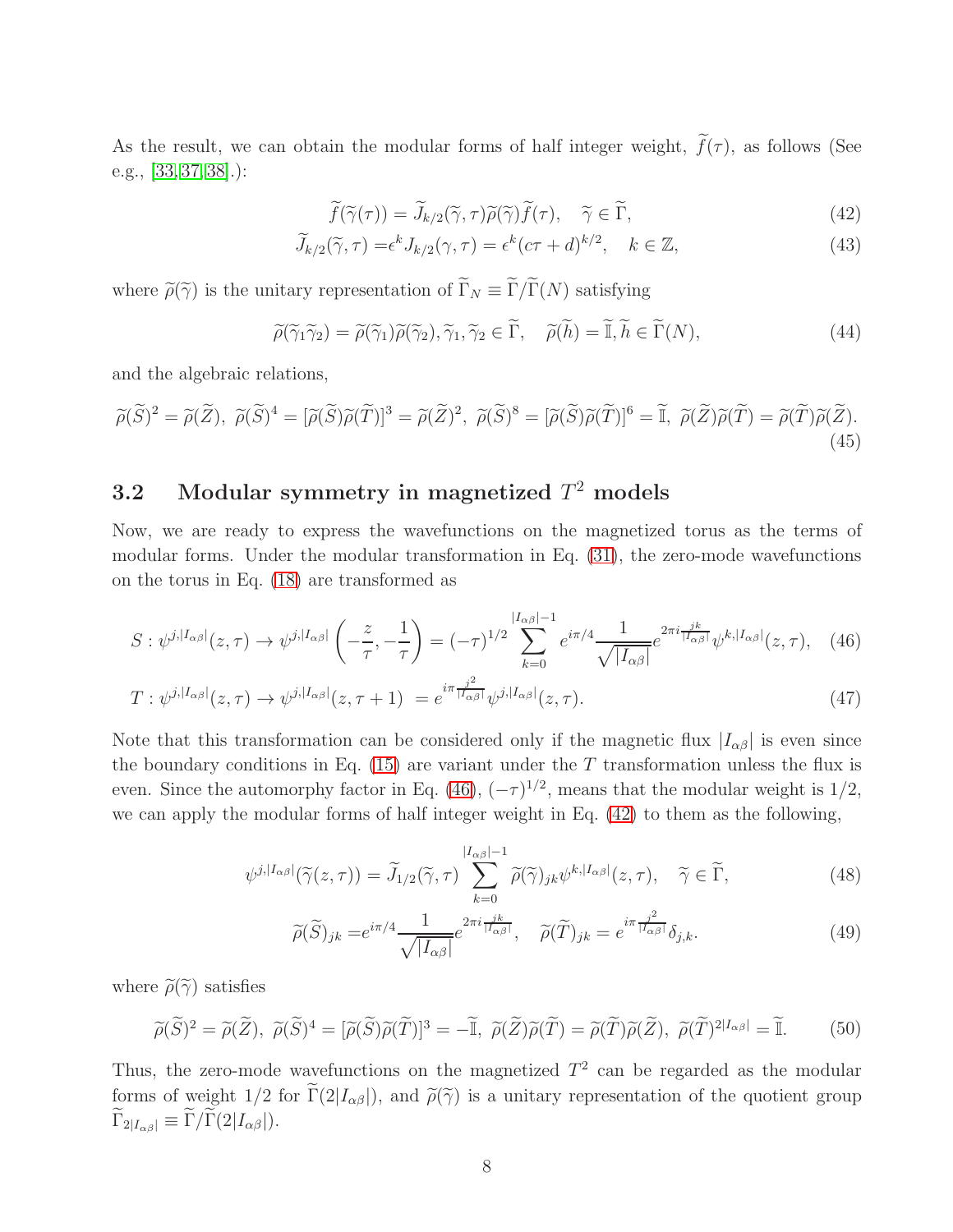# 3.3 Modular symmetry in magnetized  $T^2 \times T^2$  models

Next, let us review the application of the modular forms to the zero-mode wavefunctions on the magnetized  $T_1^2 \times T_2^2$ . Here and hereafter, we assume  $T_1^2$  and  $T_2^2$  have the same complex structure modulus, that is  $\tau_1 = \tau_2 \equiv \tau$ , because we will study the permutation between  $T_1^2$ and  $T_2^2$  later. Then, we can write down the modular transformation for the zero-modes on the  $T_1^2 \times T_2^2$  as

$$
\psi_{T_1^2}^{j,|I_{\alpha\beta}^{(1)}|}(\gamma(z_1,\tau))\psi_{T_2^2}^{k,|I_{\alpha\beta}^{(2)}|}(\gamma(z_2,\tau)) = J_1(\gamma,\tau) \sum_{m=0}^{|I_{\alpha\beta}^{(1)}|-1} \tilde{\rho}(\gamma)_{jm} \sum_{n=0}^{|I_{\alpha\beta}^{(2)}|-1} \tilde{\rho}(\gamma)_{kn}\psi_{T_1^2}^{m,|I_{\alpha\beta}^{(1)}|}(z_1,\tau)\psi_{T_2^2}^{n,|I_{\alpha\beta}^{(2)}|}(z_2,\tau)
$$
  
\n
$$
\equiv J_1(\gamma,\tau) \sum_{m=0}^{|I_{\alpha\beta}^{(1)}|-1} \sum_{n=0}^{|I_{\alpha\beta}^{(2)}|-1} \rho_{T_1^2 \times T_2^2}(\gamma)_{(jk)(mn)} \psi_{T_1^2}^{m,|I_{\alpha\beta}^{(1)}|}(z_1,\tau)\psi_{T_2^2}^{n,|I_{\alpha\beta}^{(2)}|}(z_2,\tau),
$$
\n(51)

$$
\rho_{T_1^2 \times T_2^2}(S)_{(jk)(mn)} = \prod_{t=1,2} \widetilde{\rho}_{T_t^2}(\widetilde{S})_{j_t m_t} = \widetilde{\rho}_{T_1^2}(\widetilde{S})_{jm} \widetilde{\rho}_{T_2^2}(\widetilde{S})_{kn} = \frac{i}{\sqrt{|I_{\alpha\beta}^{(1)}I_{\alpha\beta}^{(2)}|}} e^{2i\pi \left(\frac{jm}{|I_{\alpha\beta}^{(1)}|} + \frac{kn}{|I_{\alpha\beta}^{(2)}|}\right)},
$$
(52)

$$
\rho_{T_1^2 \times T_2^2}(T)_{(jk)(mn)} = \prod_{t=1,2} \widetilde{\rho}_{T_t^2}(\widetilde{T})_{j_t m_t} = \widetilde{\rho}_{T_1^2}(\widetilde{T})_{jm} \widetilde{\rho}_{T_2^2}(\widetilde{T})_{kn} = e^{i\pi \left(\frac{j^2}{|I_{\alpha\beta}^{(1)}|} + \frac{k^2}{|I_{\alpha\beta}^{(2)}|}\right)} \delta_{j,m} \delta_{k,n},
$$
\n(53)

where  $\rho_{T_1^2 \times T_2^2}(\gamma)$  satisfies<sup>[7](#page-9-1)</sup>

$$
\rho(T)^{2lcm(I_{\alpha\beta}^{(1)}|,|I_{\alpha\beta}^{(2)}|)}_{(jk)(mn)} = \rho(S)^{4}_{(jk)(mn)} = [\rho(S)\rho(T)]^{3}_{(jk)(mn)} = \delta_{(jk),(mn)},
$$
\n
$$
[\rho(S)^{2}\rho(T)]_{(jk)(mn)} = [\rho(T)\rho(S)^{2}]_{(jk)(mn)}, \ \rho(S)^{2}_{(jk)(mn)} = -\delta_{j,|I_{\alpha\beta}^{(1)}|-m}\delta_{k,|I_{\alpha\beta}^{(2)}|-n}.
$$
\n(54)

Thus, the zero-mode wavefunctions on the magnetized  $T_1^2 \times T_2^2$  can be regarded as the modular forms of weight 1 for  $\Gamma(2\text{lcm}(|I_{\alpha\beta}^{(1)}|, |I_{\alpha\beta}^{(2)}|)),$  and  $\rho_{T_1^2 \times T_2^2}(\gamma)$  is a unitary representaion of the quotient group  $\Gamma'_{2\text{lcm}(|I_{\alpha\beta}^{(1)}|,|I_{\alpha\beta}^{(2)}|)}$ .

In the following section, we consider several orbifold models and the modular symmetry.

# <span id="page-9-0"></span>4 Magnetized orbifold models

In this section, we study the zero-modes by orbifolding  $T^2 \times T^2$ . We also discuss the modular symmetry of the zero-modes on the orbifolds.

<span id="page-9-1"></span> $7 \text{lcm}(a, b)$  denotes the least common multiple of a and b.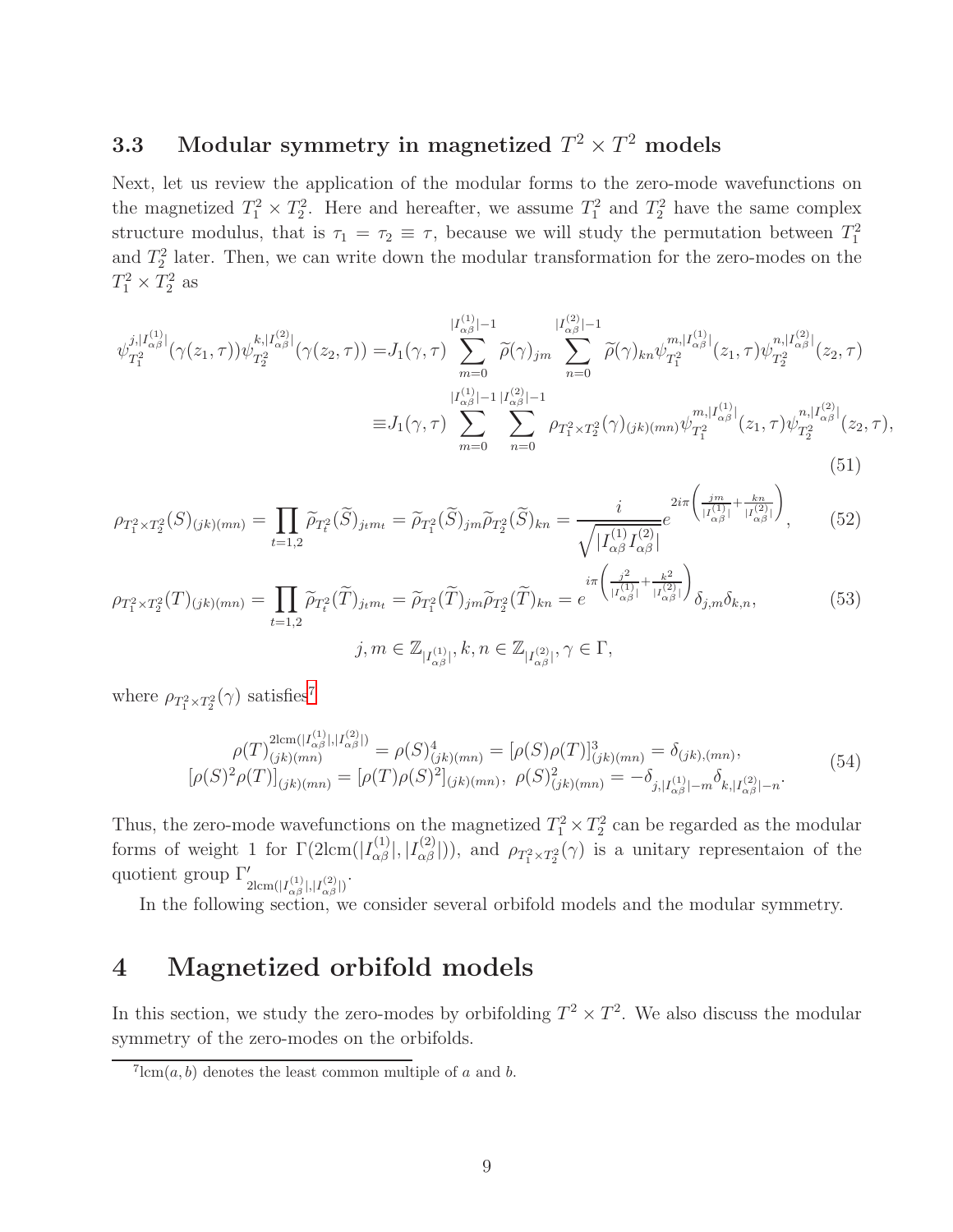# 4.1 Magnetized  $T^2/\mathbb{Z}_2$  twisted orbifold models

In this subsection, we briefly review the  $T^2/\mathbb{Z}_2^{(t)}$  $\frac{1}{2}$ <sup>(t)</sup> twisted orbifold [\[15](#page-28-3)[–18\]](#page-28-8). The  $\mathbb{Z}_2^{(t)}$  $2^{(1)}$  twist is defined by the following transformation of the complex coordinate on  $T^2$ :

<span id="page-10-1"></span>
$$
z \to -z. \tag{55}
$$

The zero-modes on  $T^2$  are transformed as

$$
\psi^{j,|I_{\alpha\beta}|}(z,\tau) \to \psi^{j,|I_{\alpha\beta}|}(-z,\tau) = \psi^{|I_{\alpha\beta}|-j,|I_{\alpha\beta}|}(z,\tau),\tag{56}
$$

where the right hand side can be confirmed by the explict computation from Eq. [\(18\)](#page-5-0). The zero-modes on the  $T^2/\mathbb{Z}_2^{(\text{t})}$ <sup>(t)</sup> twisted orbifold,  $\Psi_{T^2/\mathbb{Z}_2^{(t)m}}^{j,|I_{\alpha\beta}|}(z)$ , are required to obey the following boundary condition,

$$
\Psi_{T^2/\mathbb{Z}_2^{(t)m}}^{j,|I_{\alpha\beta}|}(e^{i\pi m}z) = e^{i\pi m} \Psi_{T^2/\mathbb{Z}_2^{(t)m}}^{j,|I_{\alpha\beta}|}(z), \quad m \in \mathbb{Z}_2.
$$
\n(57)

Thus, they can be expanded by the zero-modes on  $T^2$  [\[15](#page-28-3)[–18\]](#page-28-8) as

$$
\Psi_{T^{2}/\mathbb{Z}_{2}^{(t)m}}^{j,|I_{\alpha\beta}|}(z) = \mathcal{N}_{t,2}^{j} \left( \psi_{T^{2}}^{j,|I_{\alpha\beta}|}(z) + e^{i\pi m} \psi_{T^{2}}^{|I_{\alpha\beta}|-j,|I_{\alpha\beta}|}(z) \right), \quad \mathcal{N}_{t,2}^{j} = \begin{cases} 1/2 & (j=0,|I_{\alpha\beta}|/2) \\ 1/\sqrt{2} & (\text{otherwise}) \end{cases}.
$$
\n(58)

We find the number of zero-modes on the  $T^2/\mathbb{Z}_2^{(t)}$  $_2^{(t)}$  twisted orbifold as shown in Table [1.](#page-10-0) When  $|I_{\alpha\beta}| \in 2\mathbb{Z}$ , the  $\mathbb{Z}_2^{(t)}$ <sup>(i)</sup>-even modes  $(m = 0)$  and odd modes  $(m = 1)$  have  $(|I_{\alpha\beta}| + 2)/2$  and  $(|I_{\alpha\beta}| - 2)/2$  zero-modes, respectively. On the other hand, when  $|I_{\alpha\beta}| \in 2\mathbb{Z} + 1$ , the  $\mathbb{Z}_2^{(t)}$  $2^{\binom{1}{2}}$ -even modes ( $m = 0$ ) and odd modes ( $m = 1$ ) have  $(|I_{\alpha\beta}| + 1)/2$  and  $(|I_{\alpha\beta}| - 1)/2$  zero-modes, respectively. Then, we can obtain three generations from  $\mathbb{Z}_2^{(t)}$  $\binom{1}{2}$ -even modes with  $|I_{\alpha\beta}| = 4, 5$  and  $\mathbb{Z}_2^{(\text{t})}$  $\binom{[t]}{2}$ -odd modes with  $|I_{\alpha\beta}| = 7, 8$ .

|  |  |  |  |  | $ I_{\alpha\beta}  \parallel 0 \quad 2 \quad 4 \quad 6 \quad 8 \quad 10 \quad 12 \quad 14 \quad 16 \parallel \qquad 2\mathbb{Z}$ |
|--|--|--|--|--|----------------------------------------------------------------------------------------------------------------------------------|
|  |  |  |  |  | even 1 2 3 4 5 6 7 8 9 $( I_{\alpha\beta} +2)/2$                                                                                 |
|  |  |  |  |  | odd $\begin{bmatrix} 0 & 0 & 1 & 2 & 3 & 4 & 5 & 6 & 7 \end{bmatrix}$ $(\begin{bmatrix} I_{\alpha\beta} \end{bmatrix} - 2)/2$    |
|  |  |  |  |  |                                                                                                                                  |
|  |  |  |  |  | $ I_{\alpha\beta} $ 1 3 5 7 9 11 13 15 17 2Z + 1                                                                                 |
|  |  |  |  |  | even $\begin{vmatrix} 1 & 2 & 3 & 4 & 5 & 6 & 7 & 8 & 9 \end{vmatrix}$ $(\begin{vmatrix} I_{\alpha\beta} \end{vmatrix} + 1)/2$   |

<span id="page-10-0"></span>Table 1: The number of zero-modes for  $\mathbb{Z}_2^{(t)}$ <sup>(t)</sup>-even and -odd on the  $T^2/\mathbb{Z}_2^{(t)}$  $2^{(1)}$  twisted orbifold with  $|I_{\alpha\beta}| \leq 17$ . The three generations are boxed.

For  $|I_{\alpha\beta}| \in 2\mathbb{Z}$ , in particular, we can also study the modular symmetry of the zero-modes on the orbifold. The zero-modes in Eq. [\(58\)](#page-10-1) transform as the modular forms of weight 1/2 for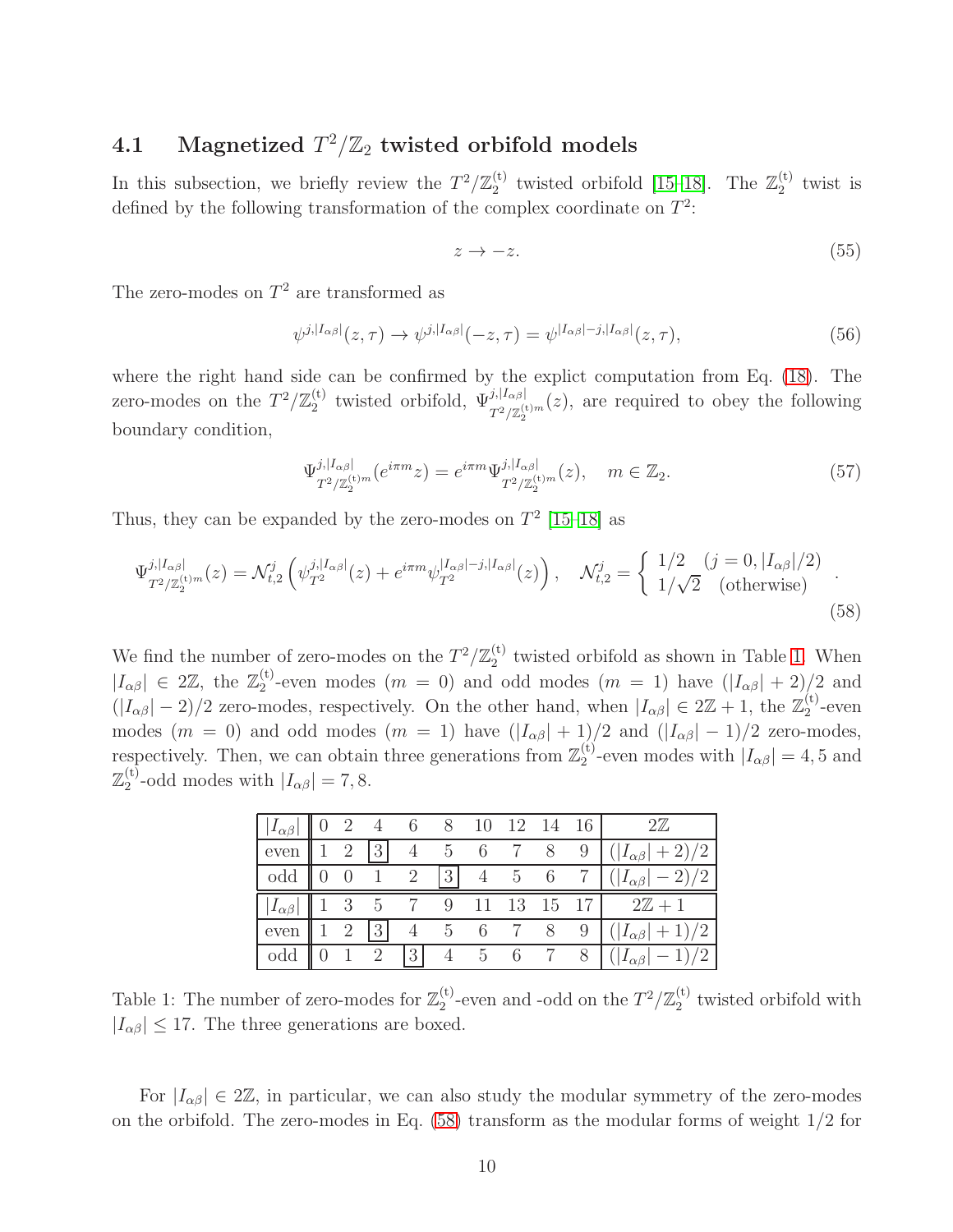$\widetilde{\Gamma}(2|I_{\alpha\beta}|)$  under the modular transformation:

$$
\Psi_{T^2/\mathbb{Z}_2^{(t)m}}^{j,|I_{\alpha\beta}|}(\widetilde{\gamma}(z,\tau)) = \widetilde{J}_{1/2}(\widetilde{\gamma},\tau) \sum_{k=0}^{|I_{\alpha\beta}|/2} \widetilde{\rho}_{T^2/\mathbb{Z}_2^{(t)m}}(\widetilde{\gamma})_{jk} \Psi_{T^2/\mathbb{Z}_2^{(t)m}}^{k,|I_{\alpha\beta}|}(z,\tau),
$$
\n(59)

where

$$
\widetilde{\rho}_{T^2/\mathbb{Z}_2^{(\text{t})^0}}(\widetilde{S})_{jk} = \mathcal{N}_{t,2}^j \mathcal{N}_{t,2}^k \frac{4e^{i\pi/4}}{\sqrt{|I_{\alpha\beta}|}} \cos\left(\frac{2\pi jk}{|I_{\alpha\beta}|}\right), \quad \widetilde{\rho}_{T^2/\mathbb{Z}_2^{(\text{t})^0}}(\widetilde{T})_{jk} = e^{i\pi \frac{j^2}{|I_{\alpha\beta}|}} \delta_{j,k},\tag{60}
$$

$$
\widetilde{\rho}_{T^2/\mathbb{Z}_2^{(t)1}}(\widetilde{S})_{jk} = \mathcal{N}_{t,2}^j \mathcal{N}_{t,2}^k \frac{4ie^{i\pi/4}}{\sqrt{|I_{\alpha\beta}|}} \sin\left(\frac{2\pi jk}{|I_{\alpha\beta}|}\right), \quad \widetilde{\rho}_{T^2/\mathbb{Z}_2^{(t)1}}(\widetilde{T})_{jk} = e^{i\pi \frac{j^2}{|I_{\alpha\beta}|}} \delta_{j,k}.
$$
\n(61)

It is straightforward to check these unitary representations satisfy the algebraic relations in Eq. [\(50\)](#page-8-2).

#### **4.2** Magnetized  $(T_1^2 \times T_2^2)$  $\mathbb{Z}_2^{(2)}/\mathbb{Z}_2^{\text{(per)}}$  permutation orbifold models

In this subsection, we study the  $\mathbb{Z}_2^{(\text{per})}$  permutation models of magnetized  $(T_1^2 \times T_2^2)$ , where the complex structure moduli are identified as  $\tau_1 = \tau_2 \equiv \tau$ . The  $\mathbb{Z}_2^{(\text{per})}$  permutation is defined by the following transformation of the complex coordinate on  $T_1^2 \times T_2^2$ :

<span id="page-11-0"></span>
$$
(z_1, z_2) \to (z_2, z_1). \tag{62}
$$

The zero-modes on  $T_1^2 \times T_2^2$  are transformed under  $\mathbb{Z}_2^{(\text{per})}$  as

$$
\psi^{j,|I_{\alpha\beta}^{(1)}|}(z_1,\tau)\psi^{k,|I_{\alpha\beta}^{(2)}|}(z_2,\tau)\to\psi^{j,|I_{\alpha\beta}^{(1)}|}(z_2,\tau)\psi^{k,|I_{\alpha\beta}^{(2)}|}(z_1,\tau). \tag{63}
$$

Since  $T_1^2$  and  $T_2^2$  cannot be distinguished because of the  $\mathbb{Z}_2^{(\text{per})}$  permutation, we should also set the magnetic flux condition  $|I_{\alpha\beta}^{(1)}| = |I_{\alpha\beta}^{(2)}| \equiv |I_{\alpha\beta}|$ . The zero-modes on the  $(T_1^2 \times T_2^2)/\mathbb{Z}_2^{\text{(per)}}$ 2 permutation orbifold,  $\Psi_{(T_1^2 \times T_2^2)/\mathbb{Z}_2^{(\text{per})n}}^{jk, |I_{\alpha\beta}|}(z_1, z_2)$ , are required to obey the following boundary condition,

$$
\Psi_{(T_1^2 \times T_2^2)/\mathbb{Z}_2^{(\text{per})n}}^{jk,|I_{\alpha\beta}|}(z_2, z_1) = e^{i\pi n} \Psi_{(T_1^2 \times T_2^2)/\mathbb{Z}_2^{(\text{per})n}}^{jk,|I_{\alpha\beta}|}(z_1, z_2), \quad n \in \mathbb{Z}_2.
$$
\n(64)

Thus, they can be expanded by the zero-modes on  $T^2$  [\[9\]](#page-28-0) as

$$
\Psi_{(T_1^2 \times T_2^2)/\mathbb{Z}_2^{(\text{per})n}}^{jk,|I_{\alpha\beta}|}(z_1, z_2) = \mathcal{N}_{2,p}^{jk} \left( \psi^{j,|I_{\alpha\beta}|}(z_1) \psi^{k,|I_{\alpha\beta}|}(z_2) + e^{i\pi n} \psi^{j,|I_{\alpha\beta}|}(z_2) \psi^{k,|I_{\alpha\beta}|}(z_1) \right), \tag{65}
$$
\n
$$
j, k \in \mathbb{Z}_{|I_{\alpha\beta}|}, \quad j \ge k, \quad \mathcal{N}_{2,p}^{jk} = \begin{cases} 1/2 & (j = k) \\ 1/\sqrt{2} & (j \ne k) \end{cases}
$$

Then, we find the number of zero-modes on the  $(T_1^2 \times T_2^2)/\mathbb{Z}_2^{(\text{per})}$  permutation orbifold as shown in Table [2.](#page-12-0) The  $\mathbb{Z}_2^{(\text{per})}$ <sup>(per)</sup>-even modes  $(n = 0)$  and odd modes have  $|I_{\alpha\beta}|(|I_{\alpha\beta}| + 1)/2$  and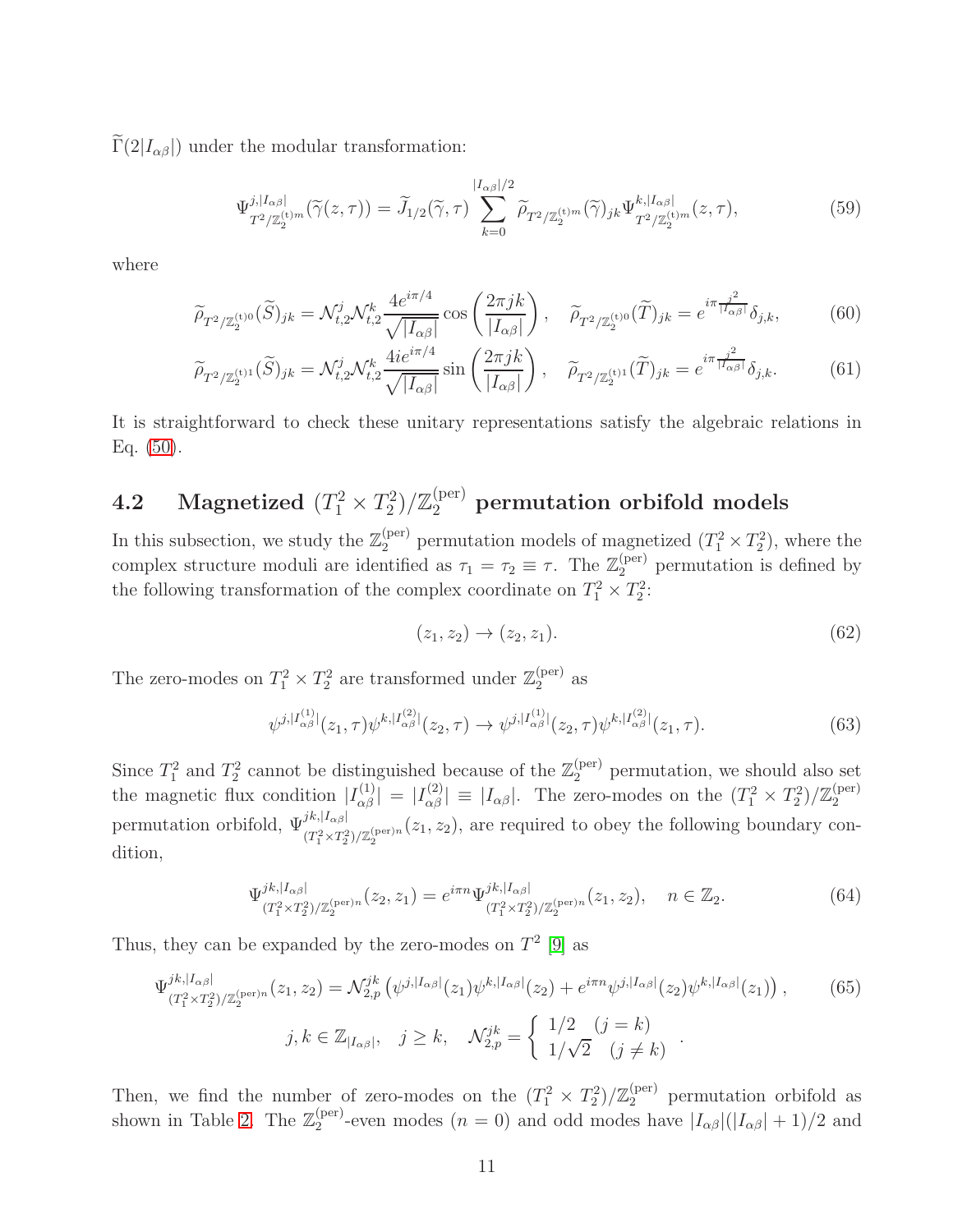$|I_{\alpha\beta}|(|I_{\alpha\beta}| - 1)/2$  zero-modes, respectively. We can obtain three generations from  $\mathbb{Z}_2^{(\text{per})}$  $2^{(\text{per})}$ -even modes with  $|I_{\alpha\beta}| = 2$  and  $\mathbb{Z}_2^{(\text{per})}$  $\binom{\text{per}}{2}$ -odd modes with  $|I_{\alpha\beta}|=3$ .

| $\left \begin{array}{ccc}  I_{\alpha\beta}  & 0 & 1 & 2 & 3 & 4 & 5 & 6 \end{array}\right $ |  |  |  |                                                                                       |
|---------------------------------------------------------------------------------------------|--|--|--|---------------------------------------------------------------------------------------|
|                                                                                             |  |  |  | even    1 1    3    6    10    15    21    $ I_{\alpha\beta} ( I_{\alpha\beta} +1)/2$ |
|                                                                                             |  |  |  | odd 0 0 1 3 6 10 15 $ I_{\alpha\beta}  ( I_{\alpha\beta}  - 1)/2$                     |

<span id="page-12-0"></span>Table 2: The number of zero-modes for  $\mathbb{Z}_2^{(\text{per})}$ (per)-even and -odd on the  $(T_1^2 \times T_2^2)/\mathbb{Z}_2^{(\text{per})}$  permutation orbifold with  $|I_{\alpha\beta}| \leq 6$ . The three generations are boxed.

For  $|I_{\alpha\beta}| \in 2\mathbb{Z}$ , in particular, we can also study the modular symmetry of the zero-modes on the orbifold. The zero-modes in Eq. [\(65\)](#page-11-0) transform as the modular forms of weight 1 for  $\Gamma(2|I_{\alpha\beta}|)$  under the modular transformation:

$$
\Psi_{(T_1^2 \times T_2^2)/\mathbb{Z}_2^{(\text{per})n}}^{jk,|I_{\alpha\beta}|}(\gamma(z_1, z_2, \tau)) = J_1(\gamma, \tau) \sum_{j'=0}^{|I_{\alpha\beta}|-1} \sum_{k'=0}^{j'} \rho_{(T_1^2 \times T_2^2)/\mathbb{Z}_2^{(\text{per})n}}(\gamma)_{(jk)(j'k')} \Psi_{(T_1^2 \times T_2^2)/\mathbb{Z}_2^{(\text{per})n}}^{j'k',|I_{\alpha\beta}|} (z_1, z_2, \tau),
$$
\n(66)

where

$$
\rho_{(T_1^2 \times T_2^2)/\mathbb{Z}_2^{(\text{per})n}}(\gamma)_{(jk)(j'k')} = 2\mathcal{N}_{2,p}^{jk} \mathcal{N}_{2,p}^{j'k'} \left(\rho_{T_1^2 \times T_2^2}(\gamma)_{(jk)(j'k')} + e^{i\pi n} \rho_{T_1^2 \times T_2^2}(\gamma)_{(jk)(k'j')} \right),\tag{67}
$$

<span id="page-12-1"></span>
$$
\rho_{T_1^2 \times T_2^2}(\gamma)_{(jk)(j'k')} \equiv \widetilde{\rho}_{T_1^2}(\widetilde{\gamma})_{jj'} \widetilde{\rho}_{T_2^2}(\widetilde{\gamma})_{kk'}.
$$
\n(68)

In the following subsection, we will study the  $(T_1^2 \times T_2^2)/\mathbb{Z}_2^{\text{(per)}}$  permutation orbifold combining the  $\mathbb{Z}_2^{(\text{t})}$  $_2^{\left(\nu\right)}$  twist.

#### **4.3** Magnetized  $(T_1^2 \times T_2^2)$  $(\mathbb{Z}_2^{(t)} \times \mathbb{Z}_2^{(\text{per})})$  $_2^{\rm (per)}$ ) models

In this subsection, we consider the  $(T_1^2 \times T_2^2)/(\mathbb{Z}_2^{(t)} \times \mathbb{Z}_2^{(\text{per})})$  $2^{(per)}$ ) models. As in the previous subsection, we assume the same complex structure moduli  $\tau_1 = \tau_2 \equiv \tau$  and magnetic flux  $|I_{\alpha\beta}^{(1)}| = |I_{\alpha\beta}^{(2)}| \equiv |I_{\alpha\beta}|$  on  $T_1^2 \times T_2^2$ . The wavefunctions on this orbifold,  $\Psi_{m(t),n(\text{per})}^{jk,|I_{\alpha\beta}|}(z_1, z_2)$ , are expanded by zero-modes on the  $T^2/\mathbb{Z}_2^{(t)}$  $_2^{\text{\tiny{(t)}}}$  twisted orbifold, Eq. [\(58\)](#page-10-1), as

$$
\Psi_{m(t),n(\text{per})}^{jk,|I_{\alpha\beta}|}(z_1,z_2) = \mathcal{N}_{2,p}^{jk} \left( \Psi_{T_1^2/\mathbb{Z}_2^{(t)m}}^{j,|I_{\alpha\beta}|}(z_1) \Psi_{T_2^2/\mathbb{Z}_2^{(t)m}}^{k,|I_{\alpha\beta}|}(z_2) + e^{i\pi n} \Psi_{T_2^2/\mathbb{Z}_2^{(t)m}}^{j,|I_{\alpha\beta}|}(z_2) \Psi_{T_1^2/\mathbb{Z}_2^{(t)m}}^{k,|I_{\alpha\beta}|}(z_1) \right), \quad (69)
$$
  

$$
j, k \in \mathbb{Z}_{|I_{\alpha\beta}|/2+1}, \quad j \ge k, \quad m, n \in \mathbb{Z}_2,
$$

Note that the  $\mathbb{Z}_2^{(t)}$ <sup>(t)</sup> twist eigenvalue of the zero-modes on the  $T_1^2/\mathbb{Z}_2^{(t)}$  orbifold is the same as one on the  $T_2^2/\mathbb{Z}_2^{(t)}$ <sup>(t)</sup> orbifold. Then, we find the number of zero-modes on the  $(T_1^2 \times T_2^2)/(\mathbb{Z}_2^{(t)} \times \mathbb{Z}_2^{(\text{per})})$  $\binom{\text{per}}{2}$ orbifold as shown in Table [3.](#page-13-1) We can obtain three generations for  $(\mathbb{Z}_2^{(t)}$  $_2^{\text{(t)}}$  twist,  $\mathbb{Z}_2^{\text{(per)}}$  permutation)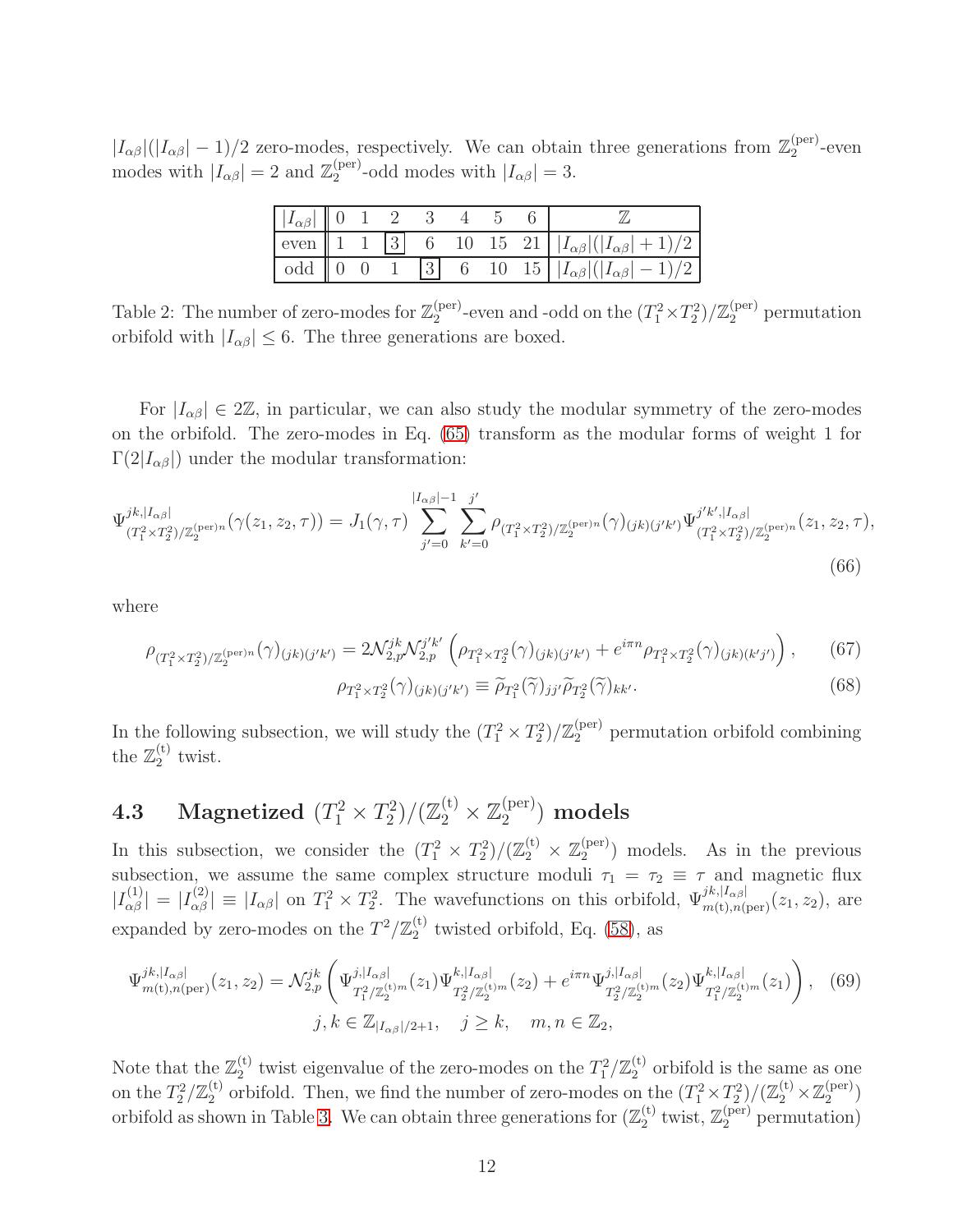= (even, even) modes with  $|I_{\alpha\beta}| = 2, 3$ , (even, odd) modes with  $|I_{\alpha\beta}| = 4, 5$ , (odd, even) modes with  $|I_{\alpha\beta}| = 5, 6$ , and (odd, odd) modes with  $|I_{\alpha\beta}| = 7, 8$ .

| $ I_{\alpha\beta} $ | $\theta$         | $\overline{2}$ | 4              | 6  | 8              | $\mathbf{1}(\mathbf{0})$ | 12 | -14 | 16 | $2\mathbb{Z}$                                      |
|---------------------|------------------|----------------|----------------|----|----------------|--------------------------|----|-----|----|----------------------------------------------------|
| even, even)         |                  | 3              | 6              | 10 | 15             | 21                       | 28 | 36  | 45 | $( I_{\alpha\beta}  + 2)( I_{\alpha\beta}  + 4)/8$ |
| (even, odd)         | $\left( \right)$ |                | 3              | 6  | 10             | 15                       | 21 | 28  | 36 | $ I_{\alpha\beta} ( I_{\alpha\beta} +2)/8$         |
| (odd, even)         | $\left( \right)$ | $\theta$       | $\mathbf{1}$   | 3  | 6              | 10                       | 15 | 21  | 28 | $ I_{\alpha\beta} ( I_{\alpha\beta} -2)/8$         |
| (odd, odd)          | $\left( \right)$ | $\theta$       | $\theta$       | 1  | 3 <sup>1</sup> | 6                        | 10 | 15  | 21 | $( I_{\alpha\beta}  - 2)( I_{\alpha\beta}  - 4)/8$ |
|                     |                  |                |                |    |                |                          |    |     |    |                                                    |
| $ I_{\alpha\beta} $ | 1                | 3              | 5              | 7  | 9              |                          | 13 | 15  | 17 | $2\mathbb{Z}+1$                                    |
| even, even)         |                  | 3              | 6              | 10 | 15             | 21                       | 28 | 36  | 45 | $( I_{\alpha\beta} +1)( I_{\alpha\beta} +3)/8$     |
| (even, odd)         | $\left( \right)$ | 1              | 3 <sup>1</sup> | 6  | 10             | 15                       | 21 | 28  | 36 | $( I_{\alpha\beta} +1)( I_{\alpha\beta} -1)/8$     |
| (odd, even)         | $\left( \right)$ |                | 3              | 6  | 10             | 15                       | 21 | 28  | 36 | $( I_{\alpha\beta} +1)( I_{\alpha\beta} -1)/8$     |

<span id="page-13-1"></span>Table 3: The numbers of zero-modes for  $(\mathbb{Z}_2^{(t)})$ <sup>(t)</sup> twist,  $\mathbb{Z}_2^{(\text{per})}$  permutation) = (even, even), (even, odd), (odd, even) and (odd, odd) on the  $(T_1^2 \times T_2^2) / (\mathbb{Z}_2^{(t)} \times \mathbb{Z}_2^{(\text{per})})$  $\binom{\text{per}}{2}$  orbifold with  $|I_{\alpha\beta}| \leq 16$ . The three generations are boxed.

For  $|I_{\alpha\beta}| \in 2\mathbb{Z}$ , in particular, we can also study the modular symmetry of the zero-modes on the orbifold. The zero-modes in Eq. [\(69\)](#page-12-1) transform as the modular forms of weight 1 for  $\Gamma(2|I_{\alpha\beta}|)$  under the modular transformation:

$$
\Psi_{m(t),n(\text{per})}^{jk,|I_{\alpha\beta}|}(\gamma(z_1,z_2,\tau)) = J_1(\gamma,\tau) \sum_{j'=0}^{|I_{\alpha\beta}|/2} \sum_{k'=0}^{j'} \rho_{m(t),n(\text{per})}(\gamma)_{(jk)(j'k')} \Psi_{m(t),n(\text{per})}^{j'k',|I_{\alpha\beta}|}(z_1,z_2,\tau), \quad (70)
$$

where

$$
\rho_{m(t),n(\text{per})}(\gamma)_{(jk)(j'k')} = 2\mathcal{N}_{2,p}^{jk}\mathcal{N}_{2,p}^{j'k'} \left(\rho_{(T_1^2 \times T_2^2)/\mathbb{Z}_2^{(t)}}(\gamma)_{(jk)(j'k')} + e^{i\pi n} \rho_{(T_1^2 \times T_2^2)/\mathbb{Z}_2^{(t)}}(\gamma)_{(jk)(k'j')} \right), (71)
$$
\n
$$
\rho_{(T_1^2 \times T_2^2)/\mathbb{Z}_2^{(t)}}(\gamma)_{(jk)(j'k')} \equiv \widetilde{\rho}_{T_1^2/\mathbb{Z}_2^{(t)}}(\widetilde{\gamma})_{jj'} \widetilde{\rho}_{T_2^2/\mathbb{Z}_2^{(t)}}(\widetilde{\gamma})_{kk'}.
$$

#### <span id="page-13-0"></span> $\textbf{5} \quad \textbf{Three generation models on magneticized} \; (T_1^2 \times T_2^2)$  $\mathbb{Z}_2^{2})/(\mathbb{Z}_2^{(\mathrm{t})})$  $2^2$  $\mathbb{Z}_2^{(\text{per})}$  $\binom{\text{(per)}}{2}$  orbifolds

In this section, we classfy all possible three generation models with non-vanishing Yukawa couplings. In section [2,](#page-2-1) we have seen the 10D  $U(N)$  super-Yang-Mills theory on the background magnetic flux which breaks the gauge symmetry  $U(N)$  into  $U(N_a) \times U(N_b) \times U(N_c)$ , where  $N = N_a + N_b + N_c$ . Then, there are six types of bi-fundamental matter fields,  $\lambda^{ab}(N_a, \bar{N}_b)$ ,  $\lambda^{bc}(N_b, \bar{N}_c)$ ,  $\lambda^{ca}(N_c, \bar{N}_a)$ ,  $\lambda^{ba}(\bar{N}_a, N_b)$ ,  $\lambda^{cb}(\bar{N}_b, N_c)$  and  $\lambda^{ac}(\bar{N}_c, N_a)$ . When we focus on ab sectors,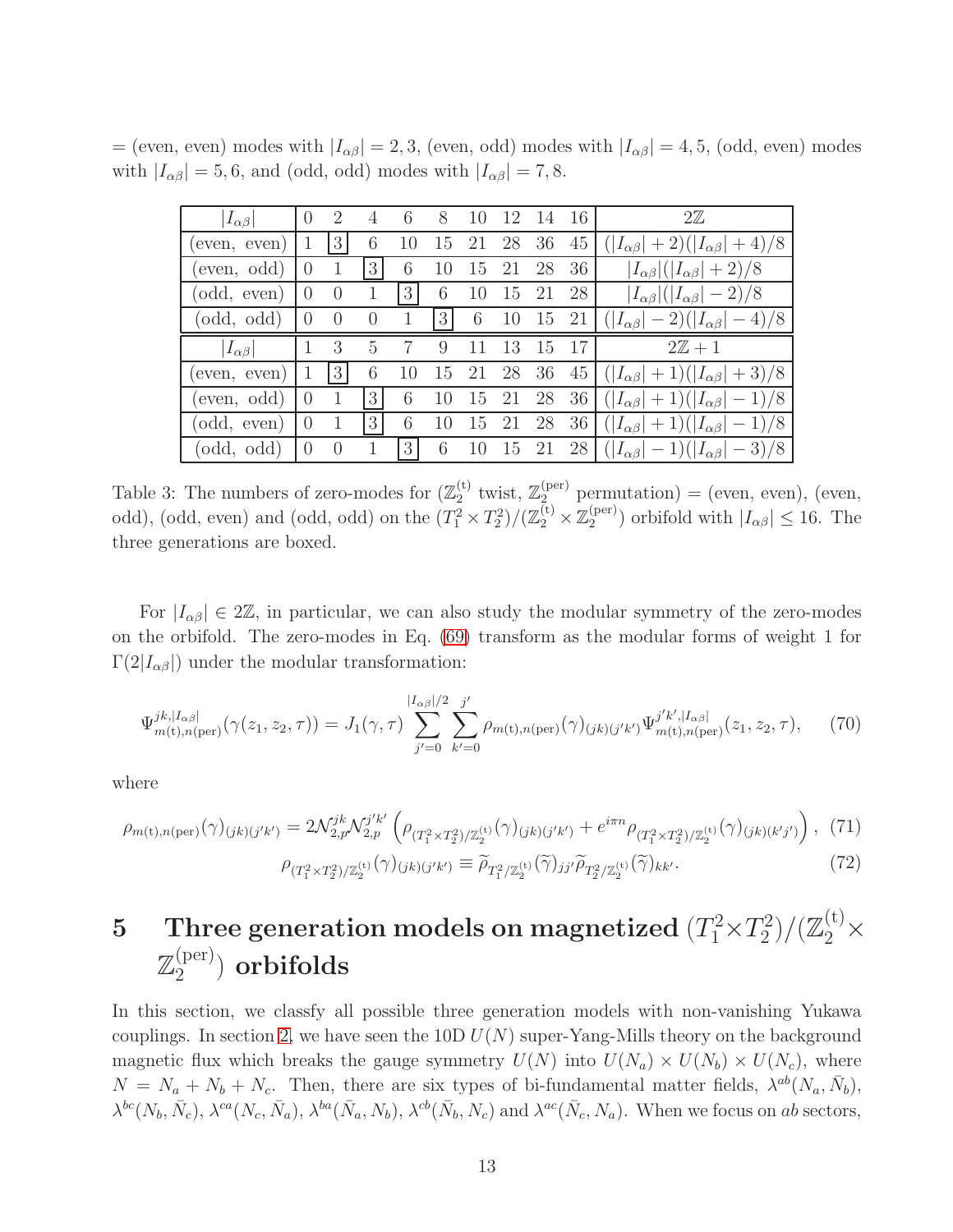either  $\lambda^{ab}(N_a, \bar{N}_b)$  or  $\lambda^{ba}(\bar{N}_a, N_b)$  remains massless in the four-dimensional theory after the chirality of the ten-dimensional gaugino fields is fixed. It is also same for the other sectors. In this section, we consider the gaugino  $\lambda$  has the left (negative) chirality where only  $\lambda^{ab}$ ,  $\lambda^{bc}$  and  $\lambda^{ca}$  appear.

For example, we can start with  $U(8)$  gauge group and break to the Pati-Salam gauge group  $SU(4) \times SU(2)_L \times SU(2)_R$  up to  $U(1)$  factors, which contains the standard model gauge group, by choosing  $N_a = 4$ ,  $N_b = 2$  and  $N_c = 2$ . Note that some of the  $U(1)$  part may be anomalous and massive by the Green-Schwarz mechanism. Then, on our adoption of the chirality for gaugino fields,  $\lambda^{ab}$  and  $\lambda^{ca}$  correspond to left- and right-handed matter fields (quarks and leptons), respectively. Similarly,  $\lambda^{bc}$  is up-type and down-type Higgsinos. Here, we assume supersymmetry is preserved at least locally at the ab, bc and ca sectors. Thus, there are the same number of Higgs fields and Higgsino fields. Furthermore, tachyonic modes do not exist at tree level. Also we can break  $U(8)$  to  $SU(3) \times SU(2)_L \times (1)_Y$  up to  $U(1)$  factors by proper combinations of magnetic fluxes and the  $\mathbb{Z}_2^{(t)}$  $_2^{(1)}$  orbifold twist. (See for details of model construction Refs. [\[23,](#page-29-12)[39\]](#page-30-4).) In these models, the three generations of left-handed quarks correspond to the gauginos  $\lambda^{ab}$  originating from the open strings between  $SU(3)$ -brane and  $SU(2)_L$  brane. The up-sector (down-sector) of the right-handed quarks are originated from the open strings between the  $SU(3)$ -brane and  $U(1)_c$   $(U(1)_{c'})$ , i.e.  $\lambda^{ca}$   $(\lambda^{c'a})$ , where the upsector and down-sector have different flavor structures. The up-sector (down-sector) higgsinos are originated from the open strings between the  $SU(2)$  and  $U(1)_c$   $(U(1)_{c'})$ , i.e.  $\lambda^{bc}$   $(\lambda^{bc'})$ . Similarly, we can construct some realistic models from D7-brane models on  $M^4 \times T_1^2 \times T_2^2$ .

As shown in section [2,](#page-2-1) the extra dimensional part of the gaugino fields are written by the wavefunctions on the torus or its orbifolds. Then, we can find three generation zero-modes on  $T_1^2/{\mathbb Z}_2^{({\rm t})}$  $\binom{1}{2}$ ,  $\left(T_1^2 \times T_2^2\right) / \mathbb{Z}_2^{\text{(per)}}$  $\binom{per}{2}$ , and  $(T_1^2 \times T_2^2) / (\mathbb{Z}_2^{(t)} \times \mathbb{Z}_2^{(per)}$  $\binom{per}{2}$  orbifolds by choosing the suitable fluxes as we have seen in section [3.](#page-6-0) If we realize three generations on the  $T_1^2/\mathbb{Z}_2^{(t)}$  orbifold, a single zero-mode wavefunction must appear on the second and third tori,  $T_1^2$  and  $T_2^2$ , to make the total generation three. If we realize three generations on the  $(T_1^2 \times T_2^2)/\mathbb{Z}_2^{(\text{per})}$  or  $(T_1^2 \times T_2^2) / (\mathbb{Z}_2^{(t)} \times \mathbb{Z}_2^{(\text{per})})$  $2^{(per)}$ ) orbifold, a single zero-mode must appear on the third torus  $T_3^2$ . In such cases, the Yukawa matrix for 4D effective theory has rank three generally. It is given by the overlap integral of zero-modes:

$$
\widetilde{Y}^{IJK} = \int d^6 z \text{Tr} \left[ \psi_L^I(z) \cdot \psi_R^J(z) \cdot \left( \phi_H^K(z) \right)^{\dagger} \right],\tag{73}
$$

where  $\psi_L^I$ ,  $\psi_R^J$  and  $\phi_H^K$  denote left-handed matter fields, right-handed matter fields and Higgs fields, respectively. Note that the wavefunctions of bosons and fermions are the same. In terms of three generation indices  $I$  and  $J$ , Yukawa couplings can be written as

<span id="page-14-0"></span>
$$
\widetilde{Y}^{IJ} = a_{(1 \times 2)}^{IJ}(\tau) \cdot b_{(3)}(\tau_3),\tag{74}
$$

where the lower indices (1 × 2) and (3) mean the contributions from  $T_1^2 \times T_2^2$  and  $T_3^2$ , respectively. That is,  $a_{(1\times2)}^{IJ}(\tau)$  is the function of  $\tau$  originated from  $T_1^2 \times T_2^2$  which determines the flavor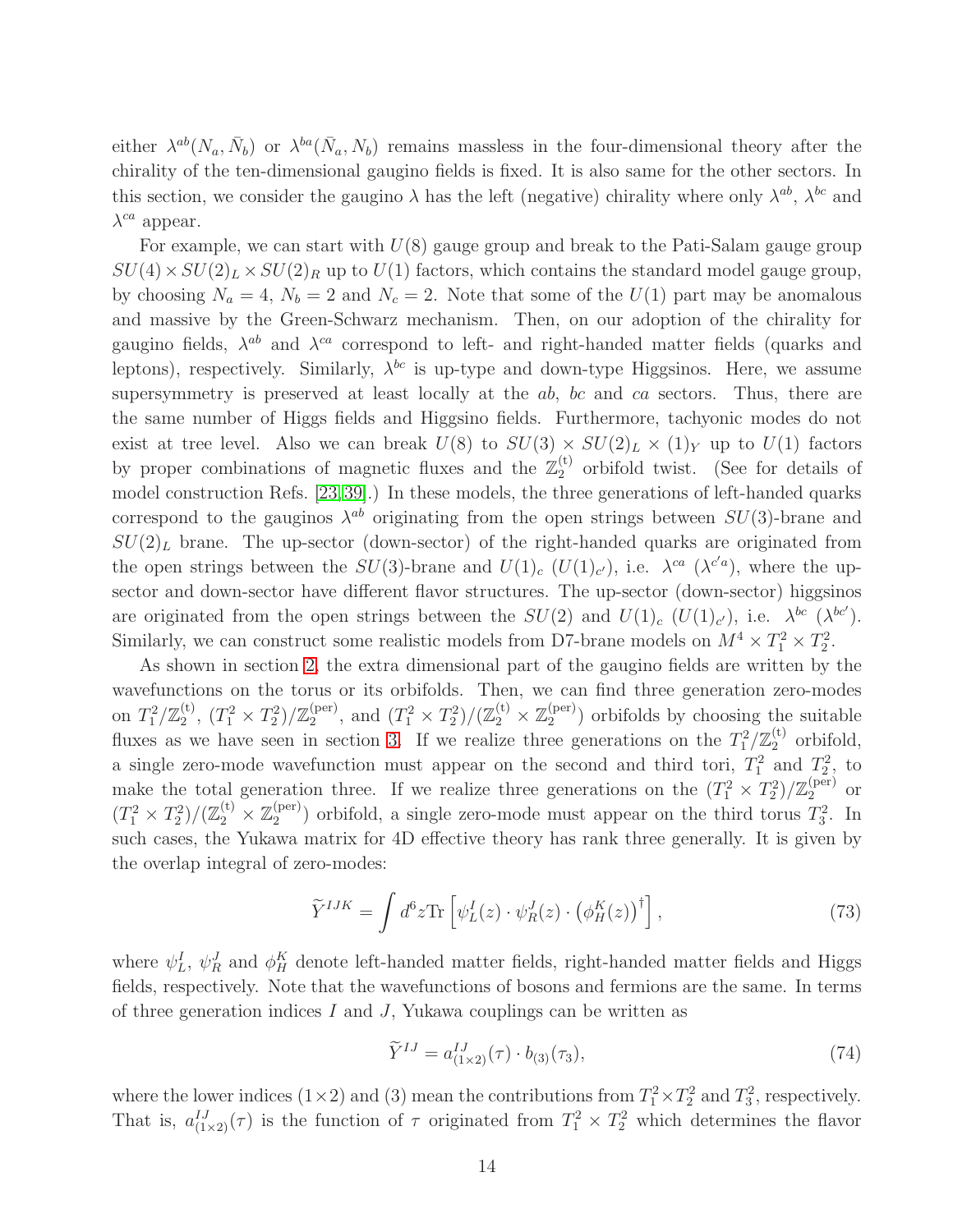structure of Yukawa couplings, and  $b_{(3)}$  is the function of  $\tau_3$  from  $T_3^2$  which means overall factor. However, the rank reduction of the matrix about I and J occurs in the case that  $\psi_L^I$ and  $\psi_R^J$  have the form such as

$$
\psi_L^I = \psi_{T_1^2}^I \otimes \psi_{T_2^2}, \quad \psi_R^J = \psi_{T_1^2} \otimes \psi_{T_2^2}^J,\tag{75}
$$

where  $\psi_{T_1^2}$  and  $\psi_{T_2^2}$  are single zero-mode wavefunctions on  $T_1^2$  and  $T_2^2$ , respectively. It leads to the following form of Yukawa couplings,

$$
a_{(1\times2)}^{IJ}(\tau) = \alpha_{(1)}^I \cdot \beta_{(2)}^J,\tag{76}
$$

whose rank is one. We do not consider this type of flavor structure because it is not realistic phenomenologically. Note that in the case that three generations come from only one torus,  $T_1^2$ , the wavefunctions are expressed as the following form:

$$
\psi_L^I = \psi_{T_1^2}^I \otimes \psi_{T_2^2}, \quad \psi_R^J = \psi_{T_1^2}^J \otimes \psi_{T_2^2}, \tag{77}
$$

and the contributions from  $T_2^2$  affect only on the overall factors, although the single zero-mode can affect to the modular symmetry of the wavefunctions.

Thus, we should consider the pair of three generation zero-modes on the  $T_1^2/\mathbb{Z}_2^{(t)}$  $\binom{1}{2}$ ,  $(T_1^2 \times$  $T_2^2)/\mathbb{Z}_2^{\text{(per)}}$  $\binom{per}{2}$ , and  $(T_1^2 \times T_2^2) / (\mathbb{Z}_2^{(t)} \times \mathbb{Z}_2^{(per)}$  $\psi_{Z}^{(per)}$ ) orbifolds, which coressponds to  $\psi_{L}^{I}$  and  $\psi_{R}^{J}$ . Then, 4D Yukawa couplings are required to be even under the  $\mathbb{Z}_2^{(t)}$  $\mathbb{Z}_2^{(per)}$  twist and  $\mathbb{Z}_2^{(per)}$  permutation. Othewise, it vanishes. The mode patterns of  $(\lambda^{ab}, \lambda^{ca}, \lambda^{bc})$  which lead to non-vanishing Yukawa couplings are shown in Table [4.](#page-15-0)

|        | $\lambda^{ab}$ | $\chi^{ca}$ | $\sqrt{bc}$ |
|--------|----------------|-------------|-------------|
| L      | even           | even        | even        |
| П      | odd            | even        | odd         |
| $\Pi'$ | even           | odd         | odd         |
| Ш      | odd            | odd         | even        |

<span id="page-15-0"></span>Table 4: Possible  $\mathbb{Z}_2$  twist (permutation) mode patterns of zero-modes which lead to nonvanishing Yukawa couplings for one torus.

We note that the type II is equivalent to type II' by flipping left- and right-handed matter fields. It means, for example, that the mode pattern  $(\mathbb{I}, \mathbb{I})$  under  $(\mathbb{Z}_2^{(t)}$  $\chi_2^{(t)}$  twist,  $\mathbb{Z}_2^{(\text{per})}$  permutation) is not equivalent to  $(\mathbb{I}, \mathbb{I}')$  or  $(\mathbb{I}', \mathbb{I})$  but equivalent to  $(\mathbb{I}', \mathbb{I}')$ . Hence, we study either obtained by left and right flipping.

Moreover, from the definition of the magnetic flux, the following relation should be satisfied:

<span id="page-15-1"></span>
$$
|I_{cb}^{(i)}| = |I_{ab}^{(i)}| \pm |I_{ca}^{(i)}|, \quad i = 1, 2, 3.
$$
 (78)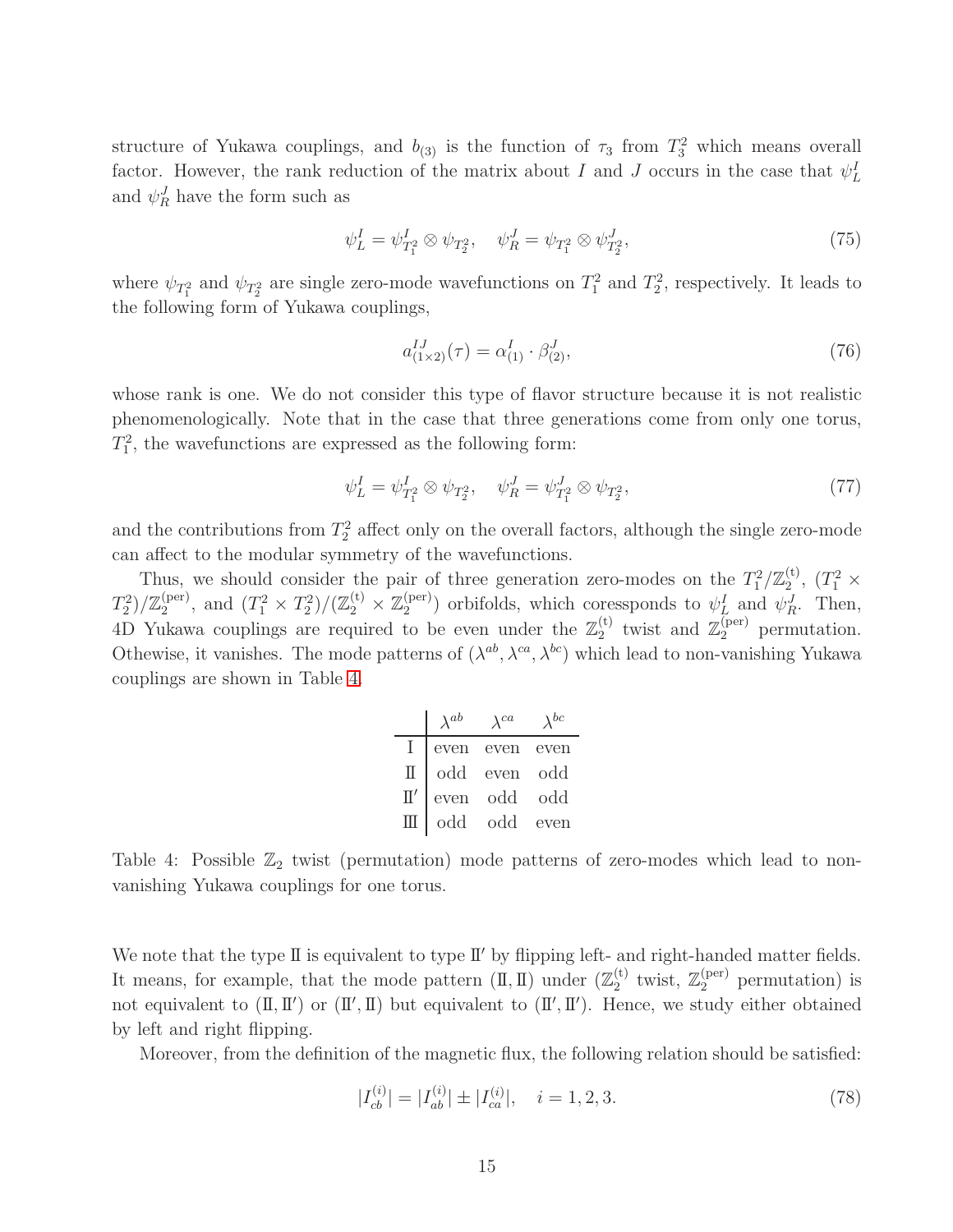It decides the magnetic flux for  $\phi_H^K$  and also the number of Higgs fields. Then, we can classify the three generation models with non-vanishing Yukawa couplings. Results on the  $T_1^2/\mathbb{Z}_2^{(t)}$  $2^{(1)}$  orbifold were obtained in Ref. [\[20\]](#page-29-1), which are shown in Tables [5.](#page-16-0) Classifications of three generation models on  $(T_1^2 \times T_2^2)/\mathbb{Z}_2^{\text{(per)}}$  $\binom{per}{2}$ , and  $\left(T_1^2 \times T_2^2\right) / \left(\mathbb{Z}_2^{(t)} \times \mathbb{Z}_2^{(per)}\right)$  $\binom{\text{(per)}}{2}$  orbifolds are shown in Tables [6](#page-17-0) and [7,](#page-17-1) respectively. In the following section, we study the explicit computation of Yukawa couplings and show "the 2-2-4 model" on the  $(T_1^2 \times T_2^2)/(\mathbb{Z}_2^{(t)} \times \mathbb{Z}_2^{(\text{per})})$  $\binom{per}{2}$  orbifold as a simple example.

<span id="page-16-0"></span>Table 5: Possible three generation models with non-vanishing Yukawa couplings on the  $T_1^2/\mathbb{Z}_2^{(t)}$ 2 twisted orbifold. The first column  $(T_1)$  shows the mode types shown in Table [4](#page-15-0) under  $\mathbb{Z}_2^{(t)}$ 2 twist  $(T_1)$ . The second column shows the magnetic fluxes which give three generations for left  $(ab)$  and right  $(ca)$  handed matter fields. The symbol "/" distinguishes the choise of sign  $\pm$  on the magnetix fluxes condition in Eq. [\(78\)](#page-15-1). The remaining columns show the algebraic relations for the modular transformations  $\tilde{\rho}^{(\alpha\beta)}$  and  $\tilde{\rho}^{(Y)}$  acting on the  $\alpha\beta$ -sector wavefunctions,  $\alpha\beta \in \{ab, ca, cb\}$ , and the Yukawa couplings, respectively.

|                               | $T_1^2/\mathbb{Z}_2^{(t)}$ twisted orbifold |                                   |                           |                  |                                    |                                      |                                                    |                                                        |
|-------------------------------|---------------------------------------------|-----------------------------------|---------------------------|------------------|------------------------------------|--------------------------------------|----------------------------------------------------|--------------------------------------------------------|
| $(T_1)$                       |                                             | $ I_{ab}^{(1)} $ $ I_{ca}^{(1)} $ | $\vert I^{(1)}_{cb}\vert$ | The number of    | $\widetilde{\rho}^{(ab)}$          | $\widetilde{\rho}^{(ca)}$            | $\widetilde{\rho}^{(cb)}$                          | $\widetilde{\rho}^{(Y)}$                               |
|                               |                                             |                                   |                           | Higgs zero-modes |                                    |                                      |                                                    |                                                        |
| (I)                           | $\overline{4}$                              | $\,4\,$                           | 8/0                       | 5/1              | $\overline{\widetilde{\Gamma}'_8}$ | $\overline{\widetilde{\Gamma}'_{8}}$ | $\frac{1}{\widetilde{\Gamma}'_{16}}$ /-            | $\frac{1}{\widetilde{\Gamma}'_{16}}$ /-                |
| $(\text{II})$                 | 8                                           | $\overline{4}$                    | 12/4                      | 5/1              | $\widetilde{\Gamma}_{16}'$         | $\widetilde{\Gamma}'_8$              | $\widetilde{\Gamma}_{24}'/\widetilde{\Gamma}_{8}'$ | $\widetilde{\Gamma}_{48}'/\widetilde{\Gamma}_{16}'$    |
| $(\mathbb{II})$               | 8                                           | 8                                 | 16/0                      | 9/1              | $\widetilde{\Gamma}_{16}'$         | $\widetilde{\Gamma}_{16}'$           | $\widetilde{\Gamma}'_{32}/$ -                      | $\widetilde{\Gamma}'_{32}/\text{-}$                    |
| (I)                           | $\overline{5}$                              | $\sqrt{4}$                        | 9/1                       | 5/1              |                                    | $\widetilde{\Gamma}'_8$              |                                                    | $\widetilde{\Gamma}_{360}'/\widetilde{\Gamma}_{40}'$   |
| (I)                           | $\overline{5}$                              | $\overline{5}$                    | 10/0                      | 6/1              |                                    |                                      | $\widetilde\Gamma'_{20}/$                          | $\widetilde{\Gamma}'_{500}/$                           |
| $(\text{I})$                  | 8                                           | $\rm 5$                           | 13/3                      | 6/1              | $\widetilde{\Gamma}'_{16}$         |                                      |                                                    | $\widetilde{\Gamma}_{1040}'/\widetilde{\Gamma}_{240}'$ |
| $(\mathrm{I\hspace{-.1em}I})$ | $\overline{7}$                              | $\,4\,$                           | 11/3                      | 5/1              |                                    | $\widetilde{\Gamma}'_8$              |                                                    | $\widetilde{\Gamma}'_{616}/\widetilde{\Gamma}'_{168}$  |
| $(\text{II})$                 | $\overline{7}$                              | $\overline{5}$                    | 12                        | $\bf 5$          |                                    |                                      | $\widetilde{\Gamma}'_{24}$                         | $\widetilde{\Gamma}'_{840}$                            |
| $(\mathbb{II})$               | 8                                           | $\overline{7}$                    | 15/1                      | 8/1              | $\widetilde{\Gamma}_{16}'$         |                                      |                                                    | $\widetilde{\Gamma}_{1680}'/\widetilde{\Gamma}_{112}'$ |
| $(\mathbb{II})$               | $\overline{7}$                              | 7                                 | 14/0                      | 8/1              |                                    |                                      | $\widetilde\Gamma'_{28}/$ -                        | $\widetilde\Gamma'_{1372}/$ -                          |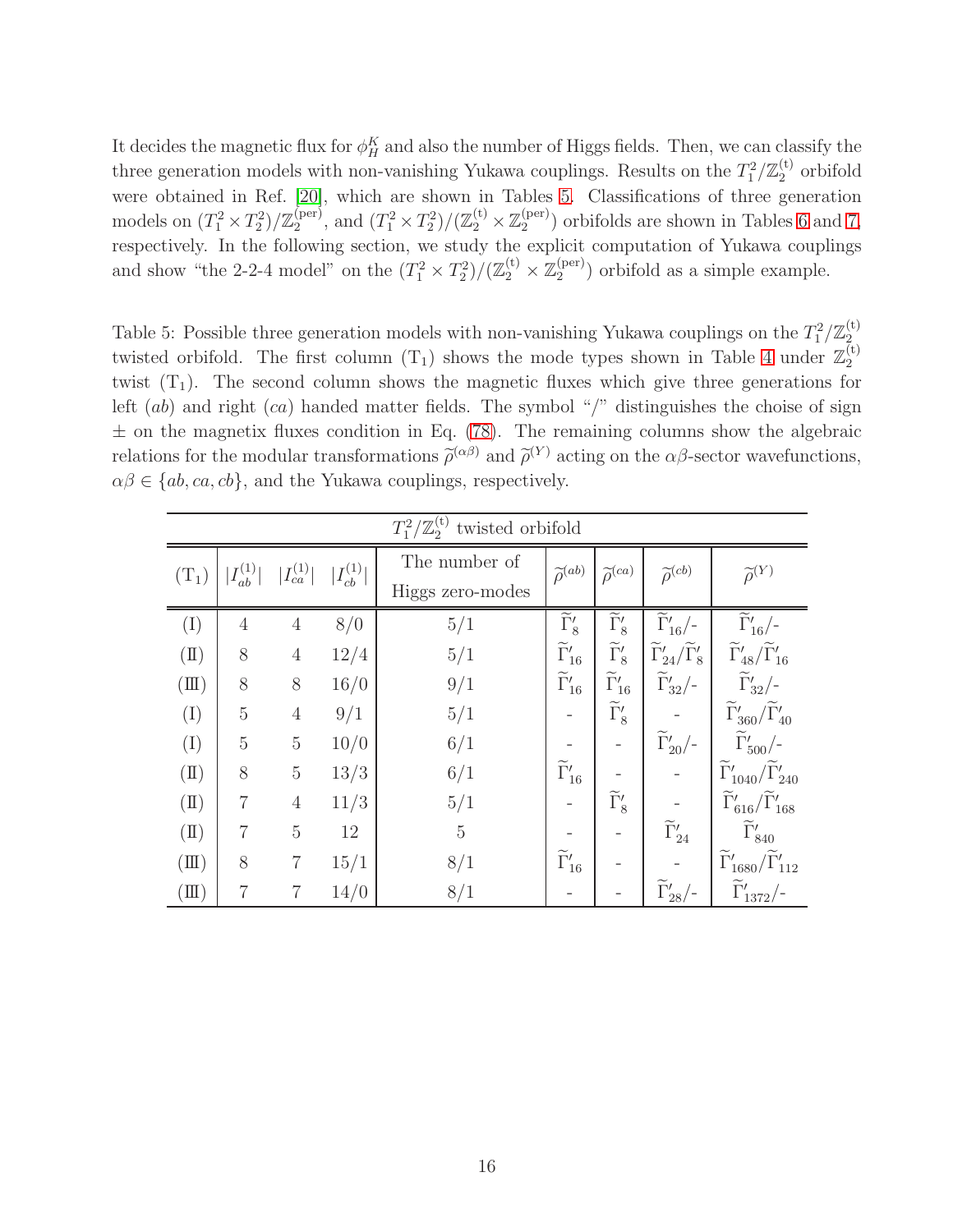<span id="page-17-0"></span>Table 6: Possible three generation models with non-vanishing Yukawa couplings on the  $(T_1^2 \times T_2^2)/\mathbb{Z}_2^{(\text{per})}$  permutation orbifold. The first column (P) means the mode types shown in Table [4](#page-15-0) under  $\mathbb{Z}_2^{(\text{per})}$  permutation (P). Note that the magnetic fluxes for  $T_1^2$  are the same as ones for  $T_2^2$  because of the  $\mathbb{Z}_2^{(\text{per})}$  permutation, that is,  $|I_{\alpha\beta}^{(1)}| = |I_{\alpha\beta}^{(2)}| \equiv |I_{\alpha\beta}|$ ,  $\alpha\beta \in \{ab, ca, cb\}$ .

|                                              | $(T_1^2 \times T_2^2)/\mathbb{Z}_2^{(\text{per})}$ permutation orbifold |                |     |                                   |               |               |                                           |                                                 |  |
|----------------------------------------------|-------------------------------------------------------------------------|----------------|-----|-----------------------------------|---------------|---------------|-------------------------------------------|-------------------------------------------------|--|
|                                              | $ I_{ab} $ $ I_{ca} $ $ I_{cb} $                                        |                |     | The number of<br>Higgs zero-modes | $\rho^{(ab)}$ | $\rho^{(ca)}$ | $\rho^{(cb)}$                             | $\rho^{(Y)}$                                    |  |
|                                              |                                                                         |                |     |                                   |               |               |                                           |                                                 |  |
| (I)                                          | $\overline{2}$                                                          | $\overline{2}$ | 4/0 | 10/1                              | $\Gamma'_4$   |               | $\Gamma_4'$ $\Gamma_8'/$ - $\Gamma_8'/$ - |                                                 |  |
| $(\Pi)$                                      | 3                                                                       | $\mathfrak{D}$ | 5   | 10                                |               | $\Gamma'_4$   |                                           | $\Gamma_{60}'$                                  |  |
| $(\mathrm{I\hspace{-.1em}I\hspace{-.1em}I})$ | 3                                                                       | - 3            | 6/0 | 21/1                              |               |               |                                           | $\Gamma_1$ - $\Gamma_{12}'$ - $\Gamma_{108}'$ - |  |

Table 7: Possible three generation models with non-vanishing Yukawa couplings on the  $(T_1^2 \times T_2^2)/(\mathbb{Z}_2^{(t)} \times \mathbb{Z}_2^{(\text{per})})$  $2^{(per)}$ ) orbifold. The first column  $(T,P)$  shows the mode types shown in Table [4](#page-15-0) under  $\mathbb{Z}_2^{(\text{t})}$  $_2^{\text{(t)}}$  twist (T) and  $\mathbb{Z}_2^{\text{(per)}}$  $2^{(per)}$ ) permutation (P).

<span id="page-17-1"></span>

|                              | $(T_1^2 \times T_2^2)/(\mathbb{Z}_2^{(t)} \times \mathbb{Z}_2^{(\text{per})})$<br>orbifold |                |            |                                   |                |                |                             |                                             |  |
|------------------------------|--------------------------------------------------------------------------------------------|----------------|------------|-----------------------------------|----------------|----------------|-----------------------------|---------------------------------------------|--|
| (T, P)                       | $ I_{ab} $                                                                                 | $ I_{ca} $     | $ I_{cb} $ | The number of<br>Higgs zero-modes | $\rho^{(ab)}$  | $\rho^{(ca)}$  | $\rho^{(cb)}$               | $\rho^{(Y)}$                                |  |
| (I, I)                       | $\overline{2}$                                                                             | $\overline{2}$ | 4/0        | 6/1                               | $\Gamma_4'$    | $\Gamma_4'$    | $\Gamma_8'$ /-              | $\Gamma_8^{\prime}$ /-                      |  |
| (I, II)                      | $\overline{4}$                                                                             | $\overline{2}$ | 6/2        | 6/1                               | $\Gamma_8'$    | $\Gamma_4'$    | $\Gamma'_{12}/\Gamma'_{4}$  | $\Gamma_{24}'/\Gamma_8'$                    |  |
| $(I, \Pi)$                   | $\overline{4}$                                                                             | $\,4\,$        | 8/0        | 15/1                              | $\Gamma_8'$    | $\Gamma_8'$    | $\Gamma_{16}^{\prime}/$ -   | $\Gamma_{16}'$ /-                           |  |
| $(\mathbb{I}, \mathbb{I})$   | 6                                                                                          | $\overline{2}$ | 8/4        | 6/1                               | $\Gamma'_{12}$ | $\Gamma_4'$    | $\Gamma'_{16}/\Gamma'_{8}$  | $\Gamma'_{48}/\Gamma'_{24}$                 |  |
| $(\mathbb{I}, \mathbb{I})$   | 8                                                                                          | $\overline{2}$ | 10/6       | 6/1                               | $\Gamma'_{16}$ | $\Gamma_4'$    | $\Gamma'_{20}/\Gamma'_{12}$ | $\Gamma_{80}^{\prime}/\Gamma_{48}^{\prime}$ |  |
| $(\Pi, \Pi')$                | 6                                                                                          | $\overline{4}$ | 10         | $6\phantom{.}6$                   | $\Gamma'_{12}$ | $\Gamma_8'$    | $\Gamma_{20}'$              | $\Gamma'_{120}$                             |  |
| $(\mathbb{I}, \mathbb{I})$   | 8                                                                                          | $\overline{4}$ | 12/4       | 15/1                              | $\Gamma'_{16}$ | $\Gamma_8'$    | $\Gamma_{24}'/\Gamma_8'$    | $\Gamma_{48}'/\Gamma_{16}'$                 |  |
| $(\mathbb{II}, I)$           | 6                                                                                          | 6              | 12/0       | 28/1                              | $\Gamma'_{12}$ | $\Gamma'_{12}$ | $\Gamma_{24}^{\prime}/$ -   | $\Gamma_{24}^{\prime}/$ -                   |  |
| $(\mathbb{II}, \mathbb{I})$  | 8                                                                                          | 6              | 14/2       | 28/1                              | $\Gamma'_{16}$ | $\Gamma'_{12}$ | $\Gamma_{28}'/\Gamma_4'$    | $\Gamma'_{336}/\Gamma'_{48}$                |  |
| $(\mathbb{II}, \mathbb{II})$ | 8                                                                                          | $8\,$          | 16/0       | 45/1                              | $\Gamma'_{16}$ | $\Gamma'_{16}$ | $\Gamma_{32}^{\prime}/$ -   | $\Gamma_{32}^{\prime}/-$                    |  |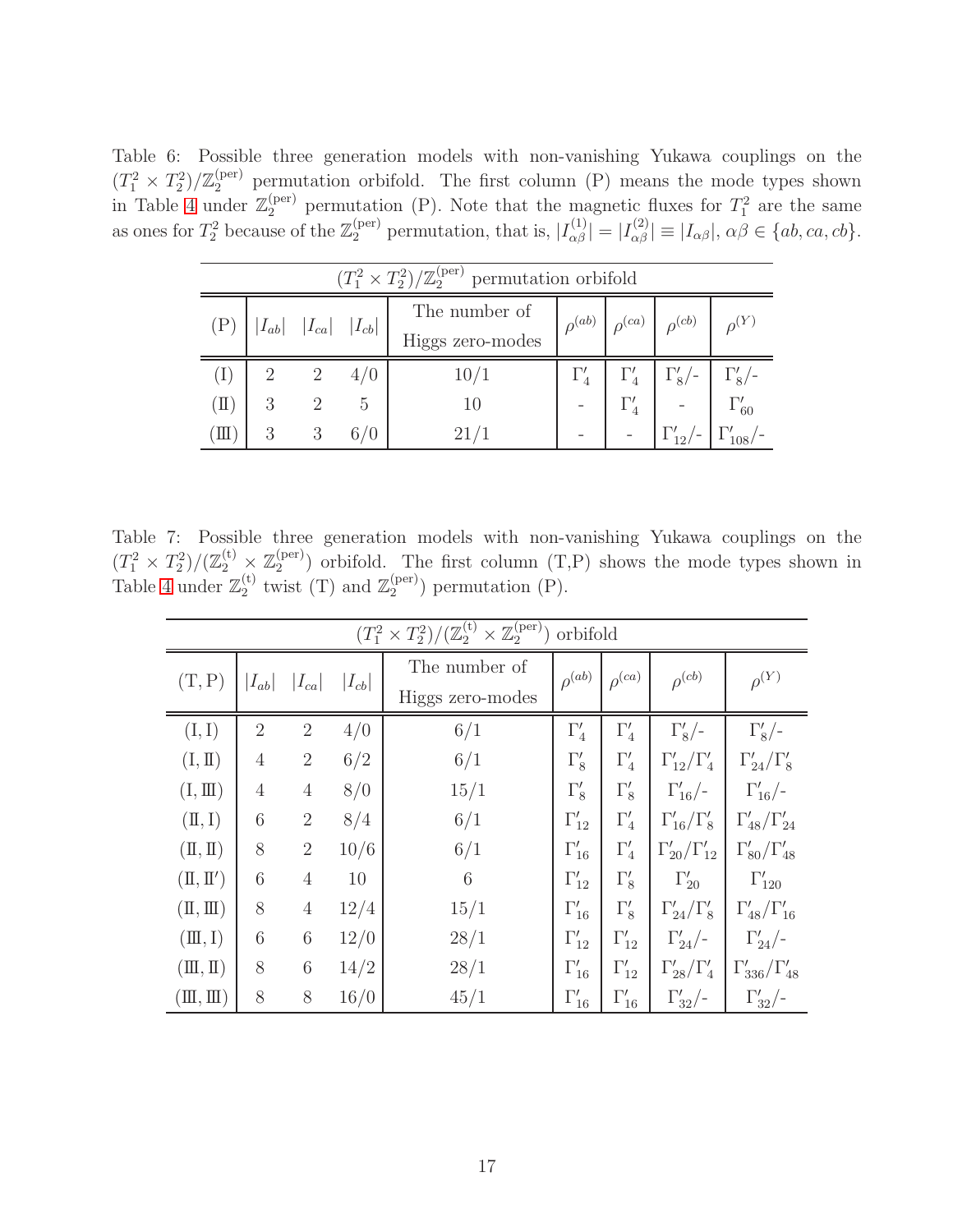|                                                                                       |                 |                |                  | $(T_1^2 \times T_2^2) / (\mathbb{Z}_2^{(t)} \times \mathbb{Z}_2^{(\text{per})})$ | orbifold                     |                          |                           |                                                                                                                                                                                                                                                                                                                                                                                                                                                                                            |
|---------------------------------------------------------------------------------------|-----------------|----------------|------------------|----------------------------------------------------------------------------------|------------------------------|--------------------------|---------------------------|--------------------------------------------------------------------------------------------------------------------------------------------------------------------------------------------------------------------------------------------------------------------------------------------------------------------------------------------------------------------------------------------------------------------------------------------------------------------------------------------|
| (T, P)                                                                                | $ I_{ab} $      | $ I_{ca} $     | $ I_{cb} $       | The number of<br>Higgs zero-modes                                                | $\rho^{(ab)}$                | $\rho^{(ca)}$            | $\rho^{(cb)}$             | $\rho^{(Y)}$                                                                                                                                                                                                                                                                                                                                                                                                                                                                               |
| (I, I)                                                                                | $\sqrt{3}$      | $\overline{2}$ | 5/1              | 6/1                                                                              | $\overline{\phantom{0}}$     | $\Gamma'_4$              |                           | $\Gamma_{60}^{\prime}/\Gamma_{12}^{\prime}$                                                                                                                                                                                                                                                                                                                                                                                                                                                |
| (I, I)                                                                                | $\sqrt{3}$      | $\sqrt{3}$     | 6/0              | 10/1                                                                             |                              |                          | $\Gamma_{12}^{\prime}/-$  | $\Gamma'_{108}/$ -                                                                                                                                                                                                                                                                                                                                                                                                                                                                         |
| (I, II)                                                                               | $\overline{4}$  | $\sqrt{3}$     | $\overline{7}$   | $\,6\,$                                                                          | $\Gamma_8'$                  |                          |                           | $\Gamma'_{168}$                                                                                                                                                                                                                                                                                                                                                                                                                                                                            |
| (I, II)                                                                               | $\rm 5$         | $\overline{2}$ | 7/3              | 6/1                                                                              | $\qquad \qquad -$            | $\Gamma_4'$              |                           | $\Gamma'_{140}/\Gamma'_{60}$                                                                                                                                                                                                                                                                                                                                                                                                                                                               |
| (I, II)                                                                               | $\rm 5$         | $\sqrt{3}$     | 8/2              | 10/1                                                                             | $\qquad \qquad -$            | $\overline{\phantom{0}}$ | $\Gamma_{16}'/\Gamma_4'$  | $\Gamma_{240}^{\prime}/\Gamma_{60}^{\prime}$                                                                                                                                                                                                                                                                                                                                                                                                                                               |
| (I, III)                                                                              | $\bf 5$         | $\overline{4}$ | 9/1              | 15/1                                                                             |                              | $\Gamma_8'$              |                           | $\Gamma'_{360}/\Gamma'_{40}$                                                                                                                                                                                                                                                                                                                                                                                                                                                               |
| $(I, \mathrm{I\!I})$                                                                  | $\bf 5$         | $\bf 5$        | 10/0             | 21/1                                                                             |                              |                          | $\Gamma_{20}^{\prime}/$ - | $\Gamma'_{500}/$ -                                                                                                                                                                                                                                                                                                                                                                                                                                                                         |
| $(\mathbb{I}, \mathbb{I})$                                                            | $\,6$           | $\sqrt{3}$     | 9/3              | 10/1                                                                             | $\Gamma'_{12}$               |                          |                           | $\Gamma'_{324}/\Gamma'_{108}$                                                                                                                                                                                                                                                                                                                                                                                                                                                              |
| $(\mathbb{I}, \mathbb{I})$                                                            | $\mathbf 5$     | $\overline{2}$ | 7/3              | 6/1                                                                              | $\overline{\phantom{0}}$     | $\Gamma'_4$              |                           | $\Gamma'_{140}/\Gamma'_{60}$                                                                                                                                                                                                                                                                                                                                                                                                                                                               |
| $(\mathbb{I}, \mathbb{I})$                                                            | $5\,$           | $\sqrt{3}$     | $8\,$            | $\,6\,$                                                                          |                              |                          | $\Gamma'_{16}$            | $\Gamma'_{240}$                                                                                                                                                                                                                                                                                                                                                                                                                                                                            |
| $(\mathbb{I}, \mathbb{I})$                                                            | $8\,$           | $\sqrt{3}$     | 11/5             | 10/1                                                                             | $\Gamma'_{16}$               |                          |                           | $\Gamma'_{528}/\Gamma'_{240}$                                                                                                                                                                                                                                                                                                                                                                                                                                                              |
| $(\mathbb{I}, \mathbb{I})$                                                            | $\overline{7}$  | $\sqrt{2}$     | 9/5              | 6/1                                                                              | $\qquad \qquad \blacksquare$ | $\Gamma_4'$              |                           | $\Gamma'_{252}/\Gamma'_{140}$                                                                                                                                                                                                                                                                                                                                                                                                                                                              |
| $(\mathbb{I}, \mathbb{I})$                                                            | $\,7$           | $\sqrt{3}$     | 10               | $\,6\,$                                                                          |                              |                          | $\Gamma'_{20}$            | $\Gamma'_{420}$                                                                                                                                                                                                                                                                                                                                                                                                                                                                            |
| $(\mathbb{I},\mathbb{I}')$                                                            | $\!6\,$         | $\bf 5$        | $11\,$           | $10\,$                                                                           | $\Gamma'_{12}$               |                          |                           | $\Gamma'_{660}$                                                                                                                                                                                                                                                                                                                                                                                                                                                                            |
| $(\mathbb{I},\mathbb{I}')$                                                            | $\bf 5$         | $\,4\,$        | $\boldsymbol{9}$ | $\,6\,$                                                                          | $\qquad \qquad -$            | $\Gamma_8'$              |                           | $\Gamma'_{360}$                                                                                                                                                                                                                                                                                                                                                                                                                                                                            |
| $(\mathbb{I},\mathbb{I}')$                                                            | $\rm 5$         | $\bf 5$        | $10\,$           | $\,6\,$                                                                          |                              |                          | $\Gamma'_{20}$            | $\Gamma'_{500}$                                                                                                                                                                                                                                                                                                                                                                                                                                                                            |
| $(\mathbb{I}, \mathbb{II})$                                                           | $8\,$           | $\bf 5$        | 13/3             | 21/1                                                                             | $\Gamma'_{16}$               |                          |                           | $\Gamma'_{1040}/\Gamma'_{240}$                                                                                                                                                                                                                                                                                                                                                                                                                                                             |
| $(\mathbb{I}, \mathbb{II})$                                                           | $\overline{7}$  | $\overline{4}$ | 11/3             | 15/1                                                                             |                              | $\Gamma_8'$              |                           | $\Gamma_{616}'/\Gamma_{168}'$                                                                                                                                                                                                                                                                                                                                                                                                                                                              |
| $(\mathbb{I}, \mathbb{II})$                                                           | $\,7$           | $\bf 5$        | $12\,$           | $15\,$                                                                           |                              |                          | $\Gamma'_{24}$            | $\Gamma_{840}^{\prime}/\Gamma_{140}^{\prime}$                                                                                                                                                                                                                                                                                                                                                                                                                                              |
| $(\mathbb{II}, I)$                                                                    | $\!6\,$         | $\bf 5$        | 11/1             | 21/1                                                                             | $\Gamma'_{12}$               |                          |                           | $\Gamma_{660}^\prime/\Gamma_{60}^\prime$                                                                                                                                                                                                                                                                                                                                                                                                                                                   |
| $(\mathbb{II},\mathrm{I})$                                                            | $\overline{5}$  | 5 <sub>5</sub> | 10/0             | $21/1\,$                                                                         |                              |                          |                           |                                                                                                                                                                                                                                                                                                                                                                                                                                                                                            |
| $(\mathbb{II},\mathbb{I})$                                                            | $8\phantom{.0}$ | $5\,$          | 13/3             | $21/1\,$                                                                         |                              |                          |                           |                                                                                                                                                                                                                                                                                                                                                                                                                                                                                            |
| $(\mathbb{II},\mathbb{I})$                                                            | $\overline{7}$  | $\overline{6}$ | 13               | 21                                                                               |                              |                          |                           |                                                                                                                                                                                                                                                                                                                                                                                                                                                                                            |
| $(\mathbb{II},\mathbb{I})$                                                            | $\overline{7}$  |                | $5 \quad 12/2$   | 21/1                                                                             |                              |                          |                           | $\begin{array}{ c c c c c } \hline & & & & & \\ - & & & & & \\ \hline & & & & & & \\ \hline & & & & & & \\ \hline & & & & & & \\ \hline & & & & & & \\ \hline & & & & & & \\ \hline & & & & & & \\ \hline & & & & & & \\ \hline & & & & & & \\ \hline & & & & & & \\ \hline & & & & & & \\ \hline & & & & & & \\ \hline & & & & & & \\ \hline & & & & & & \\ \hline & & & & & & \\ \hline & & & & & & \\ \hline & & & & & & \\ \hline & & & & & & \\ \hline & & & & & & \\ \hline & & & &$ |
| $(\mathbb{I}, \mathbb{I})$                                                            | $8\,$           |                | $7 \t15/1$       | 36/1                                                                             |                              |                          |                           |                                                                                                                                                                                                                                                                                                                                                                                                                                                                                            |
| $(\mathrm{I\hspace{-.1em}I\hspace{-.1em}I},\mathrm{I\hspace{-.1em}I\hspace{-.1em}I})$ | $\,7$           | $\,7$          | 14/0             | 36/1                                                                             |                              |                          |                           |                                                                                                                                                                                                                                                                                                                                                                                                                                                                                            |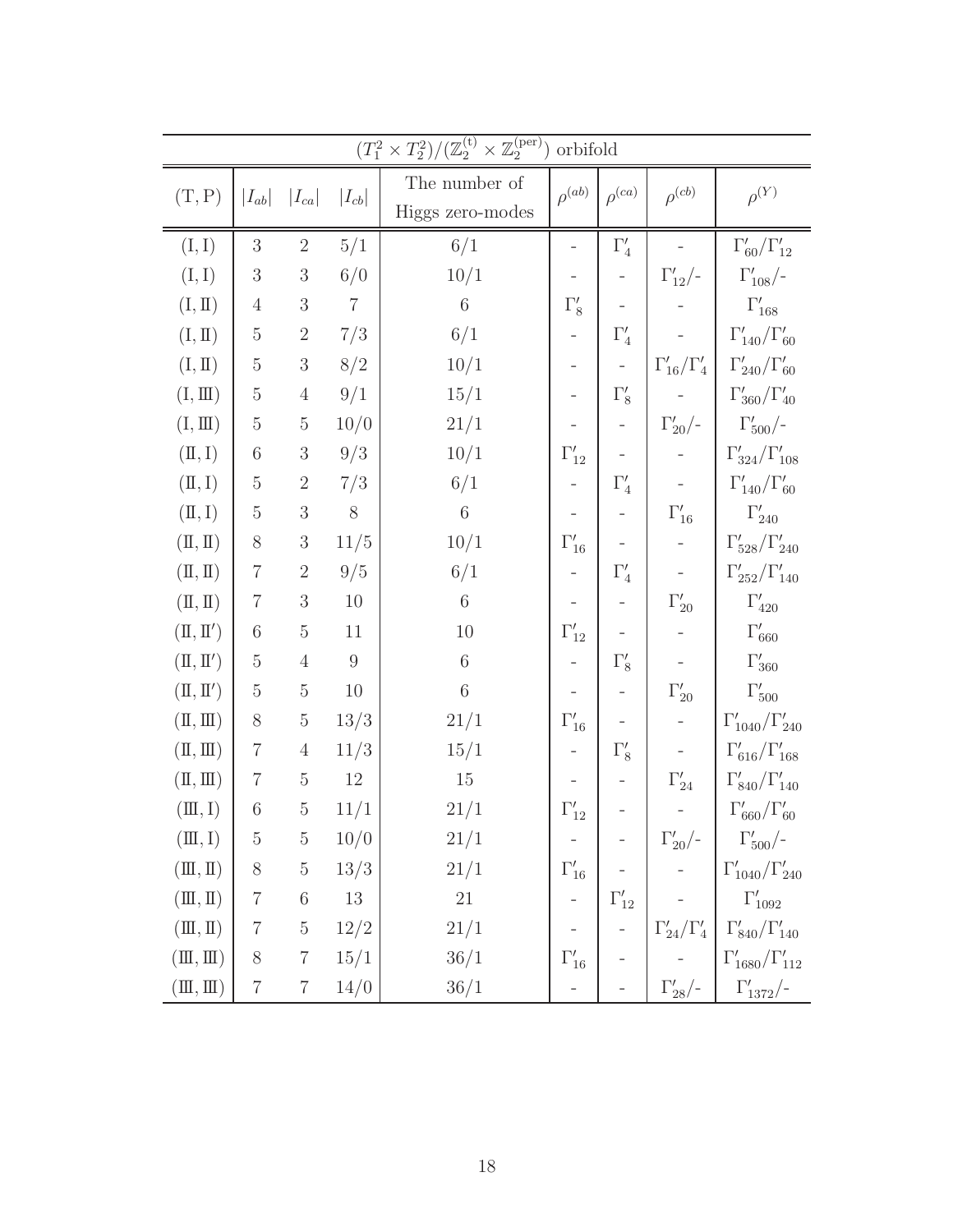### <span id="page-19-0"></span>6 Yukawa couplings in three generation models

### 6.1 Yukawa interactions

As mentioned at section [5,](#page-13-0) Yukawa coupling for 4D effective theory is given by the overlap integral of zero-modes in Eq. [\(73\)](#page-14-0) as

<span id="page-19-3"></span>
$$
\widetilde{Y}^{ijk} = \int_{T^2} dz d\bar{z} \psi_{T^2}^{i,|I_{ab}|}(z) \cdot \psi_{T^2}^{j,|I_{ca}|}(z) \cdot \left(\psi_{T^2}^{k,|I_{cb}|}(z)\right)^*.
$$
\n(79)

It can be calculated by using the normalization in Eq. [\(22\)](#page-5-1) and the product expansions in Eq. $(23)$  as the following:

$$
\widetilde{Y}^{ijk} = (2\text{Im}\tau)^{-1/2} \mathcal{A}^{-1/2} \left| \frac{I_{ab} I_{ca}}{I_{cb}} \right|^{1/4} \sum_{m=0}^{|I_{cb}|-1} \vartheta \left[ \frac{|I_{ca}|i - |I_{ab}|j + |I_{ab}I_{ca}|m}{|I_{ab}I_{ca}I_{cb}|} \right] (0, |I_{ab}I_{ca}I_{cb}|\tau) \times \delta_{i+j-k, |I_{cb}| \ell - |I_{ab}|m},\tag{80}
$$

where  $\ell \in \mathbb{Z}$ . There are the selection rule  $i + j - k \propto g \equiv \gcd(|I_{ab}|, |I_{cb}|)$  for nonzero Yukawa couplings<sup>[8](#page-19-1)</sup>. If we find a combination of indices  $i, j, k$  satisfying this selection rule, there is one integer solution such as  $|m| \in \mathbb{Z}_{|I_{cb}|/g}$ ,  $|\ell| \in \mathbb{Z}_{|I_{ab}|/g}$ . Thus, we can rewrite it as the sum of g number of theta functions:

$$
\widetilde{Y}^{ijk} = (2\text{Im}\tau)^{-1/2} \mathcal{A}^{-1/2} \left| \frac{I_{ab} I_{ca}}{I_{cb}} \right|^{1/4} \sum_{n=1}^{g} \vartheta \left[ \frac{|I_{ca}|k - |I_{cb}|j + |I_{ca} I_{cb}| \ell_0}{|I_{ab} I_{ca} I_{cb}|} + \frac{n}{g} \right] (0, |I_{ab} I_{ca} I_{cb} | \tau) \tag{81}
$$

where  $\ell_0$  is the integer satisfying  $i + j - k = |I_{cb}|\ell_0 - |I_{ab}|m_0$ ,  $m_0 \in \mathbb{Z}$ . Hereafter, we use the following notation:

<span id="page-19-4"></span><span id="page-19-2"></span>
$$
\eta_N(\tau) = \vartheta \begin{bmatrix} \frac{N}{M} \\ 0 \end{bmatrix} (0, M\tau), \quad M = I_{ab} I_{ca} I_{cb}.
$$
 (82)

When we calculate the Yukawa couplings on the orbifolds, we should calculate the overlap integral of zero-modes on the orbifolds, and hence take the proper liner combinations of the zero-modes on the torus as we have seen in section [4.](#page-9-0)

We can also extend this analysis to the Yukawa couplings on  $T_1^2 \times T_2^2$  and orbifolds using the zero-modes on each space; for example, Yukawa couplings on  $T_1^2 \times T_2^2$  are given by

$$
\begin{split} \widetilde{Y}^{IJK} &= \int_{T_1^2 \times T_2^2} dz_1^2 dz_2^2 \left( \psi_{T_1^2}^{i^{(1)},|I_{ab}^{(1)}|} \psi_{T_2^2}^{i^{(2)},|I_{ab}^{(2)}|} \right) \cdot \left( \psi_{T_1^2}^{j^{(1)},|I_{ca}^{(1)}|} \psi_{T_2^2}^{j^{(2)},|I_{ca}^{(2)}|} \right) \cdot \left( \psi_{T_1^2}^{k^{(1)},|I_{cb}^{(1)}|} \psi_{T_2^2}^{k^{(2)},|I_{cb}^{(2)}|} \right)^* \\ &= \prod_{r=1,2} \left[ \int_{T_r^2} dz_r d\bar{z}_r \psi_{T_r^2}^{i^{(r)},|I_{ab}^{(r)}|}(z_r) \cdot \psi_{T_r^2}^{j^{(r)},|I_{ca}^{(r)}|}(z_r) \cdot \left( \psi_{T_r^2}^{k^{(r)},|I_{cb}^{(r)}|}(z_r) \right)^* \right] \\ &= \prod_{r=1,2} \widetilde{Y}_{(r)}^{ijk} \end{split} \tag{83}
$$

<span id="page-19-1"></span> $\frac{8}{3}$ gcd $(a, b)$  denotes the greatest common divisor of a and b.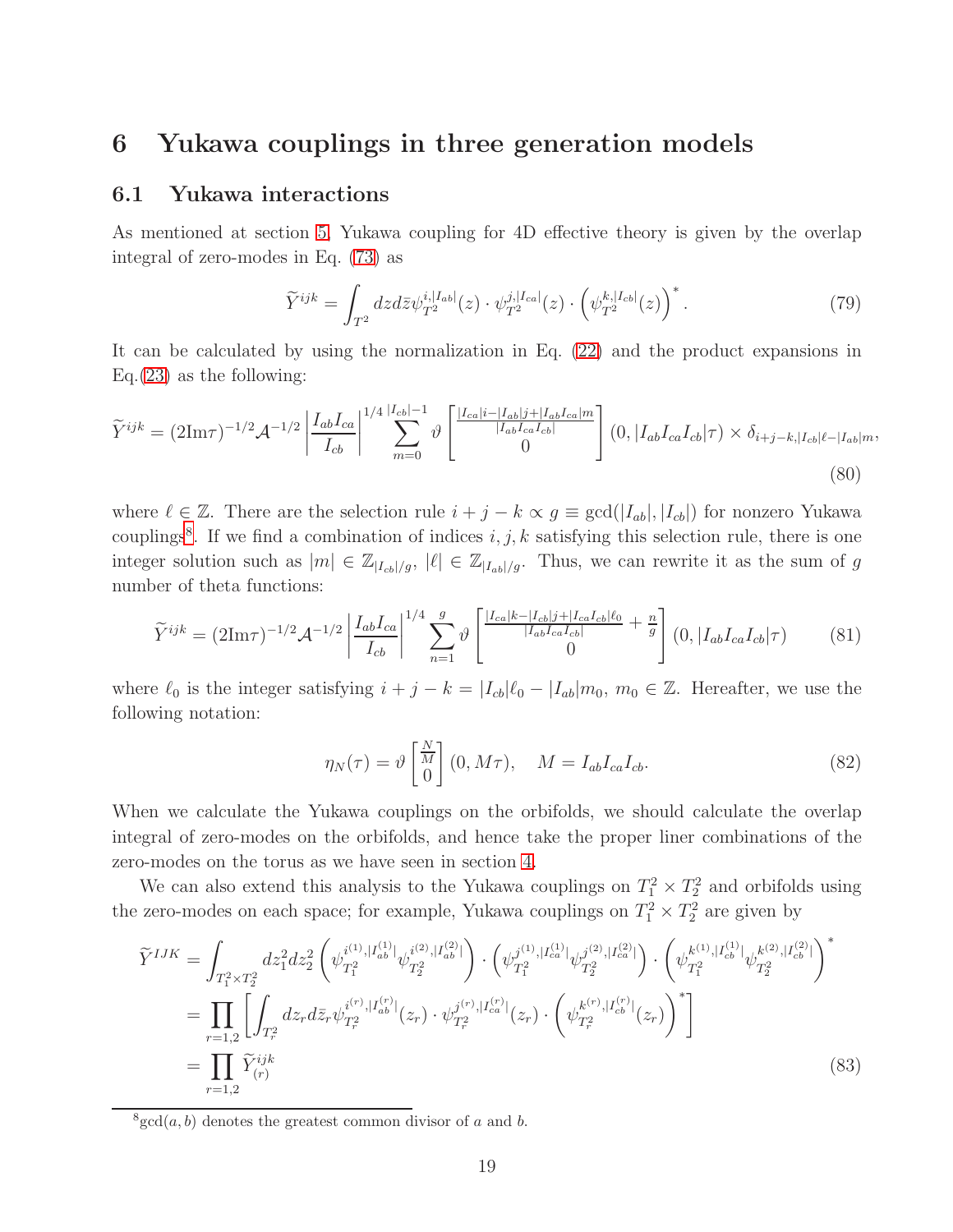where  $I = (i_1 i_2), J = (j_1 j_2), K = (k_1 k_2).$ 

In the previous section, we have summarized the possible three generation models with nonvanishing Yukawa couplings. There are several models with  $|I_{cb}| = 0$ , where Higgs zero-mode is contant. In such cases, by using the normalization in Eq. [\(22\)](#page-5-1) and the fluxes relation in Eq. [\(78\)](#page-15-1), it can be checked that the Yukawa coupling is proportional to the  $(3 \times 3)$  unit matrix. This is not realistic and should not be considered.

### 6.2 Modular symmetry of Yukawa couplings

Here, we study the modualr symmetry in the Yukawa couplings. Since Yukawa coupling on  $T^2$ is the overlap integration of products of three zero-modes, we can express it by the terms of the modular forms as shown in section [3.2.](#page-8-3)

The superpotential in global supersymmetric theory,  $\widetilde{W}$ , is related to one in the supergravity theory,  $W$  as

$$
|\widetilde{W}|^2 = e^K|W|^2,\tag{84}
$$

where K is the Kähler potential and is written for the modulus  $\tau$  as

$$
K = -\ln[i(\bar{\tau} - \tau)] = -\ln(2\mathrm{Im}\tau). \tag{85}
$$

Indeed, the Yukawa coupling in the global supersymmetric model [\(81\)](#page-19-2) can be written as

<span id="page-20-0"></span>
$$
\widetilde{Y}^{ijk} = e^{K/2} Y^{ijk}(\tau),\tag{86}
$$

where  $Y^{ijk}(\tau)$  is the holomorphic function of  $\tau$  in Eq. [\(24\)](#page-5-3), i.e.,

$$
Y^{ijk}(\tau) = \mathcal{A}^{-1/2} \left| \frac{I_{ab} I_{ca}}{I_{cb}} \right|^{1/4} \sum_{n=1}^{g} \eta_{\left(|I_{ca}|k - |I_{cb}|j + |I_{ca}I_{cb}| \ell_0 + n\frac{|I_{ab}I_{ca}I_{cb}|}{g}\right)}(\tau). \tag{87}
$$

Thus, the Yukawa coupling  $Y^{ijk}(\tau)$  corresponds to the holomorphic Yukawa couplings in supergravity basis. Hereafter, we study the modular symmetry of the holomorphic Yukawa couplings  $Y^{ijk}(\tau)$  in Eq. [\(87\)](#page-20-0) and find that they transform as the modular forms.

First, we can show

$$
(|I_{ca}|k - |I_{cb}|j + |I_{ca}I_{cb}|\ell_0 + n|I_{ab}I_{ca}I_{cb}|/g) \in \mathbb{Z}_{|I_{ab}I_{ca}I_{cb}|} \text{ for } j \in \mathbb{Z}_{|I_{ca}|}, \ k \in \mathbb{Z}_{|I_{cb}|}, \ n \in \mathbb{Z}_g,
$$
\n(88)

and rewrite Eq. [\(87\)](#page-20-0) as

$$
Y^{ijk}(\tau) = c \sum_{n=1}^{g} \eta_g \left( J_{+(n-1)} \frac{|I_{ab} I_{ca} I_{cb}|}{g^2} \right)(\tau), \quad J \equiv (|I_{ca}|k - |I_{cb}|j + |I_{ca} I_{cb}|\ell_0)/g \in \mathbb{Z}_{\left(\frac{|I_{ab} I_{ca} I_{cb}|}{g^2}\right)},
$$
\n(89)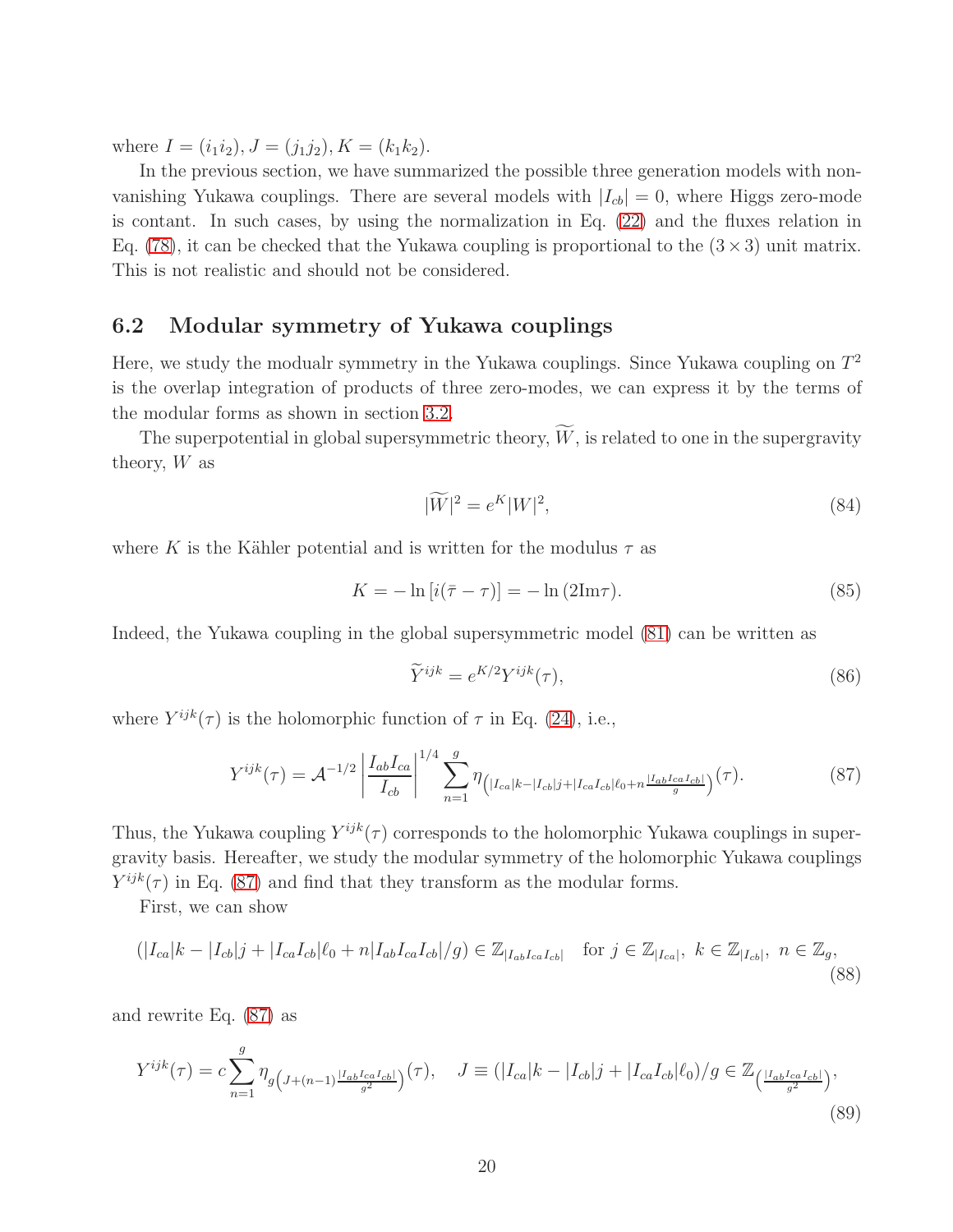where  $c = \mathcal{A}^{-1/2}$  $I_{ab}I_{ca}$  $I_{cb}$  <sup>1/4</sup> denotes the modular invariant overall factor which does not contribute to the flavor structure. Then, they transform as the modular forms of weight  $1/2<sup>9</sup>$  $1/2<sup>9</sup>$  $1/2<sup>9</sup>$  for  $\Gamma(2|I_{ab}I_{ca}I_{cb}|/g^2)^{-10}$  $\Gamma(2|I_{ab}I_{ca}I_{cb}|/g^2)^{-10}$  $\Gamma(2|I_{ab}I_{ca}I_{cb}|/g^2)^{-10}$ :

$$
Y^{ijk}(\tilde{\gamma}\tau) = c \sum_{n=1}^{g} \eta_g \left( J_{+(n-1)\frac{|I_{ab}I_{ca}I_{cb}|}{g^2}} \right) (\tilde{\gamma}\tau)
$$
  
=  $\widetilde{J}_{1/2}(\tilde{\gamma}, \tau) \sum_{K=0}^{|I_{ab}I_{ca}I_{cb}|/g^2-1} \widetilde{\rho}^{(Y)}(\tilde{\gamma})_{JK} c \sum_{n=1}^{g} \eta_g \left( K_{+(n-1)\frac{|I_{ab}I_{ca}I_{cb}|}{g^2}} \right) (\tau),$  (90)

where

$$
\widetilde{\rho}^{(Y)}(\widetilde{S})_{JK} = e^{i\pi/4} \frac{g}{\sqrt{|I_{ab}I_{ca}I_{cb}|}} e^{2\pi i \left(\frac{g^2}{|I_{ab}I_{ca}I_{cb}|}\right)JK}, \quad \widetilde{\rho}^{(Y)}(\widetilde{T})_{JK} = e^{i\pi \left(\frac{g^2}{|I_{ab}I_{ca}I_{cb}|}\right)J^2} \delta_{J,K}.
$$
(91)

These unitary representations for the modular transformation are the same as ones for the zero-modes on  $T^2$ , Eq [\(49\)](#page-8-4), replacing  $|I_{ab}I_{ca}I_{cb}|/g^2$  with  $|I_{\alpha\beta}|$ . Thus,  $\tilde{\rho}^{(Y)}$  satisfies the algebraic relations for  $\Gamma_{2|I_{ab}I_{ca}I_{cb}|/g^2}$ :

$$
\widetilde{\rho}(\widetilde{S})^2 = \widetilde{\rho}(\widetilde{Z}), \ \widetilde{\rho}(\widetilde{S})^4 = [\widetilde{\rho}(\widetilde{S})\widetilde{\rho}(\widetilde{T})]^3 = -\widetilde{\mathbb{I}}, \ \widetilde{\rho}(\widetilde{Z})\widetilde{\rho}(\widetilde{T}) = \widetilde{\rho}(\widetilde{T})\widetilde{\rho}(\widetilde{Z}), \ \widetilde{\rho}(\widetilde{T})^{2|I_{ab}I_{ca}I_{cb}|/g^2} = \widetilde{\mathbb{I}}, \tag{92}
$$

where we omit the symbol  $(Y)$ . These algebraic relations can be also derived from the tensor products of the representations. Under modular transformation, the Yukawa coupling  $\widetilde{Y}^{ijk}$  in Eq. [\(79\)](#page-19-3) as well as the holomorphic Yukawa coupling  $Y^{ijk}$  in Eq. [\(87\)](#page-20-0) is transformed by the following unitary representation:

<span id="page-21-3"></span><span id="page-21-2"></span>
$$
\widetilde{\rho}^{(L\otimes R\otimes H^*)}(\widetilde{\gamma})_{(ijk)(i'j'k')} = \widetilde{\rho}_{T^2}^{(ab)}(\widetilde{\gamma})_{ii'} \otimes \widetilde{\rho}_{T^2}^{(ca)}(\widetilde{\gamma})_{jj'} \otimes \left(\widetilde{\rho}_{T^2}^{(cb)}(\widetilde{\gamma})_{kk'}\right)^*,
$$
\n(93)

where  $\tilde{\rho}_{T^2}^{(\alpha\beta)}$  is the unitary representation for the modular transformation acting on the  $\alpha\beta$ -sector zero-modes satisfying the algebraic relarions for  $\Gamma_{2|I_{\alpha\beta}|}$  in Eq. [\(50\)](#page-8-2) with  $\alpha\beta \in \{ab, ca, cb\}$ . Thus,  $\widetilde{\rho}^{(L\otimes R\otimes H^*)}$  should satisfy the following algebraic relations:

$$
\widetilde{\rho}(\widetilde{S})^2 = \widetilde{\rho}(\widetilde{Z}), \ \widetilde{\rho}(\widetilde{S})^4 = [\widetilde{\rho}(\widetilde{S})\widetilde{\rho}(\widetilde{T})]^3 = -\widetilde{\mathbb{I}}, \ \widetilde{\rho}(\widetilde{Z})\widetilde{\rho}(\widetilde{T}) = \widetilde{\rho}(\widetilde{T})\widetilde{\rho}(\widetilde{Z}), \ \widetilde{\rho}(\widetilde{T})^{2|\text{lcm}(I_{ab},I_{ca},I_{cb})|} = \widetilde{\mathbb{I}}, \tag{94}
$$

where we omit the symbol  $(L \otimes R \otimes H^*)$ . We can check that the order of T in Eq. [\(94\)](#page-21-2),  $2|\text{lcm}(I_{ab}, I_{ca}, I_{cb})|$ , is equivalent to one in Eq. [\(92\)](#page-21-3),  $2|I_{ab}I_{ca}I_{cb}|/g^2$ , because of the fluxes relation in Eq. [\(78\)](#page-15-1).

<span id="page-21-0"></span><sup>&</sup>lt;sup>9</sup>Since we can find it from Eq. [\(22\)](#page-5-1) that each of the wavefunctions of matter fields as well as Higgs fields on the 4D space-time has modular weight  $-k = -1/2$ , (which is discussed in Ref. [\[8\]](#page-28-9)), the superpotential in the 4D supergravity theory, W has modular weight  $-1$ , which is consistent within the framework of the supergravity theory. See for studies on these aspects in supergravity theory, e.g. Ref. [\[40\]](#page-30-5).

<span id="page-21-1"></span><sup>&</sup>lt;sup>10</sup>It corresponds to  $\mathbb{Z}_g$  shift invariant modes (at  $z = 0$ ) on the  $T^2/\mathbb{Z}_g$  full shifted orbifold with the magnetic flux  $|I_{ab}I_{ca}I_{cb}|$ . See for such symmetry, e.g. [\[41\]](#page-30-6).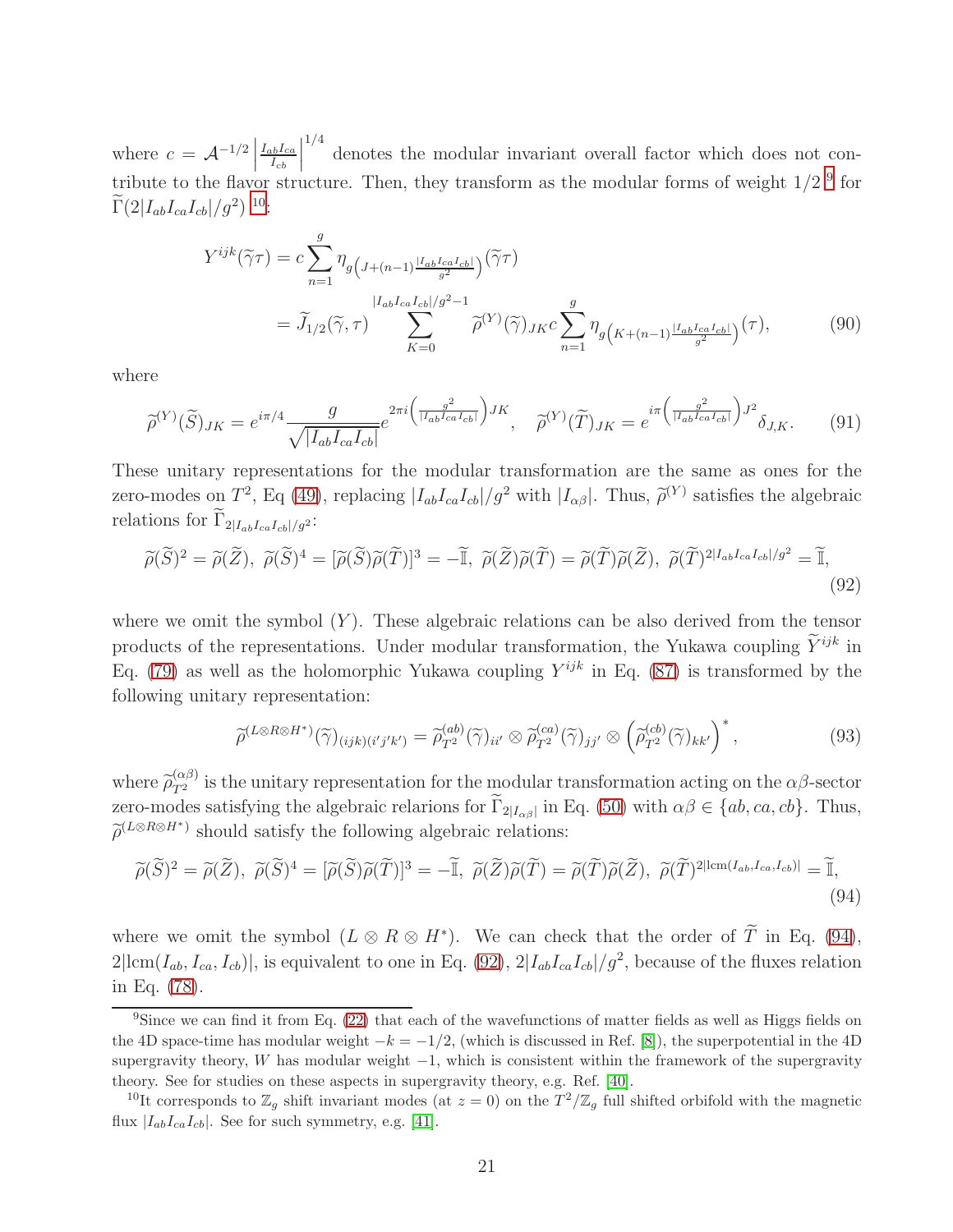It is straightforward to extend this result to the Yukawa couplings on  $T_1^2 \times T_2^2$ ; we can show the holomorphic Yukawa couplings transform as the modular forms of weight 1 for  $\Gamma(2\text{lcm})|I_{ab}^{(1)}I_{ca}^{(1)}I_{cb}^{(1)}|/g_1^2, |I_{ab}^{(2)}I_{ca}^{(2)}I_{cb}^{(2)}|/g_2^2)$  merely considering the tensor product representations of  $\tilde{\rho}(\tilde{\gamma})$ . In Tables [5,](#page-16-0) [6,](#page-17-0) and [7,](#page-17-1) we show the algebraic relations for the (holomorphic) Yukawa couplings on the three generation models we have classified in section [5.](#page-13-0)

### 6.3 An illustrating example: 2-2-4 model on the  $(T^2 \times T^2) / (\mathbb{Z}_2^{(\mathrm{t})} \times \mathbb{Z}_2^{(\mathrm{per})})$  $\binom{\text{(per)}}{2}$  orbifold

#### 6.3.1 Yukawa matrices

In this subsection, we study the  $(|I_{ab}^{(1)}|, |I_{ca}^{(1)}|, |I_{cb}^{(1)}|) = (|I_{ab}^{(2)}|, |I_{ca}^{(2)}|, |I_{cb}^{(2)}|) = (2, 2, 4)$  model on the  $(T_1^2 \times T_2^2) / (\mathbb{Z}_2^{(t)} \times \mathbb{Z}_2^{(\text{per})})$  $_2^{(per)}$ ) orbifold shown in Table [7](#page-17-1) as the model type of  $(T,P) = (I, I)$ . Thus, all zero-modes of left-handed matter fields  $L<sup>I</sup>$ , right-handed matter fields  $R<sup>J</sup>$  and Higgs fields  $H<sup>K</sup>$  are even wavefunctions as shown in Table [4.](#page-15-0) We show their explicit forms in Table [8.](#page-22-0) There are six zero-modes for Higgs fields.

(00)  
\n
$$
\frac{L^I(\lambda^{ab})}{\psi_{T_1^2}^0 \psi_{T_2^2}^0}
$$
\n
$$
\frac{\psi_{T_1^2}^0 \psi_{T_2^2}^0}{\psi_{T_1^2}^1 \psi_{T_2^2}^0} \frac{\psi_{T_1^2}^0 \psi_{T_2^2}^0}{\psi_{T_1^2}^1 \psi_{T_2^2}^0}
$$
\n
$$
\frac{1}{\sqrt{2}} (\psi_{T_1^2}^1 \psi_{T_2^2}^0 + \psi_{T_1^2}^0 \psi_{T_2^2}^1)
$$
\n(11)  
\n
$$
\psi_{T_1^2}^1 \psi_{T_2^2}^1
$$
\n(20)  
\n
$$
-\frac{\psi_{T_1^2}^1 \psi_{T_2^2}^1}{\psi_{T_1^2}^1 \psi_{T_2^2}^1}
$$
\n
$$
-\frac{\psi_{T_1^2}^1 \psi_{T_2^2}^1}{\psi_{T_1^2}^1 \psi_{T_2^2}^1}
$$
\n(21)  
\n(22)  
\n
$$
-\frac{\psi_{T_1^2}^2 \psi_{T_2^2}^1}{\psi_{T_1^2}^1 \psi_{T_2^2}^1} - \frac{\psi_{T_1^2}^2 \psi_{T_1^2}^1}{\psi_{T_1^2}^1 \psi_{T_2^2}^1}
$$
\n(22)  
\n
$$
-\frac{\psi_{T_1^2}^2 \psi_{T_2^2}^0 + \psi_{T_1^2}^0 \psi_{T_2^2}^2}{\psi_{T_1^2}^1 \psi_{T_2^2}^1 \psi_{T_2^2}^1} + \frac{\psi_{T_1^2}^3 \psi_{T_2^2}^1}{\psi_{T_1^2}^2 \psi_{T_2^2}^2}
$$
\n(23)  
\n
$$
-\frac{\psi_{T_1^2}^2 \psi_{T_2^2}^0}{\psi_{T_1^2}^2 \psi_{T_2^2}^2}
$$

<span id="page-22-0"></span>Table 8: Zero-mode wavefunctions in the 2-2-4 model on  $(T_1^2 \times T_2^2)/(\mathbb{Z}_2^{(t)} \times \mathbb{Z}_2^{(\text{per})})$  $_2^{\rm (per)}$ ) orbifold.

Then, Yukawa couplings  $Y^{IJK}H^K$  are written by

$$
Y^{IJK}H^K = y_{IJ}^{(00)}H^{(00)} + y_{IJ}^{(10)}H^{(10)} + y_{IJ}^{(11)}H^{(11)} + y_{IJ}^{(20)}H^{(20)} + y_{IJ}^{(21)}H^{(21)} + y_{IJ}^{(22)}H^{(22)},
$$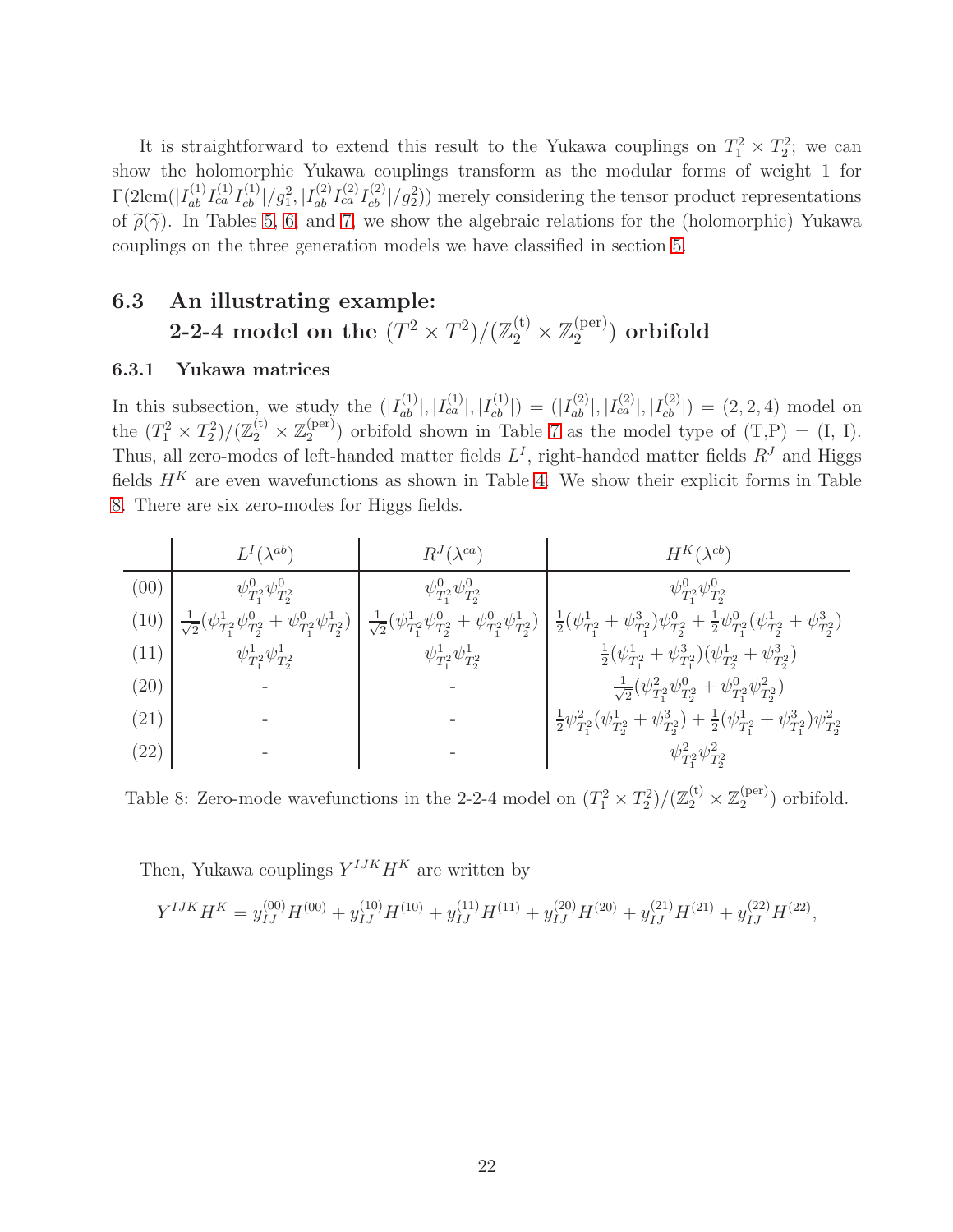where

$$
y_{IJ}^{(00)} = \begin{pmatrix} y_a & 0 & 0 \\ 0 & y_b & 0 \\ 0 & 0 & y_c \end{pmatrix}, \qquad y_{IJ}^{(10)} = \begin{pmatrix} 0 & y_d & 0 \\ y_d & 0 & y_e \\ 0 & y_e & 0 \end{pmatrix},
$$
  
\n
$$
y_{IJ}^{(11)} = \begin{pmatrix} 0 & 0 & y_f \\ 0 & y_f & 0 \\ y_f & 0 & 0 \end{pmatrix}, \qquad y_{IJ}^{(20)} = \begin{pmatrix} \sqrt{2}y_b & 0 & 0 \\ 0 & \frac{1}{\sqrt{2}}(y_a + y_c) & 0 \\ 0 & 0 & \sqrt{2}y_b \end{pmatrix},
$$
  
\n
$$
y_{IJ}^{(21)} = \begin{pmatrix} 0 & y_e & 0 \\ y_e & 0 & y_d \\ 0 & y_d & 0 \end{pmatrix}, \qquad y_{IJ}^{(22)} = \begin{pmatrix} y_c & 0 & 0 \\ 0 & y_b & 0 \\ 0 & 0 & y_a \end{pmatrix},
$$
  
\n(95)

and

$$
y_a = (\eta_0 + \eta_8)^2
$$
,  $y_b = 2(\eta_0 + \eta_8)\eta_4$ ,  
\n $y_c = 4\eta_4^2$ ,  $y_d = \sqrt{2}(\eta_0 + \eta_8)(\eta_2 + \eta_6)$ ,  
\n $y_e = 2\sqrt{2}\eta_4(\eta_2 + \eta_6)$ ,  $y_f = 2(\eta_2 + \eta_6)^2$ .

Note that we have used the following property of the  $\vartheta$  function,

$$
\vartheta\begin{bmatrix}\frac{j}{M}\\0\end{bmatrix}(0,M\tau) = \vartheta\begin{bmatrix}\frac{M-j}{M}\\0\end{bmatrix}(0,M\tau), \quad j \in \mathbb{Z}_M, M \in \mathbb{Z},\tag{96}
$$

and the notation  $\eta_N$  defined in Eq. [\(82\)](#page-19-4) with  $M = 16$ . Furthermore, in terms of modular symmetry, the zero-modes of left-handed matter fields, right-handed matter fields, and Higgs fields transform under  $\Gamma'_4$  with weight 1,  $\Gamma'_4$  with weight 1,  $\Gamma'_8$  with weight 1, respectively<sup>[11](#page-23-0)</sup>. Also, the Yukawa couplings are the modular forms of weight 1 for  $\Gamma(8)$  and then transform under  $\Gamma'_8$ .

#### 6.3.2 Numerical analysis

Now, we show the numerical studies on the 2-2-4 model. We assume that three zero-modes with  $|I_{ab}^{(1)}| = |I_{ab}^{(2)}| = 2$ , three zero-modes with  $|I_{ca}^{(1)}| = |I_{ca}^{(2)}| = 2$ , and six zero-modes with  $|I_{cb}^{(1)}| = |I_{cb}^{(2)}| = 4$  are regarded as three generation left-handed quark doublets, three generation right-handed quark doublets, and six generation up and down type Higgs fields under the gauge group broken from  $U(8)$ , respectively. Then, both Yukawa matrices for up and down-sectors as ones in the 2-2-4 model on the  $(T_1^2 \times T_2^2)/(\mathbb{Z}_2^{(t)} \times \mathbb{Z}_2^{(\text{per})})$  $_2^{\rm (per)}$ ) orbifold. We also assume the vacuum expectation values (VEVs) of the up and down-sectors of the Higgs fields are independent; we can realize the quark mixing taking the different vacuum alignments of the Higgs fields for the up and down-sectors.

<span id="page-23-0"></span><sup>&</sup>lt;sup>11</sup>See Ref.  $[42]$  for the detail of the group structure.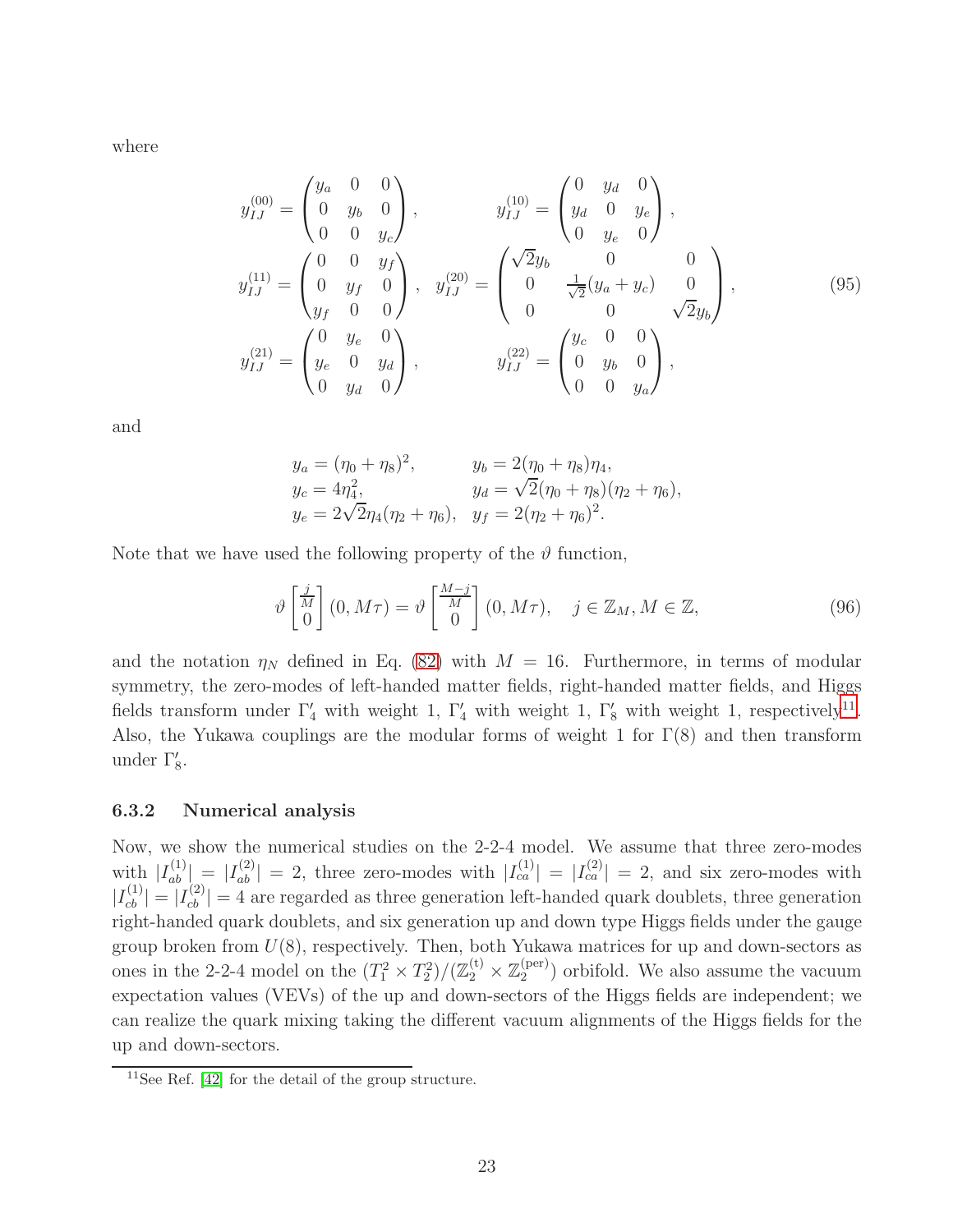First, we show the simplest example. When we choose the following vacuum alignments of Higgs fields,

$$
\langle H_u^{(22)} \rangle \neq 0, \text{ (other VEVs)} = 0,\langle H_d^{(21)} \rangle = 0.4 \langle H_d^{(22)} \rangle \neq 0, \text{ (other VEVs)} = 0,
$$
\n(97)

the Yukawa matrices can be written as

<span id="page-24-1"></span>
$$
Y_u^{IJK} H_K = \begin{pmatrix} y_c & & \\ & y_b & \\ & & y_a \end{pmatrix} H_u^{(22)},
$$
\n(98)

$$
Y_d^{IJK}H_K = \begin{pmatrix} y_c & 0.4y_e & 0\\ 0.4y_e & y_b & 0.4y_d\\ 0 & 0.4y_d & y_a \end{pmatrix} H_d^{(22)}.
$$
 (99)

For  $\tau = 1.5i$ , we can obtain the mass ratios of the quarks and the absolute values of the CKM matrix elements as shown in Table [9.](#page-24-0)

|                                                                                 | Obtained values                                                                                 | Observed values             |  |  |  |
|---------------------------------------------------------------------------------|-------------------------------------------------------------------------------------------------|-----------------------------|--|--|--|
| $(m_u, m_c, m_t)/m_t$                                                           | $(3.22 \times 10^{-4}, 1.80 \times 10^{-2}, 1)$ $(1.26 \times 10^{-5}, 7.38 \times 10^{-3}, 1)$ |                             |  |  |  |
| $(m_d,m_s,m_b)/m_b$                                                             | $(1.02 \times 10^{-3}, 1.24 \times 10^{-2}, 1)$ $(1.12 \times 10^{-3}, 2.22 \times 10^{-2}, 1)$ |                             |  |  |  |
|                                                                                 | $\begin{pmatrix} 0.973 & 0.230 & 0.000515 \end{pmatrix}$                                        | $( 0.974 \ 0.227 \ 0.00361$ |  |  |  |
| $ V_{\text{CKM}}  \equiv  (U_L^u)^{\dagger} U_L^d  \parallel 0.226 \quad 0.959$ | 0.170                                                                                           | 0.973<br>0.226<br>0.0405    |  |  |  |
|                                                                                 | 0.986<br>0.165                                                                                  | 0.999<br>$0.00854$ 0.0398   |  |  |  |

<span id="page-24-0"></span>Table 9: The mass ratios of the quarks and the absolute values of the CKM matrix elements at  $\tau = 1.5i$  under the vacuum alignments of Higgs fields in Eq. [\(97\)](#page-24-1). Observed values are shown in Ref [\[43\]](#page-30-8).

Assuming further non-vanishing VEVs of Higgs fields, we can realize more realistic results. For example, when we choose the following vacuum alignments of Higgs fields,

$$
\langle H_u^{(21)} \rangle = 0.22 \langle H_u^{(22)} \rangle \neq 0, \text{ (other VEVs)} = 0,
$$
  

$$
\langle H_d^{(20)} \rangle = -0.10 \langle H_d^{(22)} \rangle \neq 0, \langle H_d^{(21)} \rangle = 0.34 \langle H_d^{(22)} \rangle \neq 0, \text{ (other VEVs)} = 0,
$$
 (100)

the Yukawa matrices can be written as

<span id="page-24-2"></span>
$$
Y_u^{IJK} H_K = \begin{pmatrix} y_c & 0.22y_e & 0\\ 0.22y_e & y_b & 0.22y_d\\ 0 & 0.22y_d & y_a \end{pmatrix} H_u^{(22)},
$$
(101)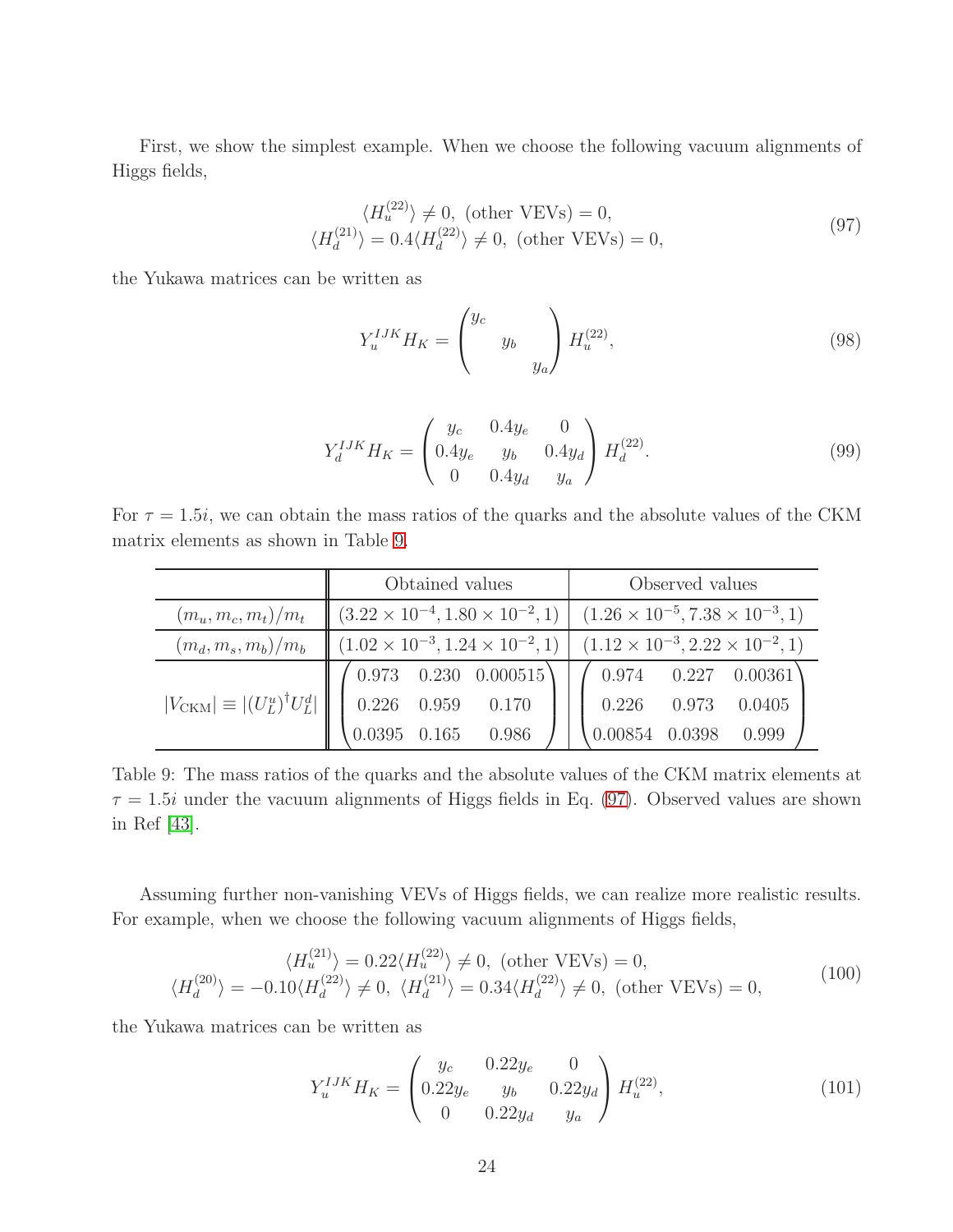$$
Y_d^{IJK}H_K = \begin{pmatrix} y_c - 0.10 \times \sqrt{2}y_b & 0.34y_e & 0\\ 0.34y_e & y_b - \frac{0.10}{\sqrt{2}}(y_a + y_c) & 0.34y_d\\ 0 & 0.34y_d & y_a - 0.10 \times \sqrt{2}y_b \end{pmatrix} H_d^{(22)}.
$$
 (102)

For  $\tau = 1.5i$ , we can obtain the mass ratios of the quarks and the absolute values of the CKM matrix elements as shown in Table [10.](#page-25-1)

|                                                     | Obtained values                                 | Observed values                                 |
|-----------------------------------------------------|-------------------------------------------------|-------------------------------------------------|
| $(m_u, m_c, m_t)/m_t$                               | $(1.35 \times 10^{-5}, 8.96 \times 10^{-3}, 1)$ | $(1.26 \times 10^{-5}, 7.38 \times 10^{-3}, 1)$ |
| $(m_d,m_s,m_b)/m_b$                                 | $(2.08 \times 10^{-3}, 7.20 \times 10^{-2}, 1)$ | $(1.12 \times 10^{-3}, 2.22 \times 10^{-2}, 1)$ |
|                                                     | $0.973$ $0.229$ $0.00772$                       | 0.974<br>$0.227$ $0.00361$                      |
| $ V_{\text{CKM}}  \equiv  (U_L^u)^{\dagger} U_L^d $ | 0.229<br>0.973<br>0.0403                        | 0.226<br>0.973<br>0.0405                        |
|                                                     | 0.00171<br>0.999                                | 0.999<br>0.0398<br>0.00854                      |

<span id="page-25-1"></span>Table 10: The mass ratios of the quarks and the absolute values of the CKM matrix elements at  $\tau = 1.5i$  under the vacuum alignments of Higgs fields in Eq. [\(100\)](#page-24-2). Observed values are shown in Ref [\[43\]](#page-30-8).

As a result of our model, we can realize realistic values of quark mass ratios and mixing angles by assuming proper Higgs VEV alignment and a proper value of  $\tau$ . Similarly we can study other orbifold models.

## <span id="page-25-0"></span>7 Conclusion

We have studied the  $\mathbb{Z}_2^{(\text{per})}$  permutaion orbifold of  $T_1^2 \times T_2^2$  and its twisted orbifolds. We have classified the possible three generation models with non-vanishing Yukawa couplings based on the magnetized  $(T_1^2 \times T_2^2)/\mathbb{Z}_2^{\text{(per)}}$ (per) orbifold and  $(T_1^2 \times T_2^2)/(\mathbb{Z}_2^{(t)} \times \mathbb{Z}_2^{(per)}$  $2^{(per)}$ ) orbifold as well as  $(T_1^2 \times T_2^2)/\mathbb{Z}_2^{(t)}$  $2<sup>(t)</sup>$ . Consequently, choosing the suitable fluxes, there are many possibilities as shown in section [5.](#page-13-0) We have a rich structure in model building and various flavor structures. Also, we have studied the modular symmetry of the Yukawa couplings on  $T<sup>2</sup>$  which characterizes the values of Yukawa matrix elements. Under the modular transformation, the holomorphic part of Yukawa couplings,  $Y^{ijk}(\tau)$ , transforms as the modular form of weight 1/2 for  $\Gamma(2N)$ ,  $N \equiv |\text{lcm}(I_{ab}, I_{ca}, I_{cb})| = |I_{ab}I_{ca}I_{cb}|/g^2$ . Simiraly, one on  $T_1^2 \times T_2^2$ ,  $Y^{IJK}(\tau)$ , transforms as the modular form of weight 1 for  $\Gamma(2\text{lcm}(N_1, N_2)).$ 

As an illustrating example, we have investigated the 2-2-4 model on  $(T_1^2 \times T_2^2)/(\mathbb{Z}_2^{(t)} \times \mathbb{Z}_2^{(\text{per})})$  $\binom{\text{per}}{2}$ orbifold whose Yukawa coupling  $Y^{IJK}(\tau)$  is the modular form of weight 1 for  $\Gamma(8)$ . Then, the realistic mass ratios of quarks and values of the CKM matrix elements can be realized well by adjusting the vaccum alignments of Higgs fields and the complex structure modulus as free parameters.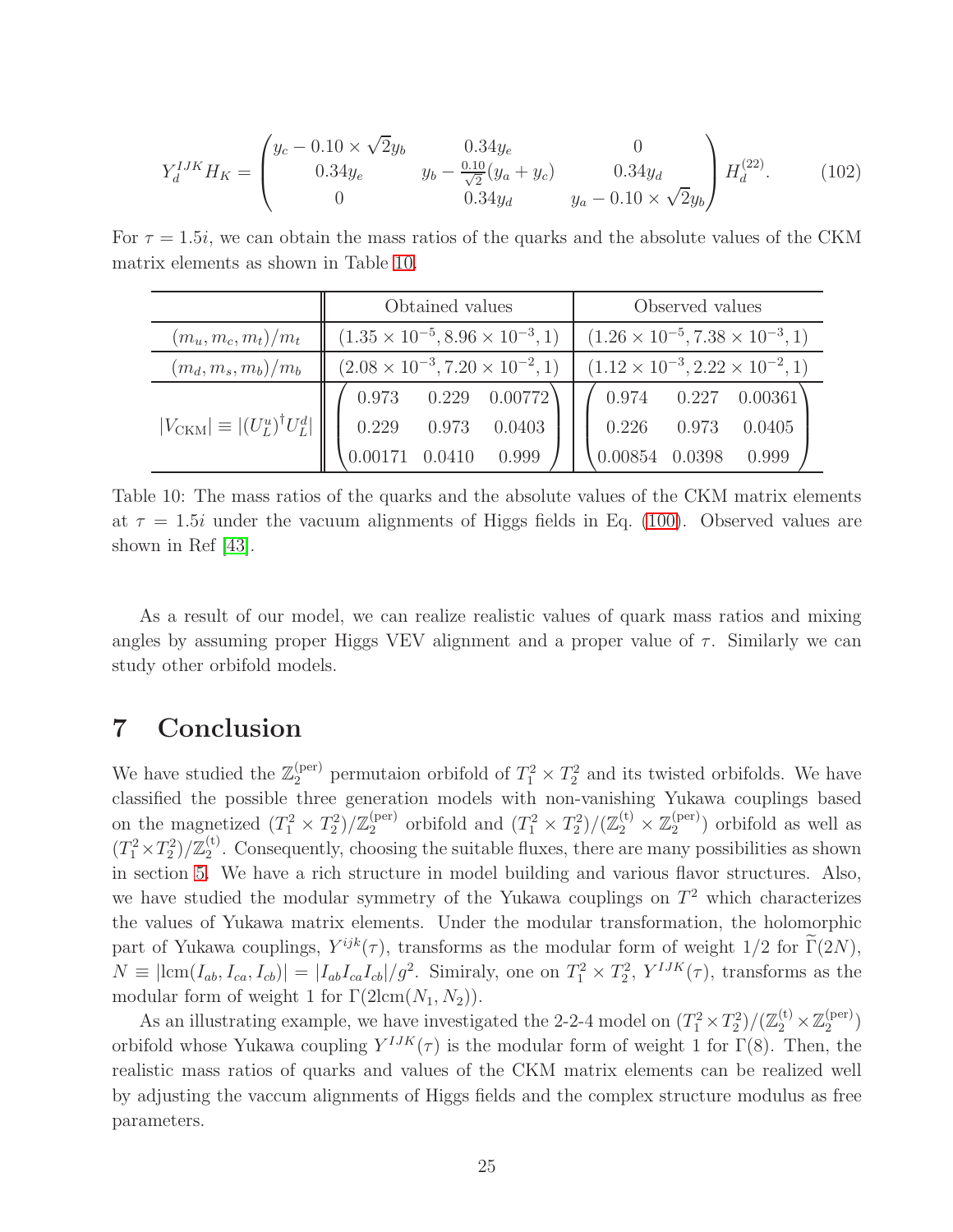We can extend our analysis to other three generation models including the existences of leptons. We need the moduli stabilization to fix  $\tau$ . For example, in Ref. [\[44\]](#page-30-9), it was found that certain values of  $\tau$  are favorable from the viewpoint of moduli stabilization. It is interesting to apply those results in numerical analyses of our orbifold models.

We need to study mass matrices of Higgs fields to fix the Higgs VEV direction. There is no Higgs mass term, the so-called  $\mu$ -term at the tree level. The  $\mu$ -term matrices can be induced by non-perturbative effects such as D-brane instant effects [\[45–](#page-30-10)[49\]](#page-30-11). This issue is important, but beyond our scope. We will study it elsewhere.

Similarly, we can study charged lepton masses as well as Dirac neutrino masses. However, we also need to study Majorana masses in order to understand the neutrino masses and the lepton mixing anlges. Majorana masses are also vanishing at the tree level, but induced by non-perturbative effects such as D-brane instant effects. We will also study it elsewhere.

### Acknowledgement

T. K. was supported in part by MEXT KAKENHI Grant Number JP19H04605. H. U. was supported by Grant-in-Aid for JSPS Research Fellows No. 20J20388.

# A Magnetized  $T^2/\mathbb{Z}_N$  shifted orbifold models

Here, we study the  $T^2/\mathbb{Z}_N$  shifted orbifolds. The  $\mathbb{Z}_N$  shift is defined by the following transformation of the complex coordinate on  $T^2$  [\[27\]](#page-29-5):

$$
z \to z + k e_N^{(m,n)}, \tag{103}
$$

where

$$
e_N^{(m,n)} \equiv (m + n\tau)/N; \forall k, \exists m, \exists n \in \mathbb{Z}_N. \tag{104}
$$

To preserve the full modular symmetry, it is required to identify z with  $z + ke_N^{(m,n)}$  for all  $m, n \in \mathbb{Z}_N$ . Then, we consider the eigenmode under full  $\mathbb{Z}_N$  shifts, that is,  $T^2/\mathbb{Z}_N$  full shifted orbifolds, for zero-modes. Any  $\mathbb{Z}_N$  shift is generated by the following two shifts:

$$
e_N^{(1,0)} = 1/N, \quad e_N^{(0,1)} = \tau/N.
$$
\n(105)

The zero-modes on  $T^2$  are transformed as

$$
\psi^{j,|I_{\alpha\beta}|}(z) \to \psi^{j,|I_{\alpha\beta}|}(z + ke_N^{(m,n)}) = e^{ik\chi_N^{(m,n)}(z)}e^{i\pi km(2j - (N-k)n|I_{\alpha\beta}|/N)/N}\psi^{j+kn|I_{\alpha\beta}|/N,|I_{\alpha\beta}|}(z), \tag{106}
$$

where

$$
\chi_N^{(m,n)}(z) \equiv \pi |I_{\alpha\beta}| \left( \frac{\operatorname{Im}(\bar{e}_N^{(m,n)}(z+\tau))}{\operatorname{Im}\tau} + \frac{mn}{N} \right). \tag{107}
$$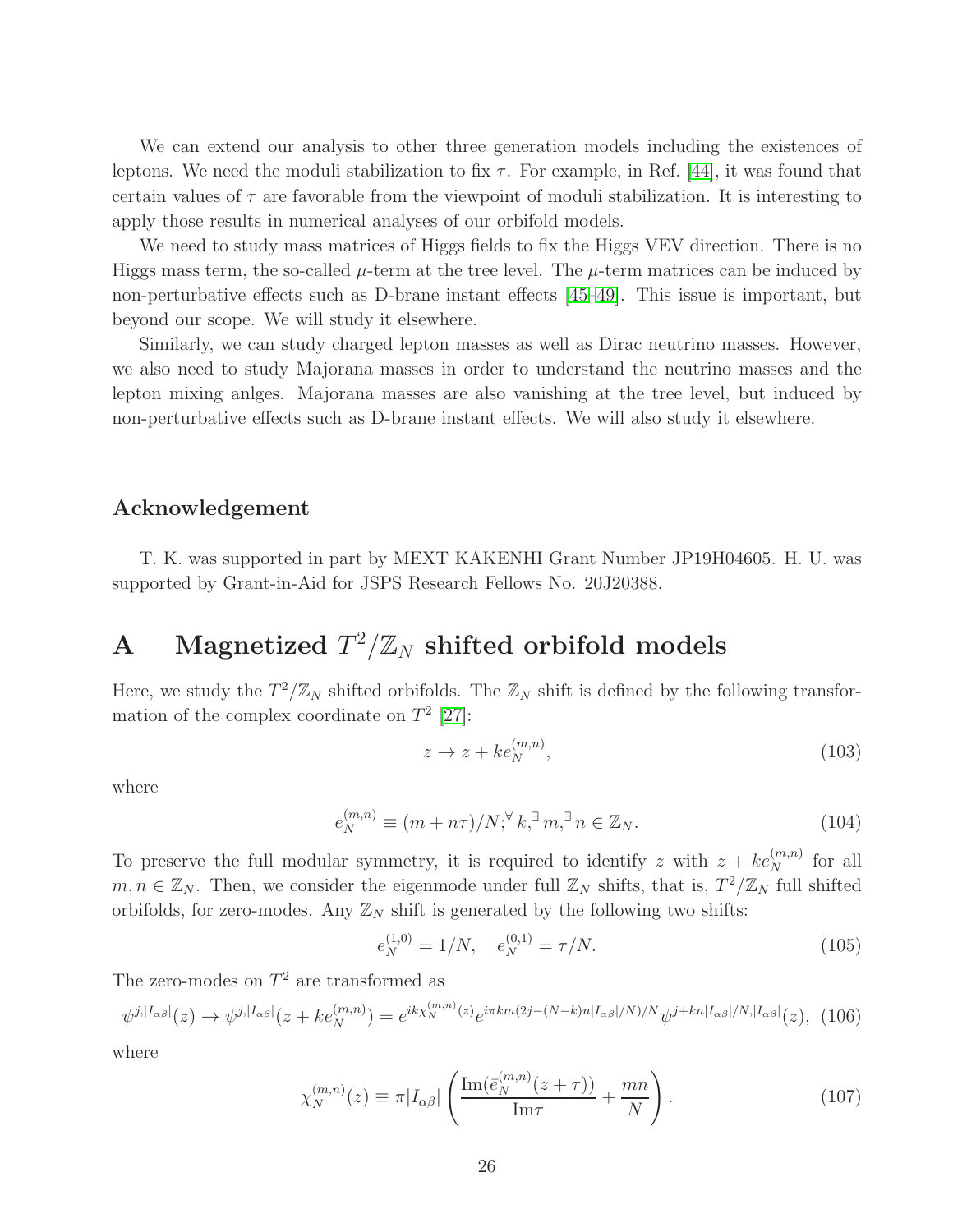The zero-modes on the  $T^2/\mathbb{Z}_N$  full shifted orbifolds,  $\Psi_{T^2/\mathbb{Z}_N^{(\ell_1,\ell_2)}}^{r,|s_{\alpha\beta}|}(z)$ , are required to obey the following boundary condition,

$$
\Psi_{T^2/\mathbb{Z}_N^{(\ell_1,\ell_2)}}^{r,|s_{\alpha\beta}|}(z+ke_N^{(m,n)}) = e^{2\pi i k\ell^{(m,n)}/N} e^{i\chi_N^{(m,n)}(z)} \Psi_{T^2/\mathbb{Z}_N^{(\ell_1,\ell_2)}}^{r,|s_{\alpha\beta}|}(z), \quad \ell_1, \ell_2 \in \mathbb{Z}_N,
$$
\n(108)

with the magnetic flux condition  $|I_{\alpha\beta}|/N^2 \equiv |s_{\alpha\beta}| \in \mathbb{Z}$  and the phase conditions:

$$
\begin{cases}\n\ell^{(m,n)} = m\ell_1 + n\ell_2 \pmod{N} & \text{for } N \in \mathbb{Z}, |s_{\alpha\beta}| \in 2\mathbb{Z} \\
\ell^{(m,n)} = m\ell_1 + n\ell_2 \pmod{N} & \text{for } N \in 2\mathbb{Z} + 1, |s_{\alpha\beta}| \in 2\mathbb{Z} + 1 \\
\ell^{(m,n)} = m\ell_1 + n\ell_2 + mnN/2 \pmod{N} & \text{for } N \in 2\mathbb{Z}, |s_{\alpha\beta}| \in 2\mathbb{Z} + 1\n\end{cases} (109)
$$

Thus, they can be expanded by the zero-modes on  $T^2$  as

$$
\Psi_{T^2/\mathbb{Z}_N^{(\ell_1,\ell_2)}}^{r,|s_{\alpha\beta}|}(z) = \frac{1}{\sqrt{N}} \sum_{k=0}^{N-1} e^{-2\pi i k \ell_2/N} \psi^{j+kN|s_{\alpha\beta}|,|I_{\alpha\beta}|}(z),
$$
\n
$$
j = Nr + \ell_1 \in \mathbb{Z}_{N|s_{\alpha\beta}|}, \ r \in \mathbb{Z}_{|s_{\alpha\beta}|}, \ \ell_1, \ell_2 \in \mathbb{Z}_N.
$$
\n
$$
(110)
$$

The number of zero-modes for any  $(\ell_1, \ell_2), \ell_1, \ell_2 \in \mathbb{Z}_N$  on the  $T^2/\mathbb{Z}_N$  full shifted orbifolds equals to  $|I_{\alpha\beta}|/N^2 = |s_{\alpha\beta}|$ . This is related to the case on  $T^2$  with the magnetic flux  $|s_{\alpha\beta}|$  considering  $\mathbb{Z}_N$  Scherk-Schwarz phases<sup>[12](#page-27-4)</sup>. In particular, the  $\mathbb{Z}_N$  shift invariant modes,  $(\ell_1, \ell_2) = (0, 0)$ , for  $|s_{\alpha\beta}| \in 2\mathbb{Z}$  transform as the modular forms of weight  $1/2$  for  $\tilde{\Gamma}(2|s_{\alpha\beta}|)$  under the modular transformation which corresponds to Eqs. [\(48\)](#page-8-5) and [\(49\)](#page-8-4).

## <span id="page-27-0"></span>References

- [1] C. Bachas, [arXiv:hep-th/9503030.](http://arxiv.org/abs/hep-th/9503030)
- [2] R. Blumenhagen, L. Goerlich, B. Kors and D. Lust, JHEP 0010, 006 (2000) [\[arXiv:hep-th/0007024\]](http://arxiv.org/abs/hep-th/0007024).
- <span id="page-27-1"></span>[3] C. Angelantonj, I. Antoniadis, E. Dudas and A. Sagnotti, Phys. Lett. B489, 223 (2000) [\[arXiv:hep-th/0007090\]](http://arxiv.org/abs/hep-th/0007090).
- <span id="page-27-2"></span>[4] R. Blumenhagen, B. Kors and D. Lust, JHEP 0102, 030 (2001) [\[arXiv:hep-th/0012156\]](http://arxiv.org/abs/hep-th/0012156).
- <span id="page-27-3"></span>[5] D. Cremades, L. E. Ibanez and F. Marchesano, JHEP 05 (2004), 079  $[\text{arXiv:hep-th}/0404229 \text{ [hep-th]}].$
- [6] T. Kobayashi, S. Nagamoto, S. Takada, S. Tamba and T. H. Tatsuishi, Phys. Rev. D 97, no. 11, 116002 (2018) [\[arXiv:1804.06644](http://arxiv.org/abs/1804.06644) [hep-th]].

<span id="page-27-4"></span> $12$ See in detail Ref. [\[42\]](#page-30-7).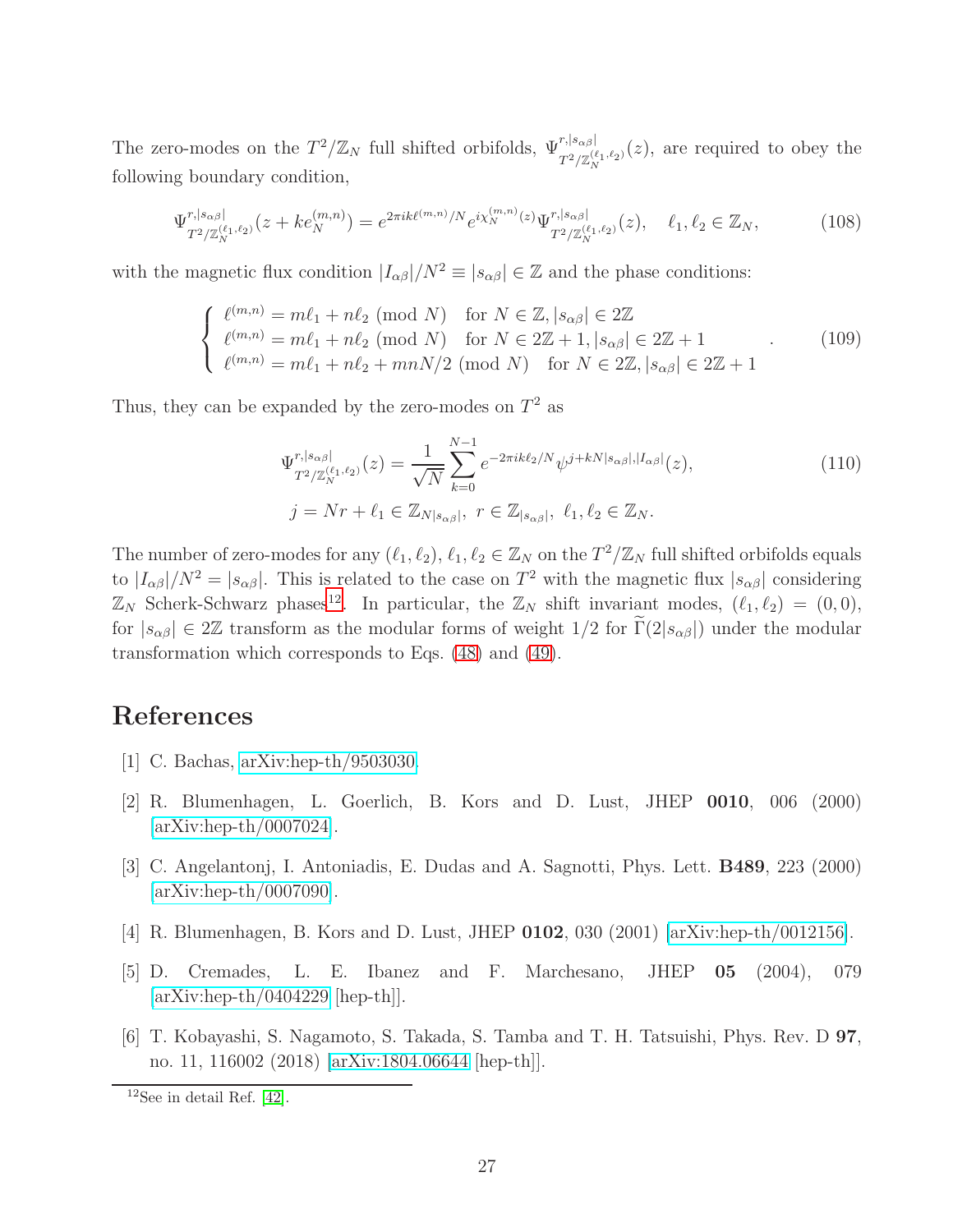- <span id="page-28-9"></span>[7] H. Ohki, S. Uemura and R. Watanabe, Phys. Rev. D 102, no.8, 085008 (2020) [\[arXiv:2003.04174](http://arxiv.org/abs/2003.04174) [hep-th]].
- <span id="page-28-0"></span>[8] S. Kikuchi, T. Kobayashi, S. Takada, T. H. Tatsuishi and H. Uchida, Phys. Rev. D 102, no.10, 105010 (2020) [\[arXiv:2005.12642](http://arxiv.org/abs/2005.12642) [hep-th]].
- <span id="page-28-5"></span>[9] S. Kikuchi, T. Kobayashi, H. Otsuka, S. Takada and H. Uchida, [\[arXiv:2007.06188](http://arxiv.org/abs/2007.06188) [hepth]].
- <span id="page-28-1"></span>[10] T. Kobayashi and S. Tamba, Phys. Rev. D 99 (2019) no.4, 046001 [\[arXiv:1811.11384](http://arxiv.org/abs/1811.11384) [hep-th]].
- [11] F. Feruglio, [arXiv:1706.08749](http://arxiv.org/abs/1706.08749) [hep-ph]; T. Kobayashi, K. Tanaka and T. H. Tatsuishi, Phys. Rev. D 98, no. 1, 016004 (2018) [\[arXiv:1803.10391](http://arxiv.org/abs/1803.10391) [hep-ph]]; J. T. Penedo and S. T. Petcov, Nucl. Phys. B 939, 292 (2019) [\[arXiv:1806.11040](http://arxiv.org/abs/1806.11040) [hep-ph]]; J. C. Criado and F. Feruglio, SciPost Phys. 5, no. 5, 042 (2018) [\[arXiv:1807.01125](http://arxiv.org/abs/1807.01125) [hep-ph]]; T. Kobayashi, N. Omoto, Y. Shimizu, K. Takagi, M. Tanimoto and T. H. Tatsuishi, JHEP 1811, 196 (2018) [\[arXiv:1808.03012](http://arxiv.org/abs/1808.03012) [hep-ph]]; P. P. Novichkov, J. T. Penedo, S. T. Petcov and A. V. Titov, JHEP 1904, 005 (2019) [\[arXiv:1811.04933](http://arxiv.org/abs/1811.04933) [hep-ph]]; JHEP 1904, 174 (2019) [\[arXiv:1812.02158](http://arxiv.org/abs/1812.02158) [hep-ph]]; F. J. de Anda, S. F. King and E. Perdomo, [arXiv:1812.05620](http://arxiv.org/abs/1812.05620) [hep-ph]; H. Okada and M. Tanimoto, Phys. Lett. B 791, 54 (2019) [\[arXiv:1812.09677](http://arxiv.org/abs/1812.09677) [hepph]]; T. Kobayashi, Y. Shimizu, K. Takagi, M. Tanimoto, T. H. Tatsuishi and H. Uchida, Phys. Lett. B 794, 114 (2019) [\[arXiv:1812.11072](http://arxiv.org/abs/1812.11072) [hep-ph]]; P. P. Novichkov, S. T. Petcov and M. Tanimoto, Phys. Lett. B 793, 247 (2019) [\[arXiv:1812.11289](http://arxiv.org/abs/1812.11289) [hep-ph]].
- <span id="page-28-7"></span><span id="page-28-6"></span>[12] A. Baur, H. P. Nilles, A. Trautner and P. K. S. Vaudrevange, Phys. Lett. B 795 (2019) 7 [\[arXiv:1901.03251](http://arxiv.org/abs/1901.03251) [hep-th]]; Nucl. Phys. B 947 (2019), 114737 [\[arXiv:1908.00805](http://arxiv.org/abs/1908.00805) [hep-th]].
- <span id="page-28-2"></span>[13] H. P. Nilles, S. Ramos–Sánchez and P. K. S. Vaudrevange, Phys. Lett. B 808 (2020), 135615 [\[arXiv:2006.03059](http://arxiv.org/abs/2006.03059) [hep-th]]; [\[arXiv:2010.13798](http://arxiv.org/abs/2010.13798) [hep-th]].
- <span id="page-28-3"></span>[14] L. J. Dixon, J. A. Harvey, C. Vafa and E. Witten, Nucl. Phys. B 261, 678-686 (1985); Nucl. Phys. B 274, 285-314 (1986).
- [15] H. Abe, T. Kobayashi and H. Ohki, JHEP 09 (2008), 043 [\[arXiv:0806.4748](http://arxiv.org/abs/0806.4748) [hep-th]].
- <span id="page-28-4"></span>[16] T. H. Abe, Y. Fujimoto, T. Kobayashi, T. Miura, K. Nishiwaki and M. Sakamoto, JHEP 1401, 065 (2014) [\[arXiv:1309.4925](http://arxiv.org/abs/1309.4925) [hep-th]].
- <span id="page-28-8"></span>[17] T. h. Abe, Y. Fujimoto, T. Kobayashi, T. Miura, K. Nishiwaki and M. Sakamoto, Nucl. Phys. B 890, 442 (2014) [\[arXiv:1409.5421](http://arxiv.org/abs/1409.5421) [hep-th]].
- [18] T. Kobayashi and S. Nagamoto, Phys. Rev. D 96, no. 9, 096011 (2017) [\[arXiv:1709.09784](http://arxiv.org/abs/1709.09784) [hep-th]].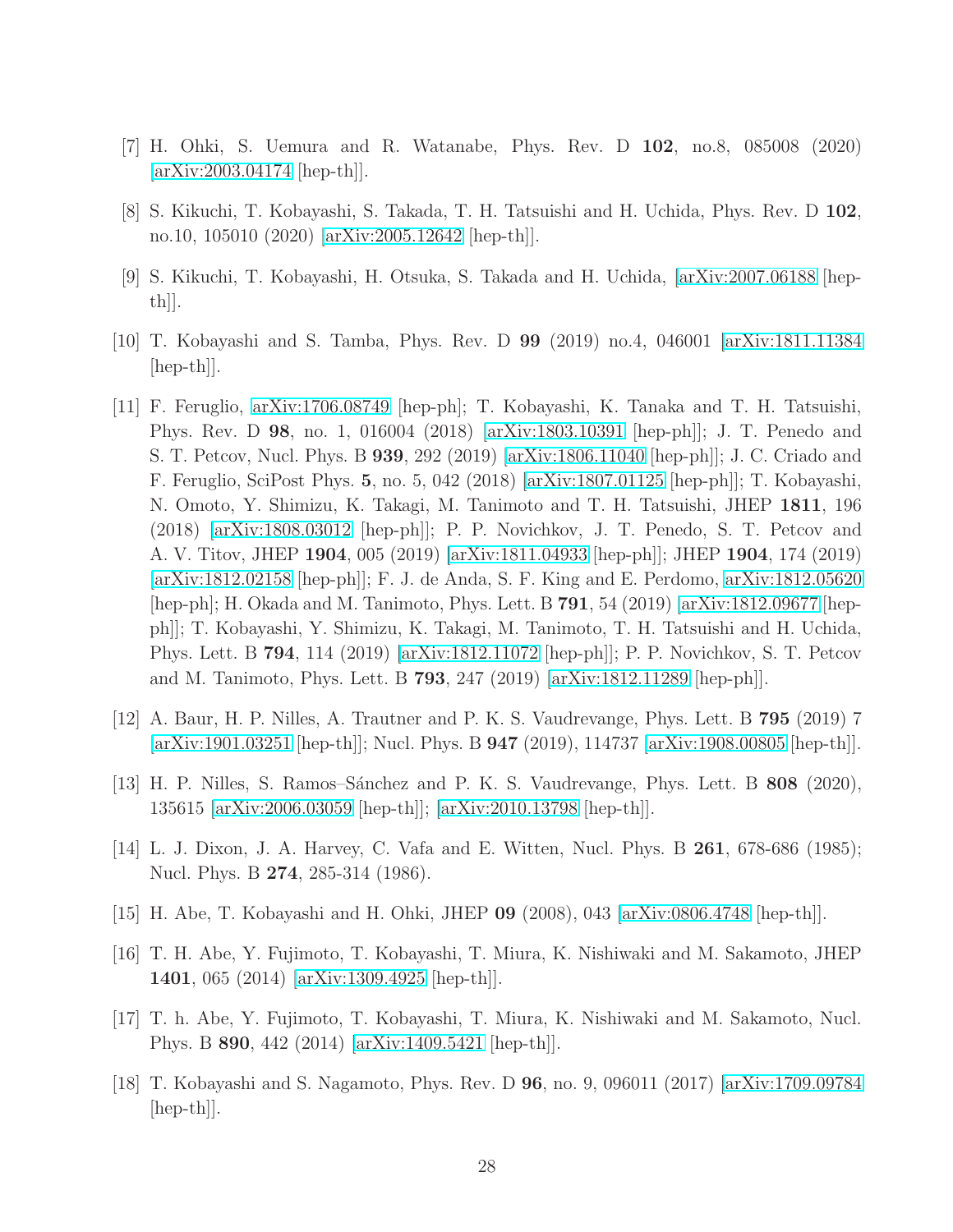- <span id="page-29-1"></span><span id="page-29-0"></span>[19] M. Sakamoto, M. Takeuchi and Y. Tatsuta, Phys. Rev. D 102, no.2, 025008 (2020) [\[arXiv:2004.05570](http://arxiv.org/abs/2004.05570) [hep-th]]; [\[arXiv:2010.14214](http://arxiv.org/abs/2010.14214) [hep-th]].
- <span id="page-29-2"></span>[20] H. Abe, K. S. Choi, T. Kobayashi and H. Ohki, Nucl. Phys. B 814, 265-292 (2009)  $[\text{arXiv:0812.3534 }]$  [hep-th]].
- <span id="page-29-3"></span>[21] T. h. Abe, Y. Fujimoto, T. Kobayashi, T. Miura, K. Nishiwaki, M. Sakamoto and Y. Tatsuta, Nucl. Phys. B 894, 374-406 (2015) [\[arXiv:1501.02787](http://arxiv.org/abs/1501.02787) [hep-ph]].
- <span id="page-29-12"></span>[22] H. Abe, T. Kobayashi, H. Ohki, A. Oikawa and K. Sumita, Nucl. Phys. B 870, 30-54 (2013) [\[arXiv:1211.4317](http://arxiv.org/abs/1211.4317) [hep-ph]].
- [23] H. Abe, T. Kobayashi, K. Sumita and Y. Tatsuta, Phys. Rev. D 90, no.10, 105006 (2014) [\[arXiv:1405.5012](http://arxiv.org/abs/1405.5012) [hep-ph]].
- [24] Y. Fujimoto, T. Kobayashi, K. Nishiwaki, M. Sakamoto and Y. Tatsuta, Phys. Rev. D 94, no.3, 035031 (2016) [\[arXiv:1605.00140](http://arxiv.org/abs/1605.00140) [hep-ph]].
- <span id="page-29-4"></span>[25] H. Abe, T. Kobayashi, H. Otsuka, Y. Takano and T. H. Tatsuishi, Phys. Rev. D 94, no.12, 126020 (2016) [\[arXiv:1605.00898](http://arxiv.org/abs/1605.00898) [hep-ph]].
- <span id="page-29-5"></span>[26] T. Kobayashi, K. Nishiwaki and Y. Tatsuta, JHEP 04, 080 (2017) [\[arXiv:1609.08608](http://arxiv.org/abs/1609.08608) [hep- $\|th$ .
- <span id="page-29-6"></span>[27] Y. Fujimoto, T. Kobayashi, T. Miura, K. Nishiwaki and M. Sakamoto, Phys. Rev. D 87 (2013) no.8, 086001 [\[arXiv:1302.5768](http://arxiv.org/abs/1302.5768) [hep-th]].
- <span id="page-29-7"></span>[28] I. Antoniadis, A. Kumar and B. Panda, Nucl. Phys. B 823 (2009), 116-173 [\[arXiv:0904.0910](http://arxiv.org/abs/0904.0910) [hep-th]].
- <span id="page-29-8"></span>[29] H. Abe, T. Kobayashi, H. Ohki, K. Sumita and Y. Tatsuta, JHEP 04 (2014), 007 [\[arXiv:1307.1831](http://arxiv.org/abs/1307.1831) [hep-th]]; JHEP 06 (2014), 017 [\[arXiv:1404.0137](http://arxiv.org/abs/1404.0137) [hep-th]].
- <span id="page-29-9"></span>[30] H. Abe, K. S. Choi, T. Kobayashi and H. Ohki, JHEP 06 (2009), 080 [\[arXiv:0903.3800](http://arxiv.org/abs/0903.3800) [hep-th]].
- [31] R. C. Gunning, Lectures on Modular Forms (Princeton University Press, Princeton, NJ, 1962).
- <span id="page-29-11"></span>[32] B. Schoeneberg, Elliptic Modular Functions (Springer-Verlag, 1974)
- <span id="page-29-10"></span>[33] N. Koblitz, Introduction to Elliptic Curves and Modular Forms (Springer-Verlag, 1984)
- [34] J.H. Bruinier, G.V.D. Geer, G. Harder, and D. Zagier, The 1-2-3 of Modular Forms (Springer, 2008)